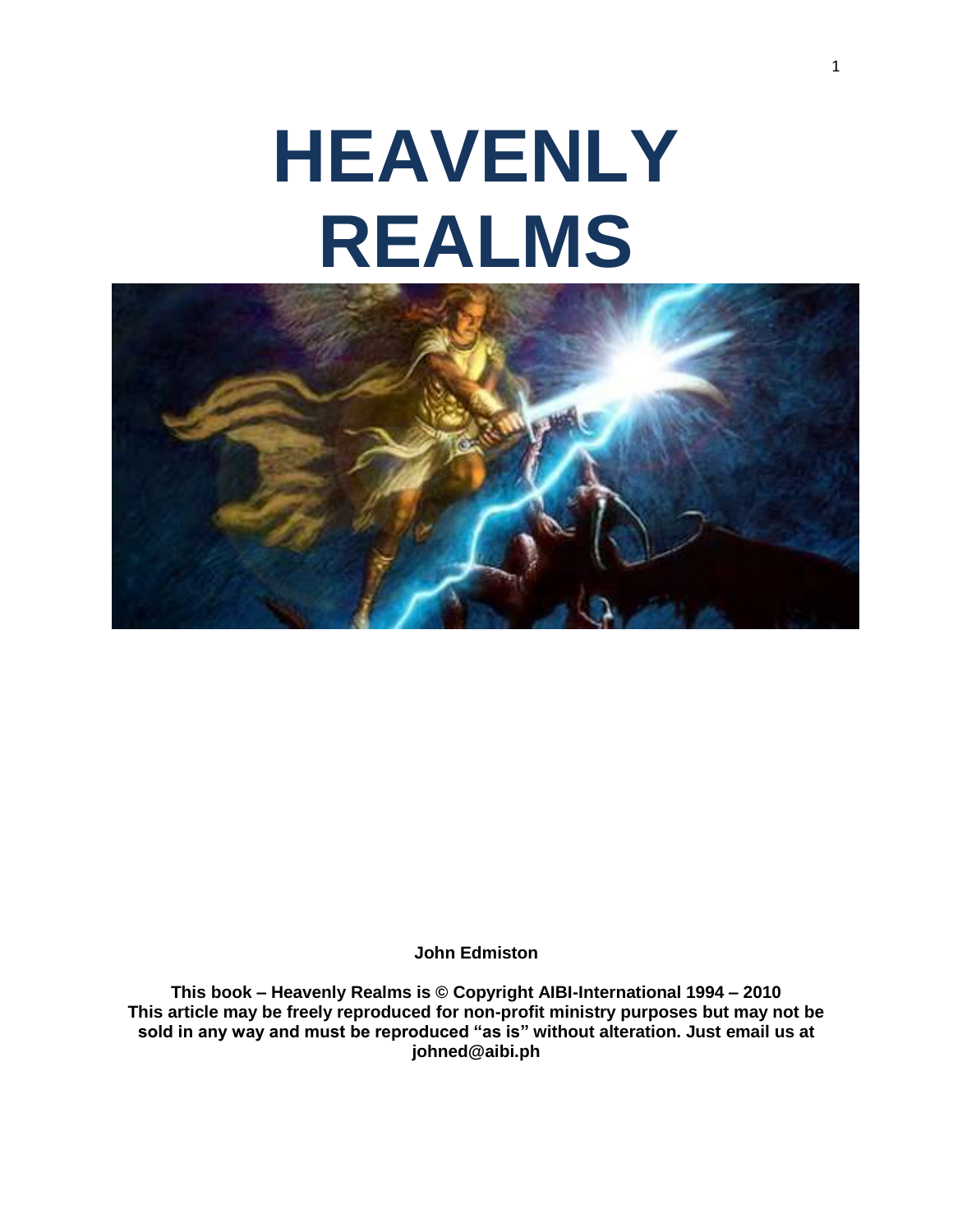# **Table of Contents**

| Introduction: The Heavenly Realms                             | 3              |
|---------------------------------------------------------------|----------------|
| The Ascension of Jesus Christ                                 | $\overline{4}$ |
| Demons Defeated – Spiritual Warfare for the Totally Afraid    | 11             |
| Satan - The Doomed Angel                                      | 20             |
| The Occult – What's Wrong with Exploring the "Other Side"?    | 25             |
| What Is Eternity – Struggling for a Description of the Beyond | 29             |
| Word Study – The Kingdom of God                               | 33             |
| Word Study – Heaven In the New Testament                      | 37             |
| The Bible's View on Death, Hell, and Judgment                 | 39             |
| Word Study - "Parousia"                                       | 42             |
| Who is "The Inner Man"? And What is He Like?                  | 45             |
| In the Spirit On the Lord's Day                               | 51             |
| Bible Study - Angels                                          | 54             |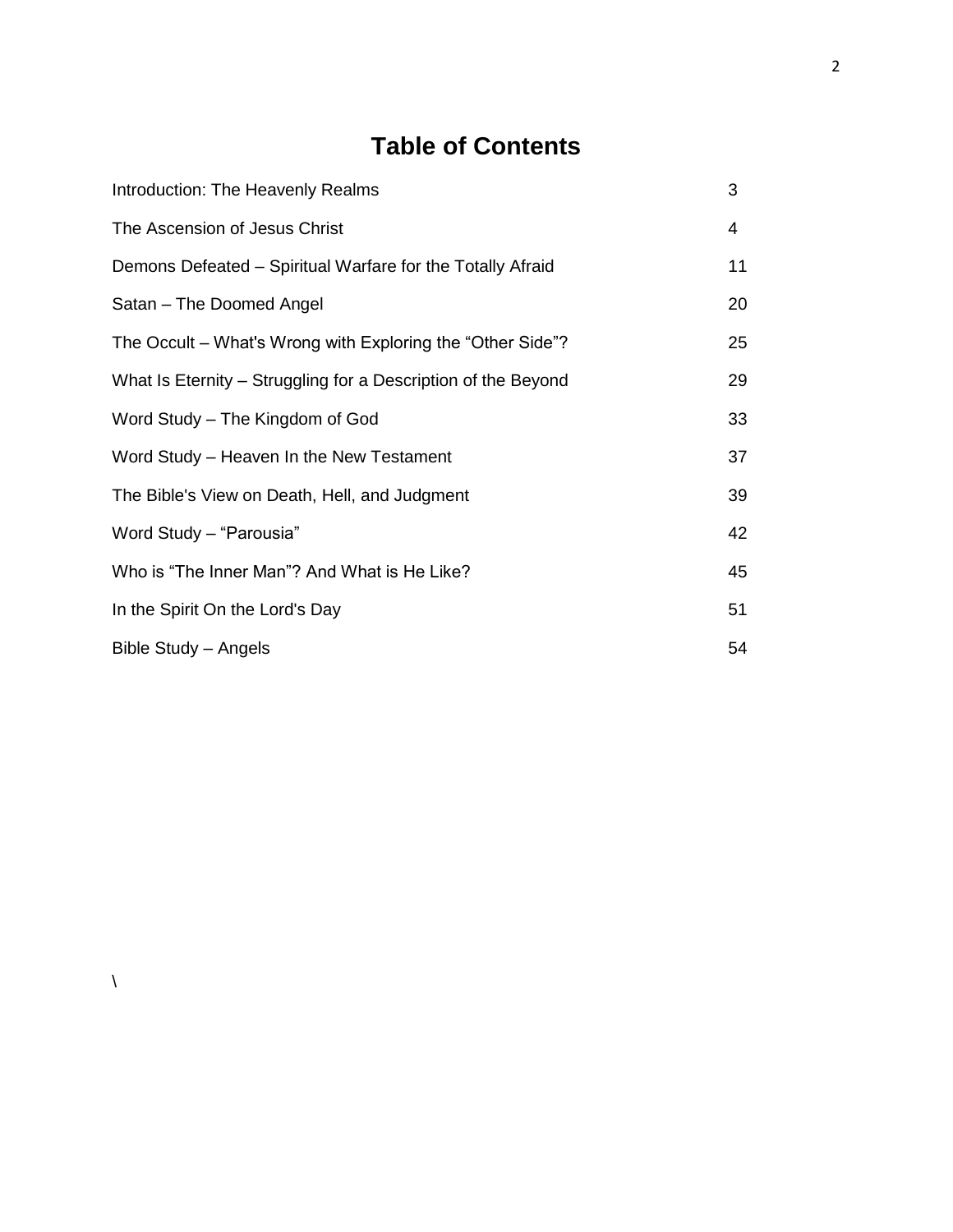# **Introduction: The Heavenly Realms**

This book is a collection of articles published in Eternity Online Magazine between 1995 and 1998. The magazine went offline after some major technical troubles in December 1998 when both the main site, mirror site and hard-drive all crashed in the same week. Now e-book technology has emerged at a low cost and I am able to put the articles together in small book length publication.

The books, in the main, are solid bible teaching from an evangelical/charismatic perspective. I have a few characteristics in the way I write. Firstly, I tend to work from the raw data of Scripture and from bare facts and first principles. I rarely quote other people and my books are not an assembling of what other people have taught or thought. My books cut their own path. My articles are clear and straightforward with few illustrations or stories. People often say "my brain hurts"! Well I do hope that these articles bless you, challenge you and stretch your knowledge of God and the Heavenly Realms.

## **About "The Heavenly Realms"**

I have titled this book "The Heavenly Realms" because that is the term Scripture uses. The alternative term - "the spirit world" has slightly pagan overtones and hints at dualism as if God and Satan were part of the same realm. No! They are the "heavenly realms'' and are controlled from the throne room of Heaven! The book starts with an article on The Ascension of Jesus Christ and it is important that you start the book here as this gives us our place in respect to the heavenly realities and without this it's all either mystifying or terrifying.

Next we move onto showing the Christian's victory over evil. This starts with "Demons Defeated", a study in spiritual warfare (read this in "page view" as the table at the end is quite wide) that is quite comprehensive. Then "Satan – The Doomed Angel" tackles his origins, destiny, nature and activities. Then "Spiritual Discernment" looks at how we can tell the difference between God and the Devil. This is followed by "The Occult - What's Wrong With Exploring The Other Side?" which shows the Bible's view of occult activities.

Chapters 6-11 focus on the invisible realm with articles on Eternity, The Kingdom of God, Heaven, Hell and Judgment, and the Parousia. We then move on to how this concerns the individual Christian in chapters 11-13. The inner man may seem a strange topic for a book like this unless we realize that the inner man is a spiritual being, and our eternal identity, and the "part of us" that participates in these realities most fully. The article, "In The Spirit," shows how our inner man can best relate to the spiritual realm through the Holy Spirit.

Now obviously this book does not cover everything about the Heavenly Realms; that would be a very ambitious task. However, it does give an introduction to the topic and cover some of the main issues for our Christian lives. May you be blessed as you read it. Yours in Christ Jesus,

John Edmiston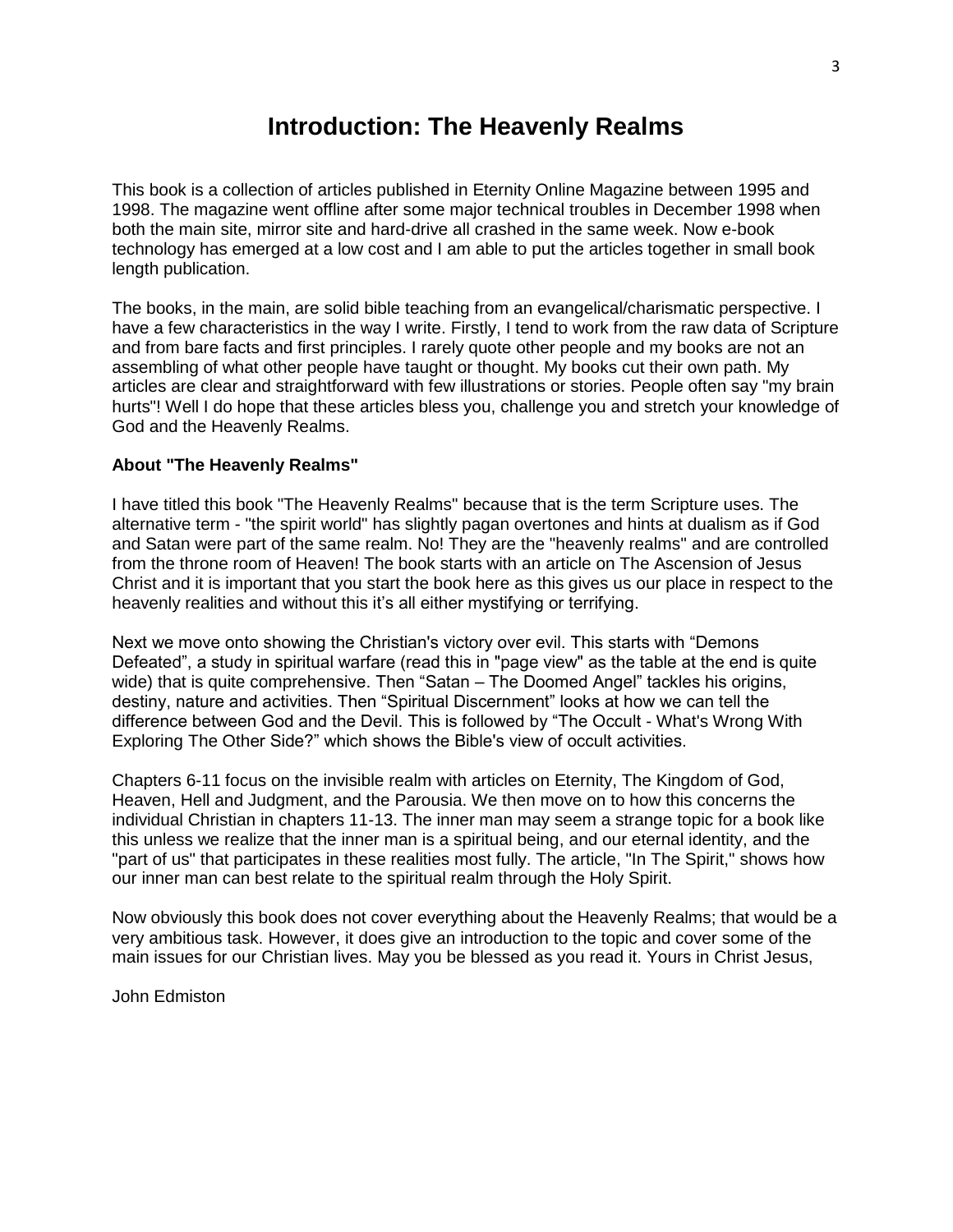# **The Ascension of Jesus Christ**

The consequences of the ascension of Jesus Christ are so amazing that they changed the whole way that people prayed and worshiped God and participated in Him. Jesus took apart the heavenly realm when He ascended and removed the power of the evil principalities and powers to dominate the life of those who believed in Him (Ephesians 4:8-13, Col 2:13-13). Furthermore, He took us with Him on His journey into the heavenly realms so that the believer in Jesus Christ is now a citizen of heaven (Philippians 3:20), a resident of the heavenly Jerusalem (Hebrews 12: 22-24) and is seated with Christ in the heavenly realms (Ephesians 2:6) with a graciously given heavenly status that was previously impossible for any human to achieve under the Law (Matthew 11:11-13; Ephesians 2:4-10). Jesus' ascension also resulted in the outpouring of the Holy Spirit (John 7:39; 16:7; Acts 2:33) and the giving of spiritual gifts to the church (Ephesians 4:8-13).

Perhaps the best starting point is the purpose statement given in Ephesians by Paul. This is the "why" of the Ascension and of Pentecost. (Eph 4:8-13 NKJV) Therefore He says: "When He ascended on high, He led captivity captive, And gave gifts to men." {9} (Now this, "He ascended"; what does it mean but that He also first descended into the lower parts of the earth? {10} He who descended is also the One who ascended far above all the heavens, that He might fill all things.) {11} And He Himself gave some to be apostles, some prophets, some evangelists, and some pastors and teachers, {12} for the equipping of the saints for the work of ministry, for the edifying of the body of Christ, {13} till we all come to the unity of the faith and of the knowledge of the Son of God, to a perfect man, to the measure of the stature of the fullness of Christ.

Now Paul's purpose statement lists a number of reasons behind the ascension-outpouring. The ultimate reason for the ascension is that "He might fill all things"(Eph 4:10). See Col 1:15ff for more on that. What does he want to fill all things with? Himself! What then is the outpouring of the Holy Spirit about – filling ALL believers with Jesus! Being filled with the Spirit of Jesus is the purpose of Pentecost and the ascension.

This connects with the other great purpose expressed in this passage. That believers may come to a unity of faith and become "a perfect man" in the stature and fullness of Christ. That is the objective we see most clearly now. To build up Christians God sovereignly gives the ability to edify His body to certain people as a gift.

On the way to do this Jesus takes "captivity captive" spoiling the demonic world of its spiritual powers.

Like the conqueror He is, He then distributes spiritual gifts to men. They include the five-fold ministries and the gift of tongues on the day of Pentecost, and the various spiritual manifestations necessary for the building up of the body of Christ. So we see that the purposes behind the ascension-Pentecost are - that Christ might fill all things, that captivity would be captured, that spiritual gifts might be given to the church, which would then become like Christ. The purpose of Pentecost is Spirit-filled and empowered images of Jesus Christ.

#### Taking Captivity Captive

The following is a schematic diagram of how things were in Old Testament times. It shows how much both Jews and Gentiles were captives. The Jews were captives under the Law and the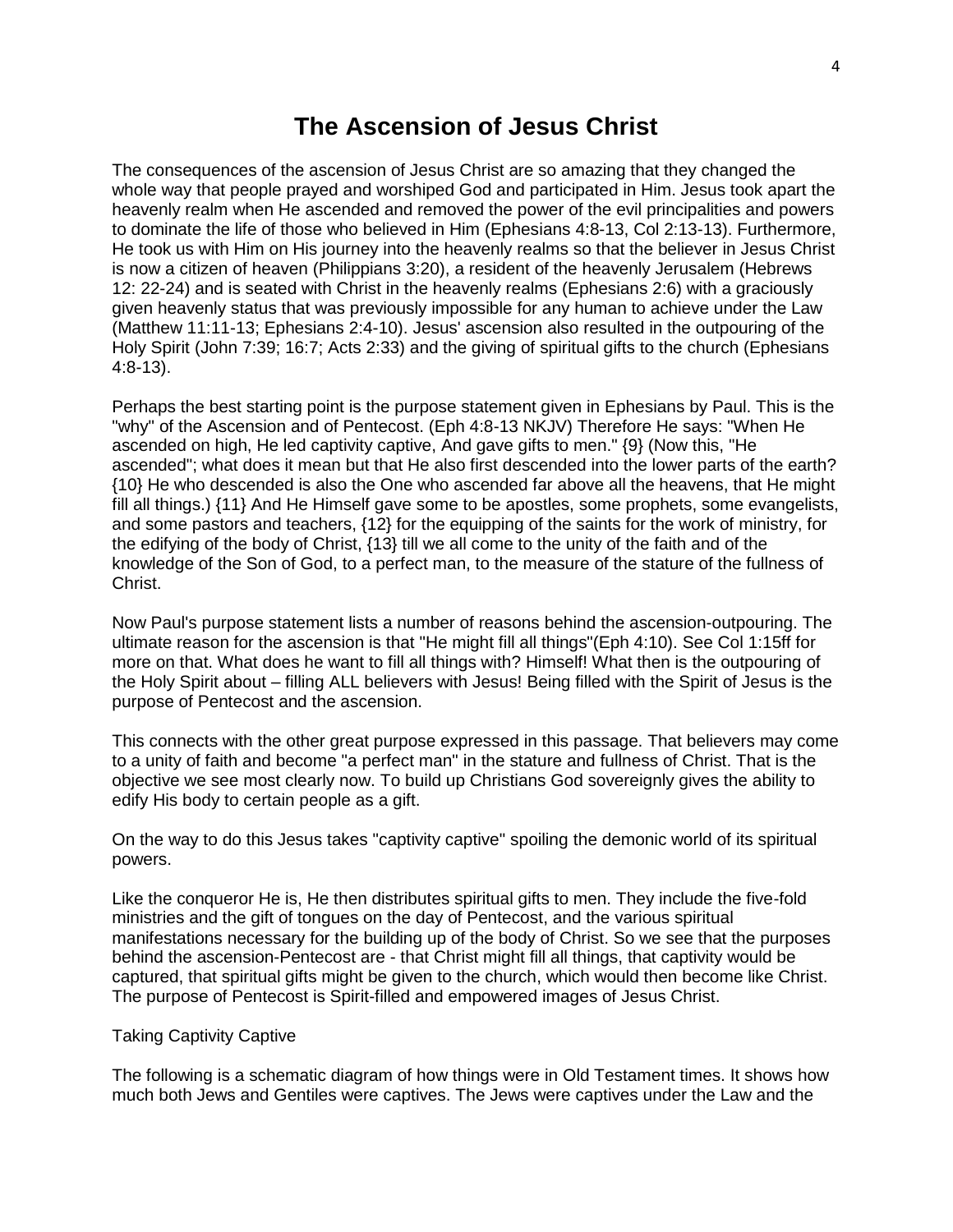Gentiles captives under their demonic religions. Quite obviously not everything can be fitted onto a single diagram and it is not to scale or meant to be theologically normative but it will, I hope, help us to grasp what the state of things was.



Let's look at what it is trying to tell us. There are four levels - God, the angelic realm (inhabited by both good and evil angels), mankind and creation in general. Mankind rules creation, the angelic realm is more powerful than mankind and God rules over all. It is the middle portion of the diagram that is the most interesting. We can see from Acts 7:53 and Galatians 3:19 that the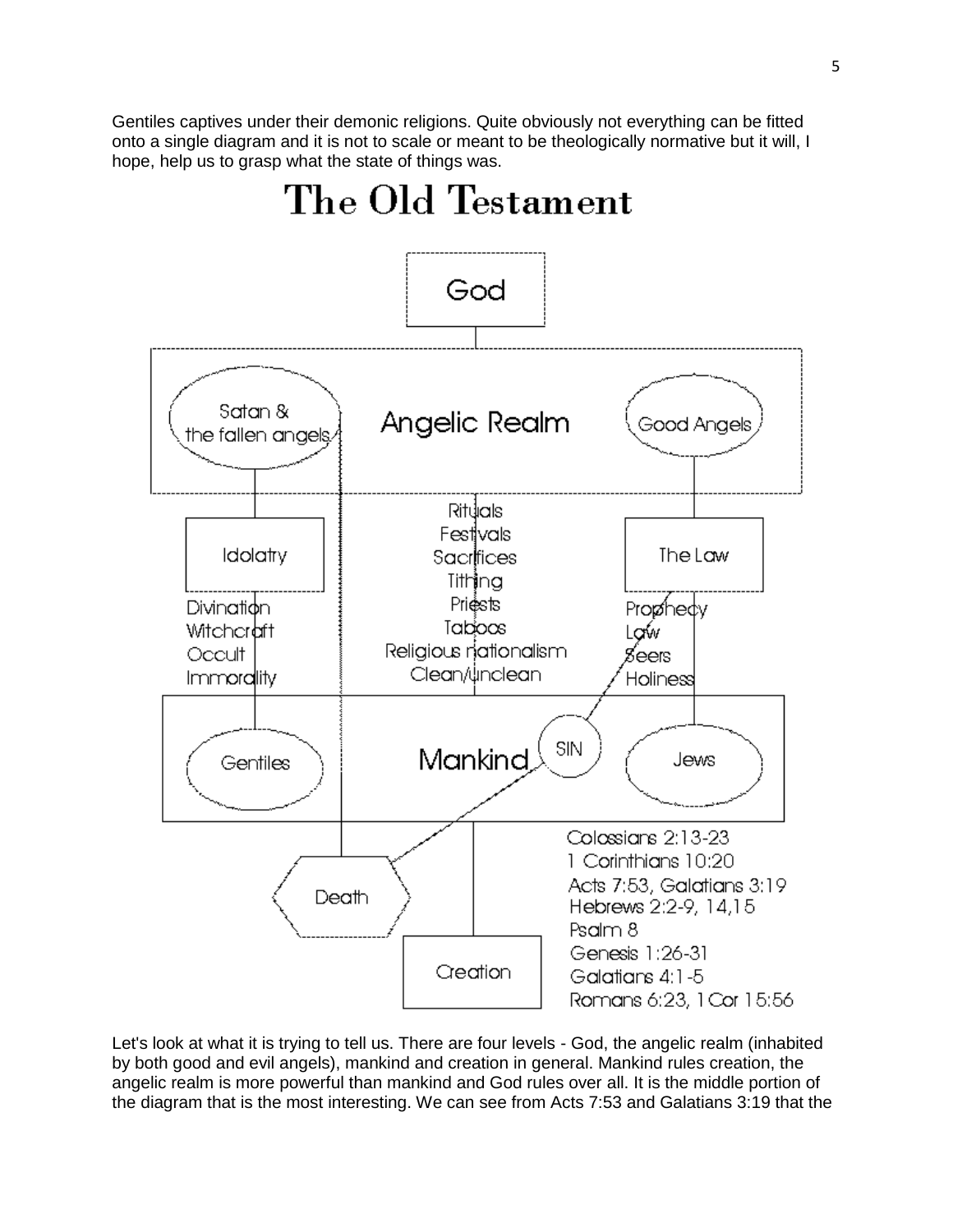Law was given through angels. 1 Corinthians 10:20 also tells us that the Gentile religions were the work of demons and that the worshipers worshiped demons and not God. So we see that before Christ both Jewish and Gentile religion was under the direct control of the angelic realm. The good angels mediated the Jewish religion and the demons mediated the innumerable Gentile religions. Both systems were somewhat similar (though the Law was vastly superior) and listed in the middle of the diagram are some of the similarities.

Both Jewish and Gentile religions had temples and priests and sacrifices and tithes and offerings and dietary restrictions and special days and festivals and various taboos and categories of clean and unclean things. Though the Jewish religion was much holier and more moral, it operated with much the same basic external structure as the Gentile religions. They had the same externals - though the internals were very different. Judaism, however, did not resort to witchcraft, divination, sorcery or magic which are exclusively in the domain of Satan. In both Colossians and Galatians Paul calls these external things - the taboos, festivals etc. the "elementary principles of this world" or the "stoichea".

Thus mankind in the Old Testament was ruled by religions based on the exact performance of rituals and the keeping of numerous laws and taboos. Relationship to God was through a priestly caste and involved sacrifices. Except for a very few individuals there was no ongoing relationship with God. Sin led to death which, at that stage, was under the power of the Devil (Hebrews 2;14,15). The general experience of both Jewish and Gentile believers was one of fear and bondage (Hebrews 2:14,15). All this was to change with the death, resurrection and ascension of Jesus Christ.

#### **After Jesus' Work On The Cross, Resurrection and Ascension**

Again we have a diagram - the main change being the creation of the Church and its high status in the heavenly realms.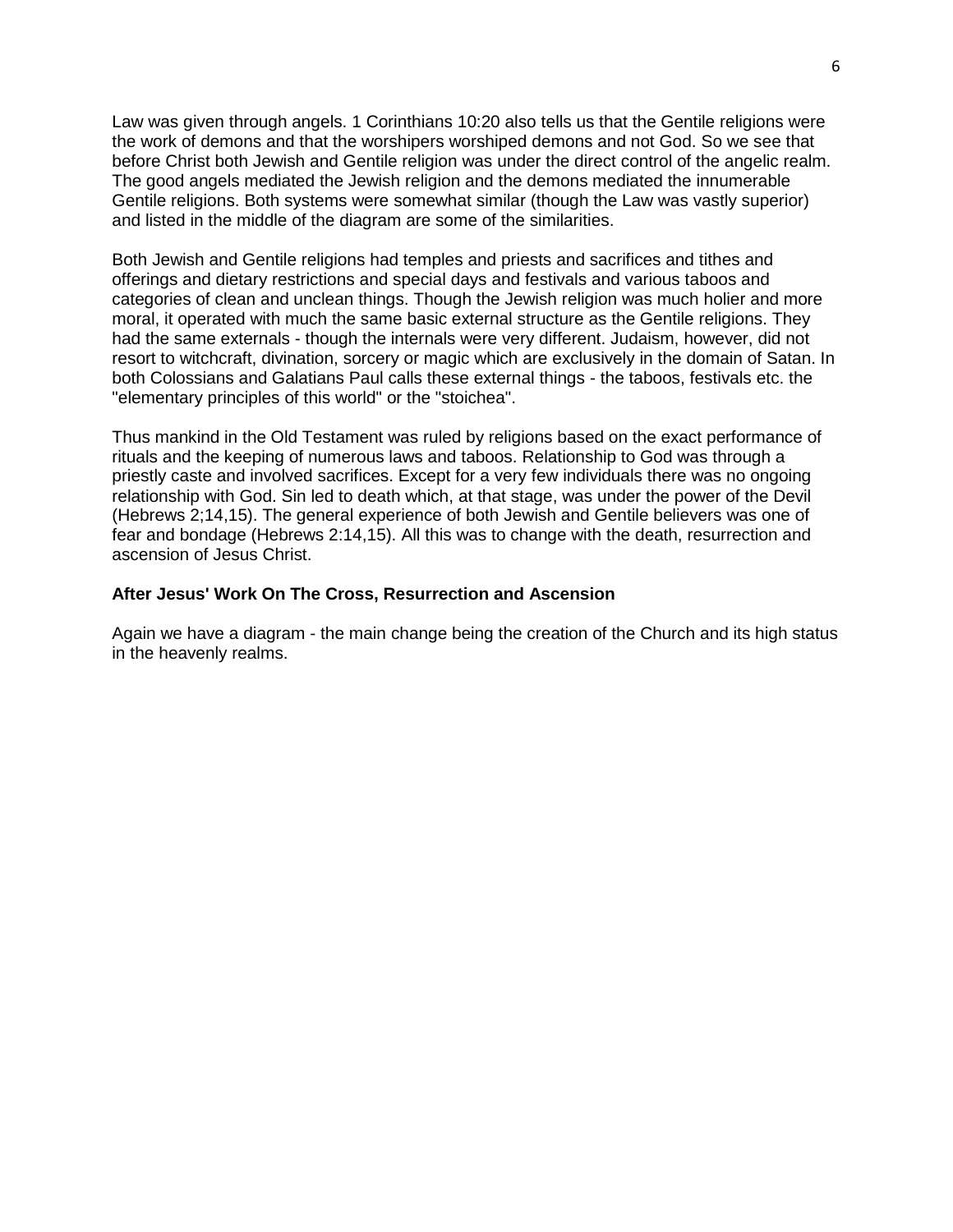

Let's look at some of the changes and seek to explain them. Death moves out of Satan's control (Hebrews 2:14,15) into that of Jesus Christ who now has the keys of Death and Hades (Revelation 1:18). The accusing power of the law over us is broken (Colossians 2:13-15) because it is nailed to the cross. Jesus has been raised up above every power and principality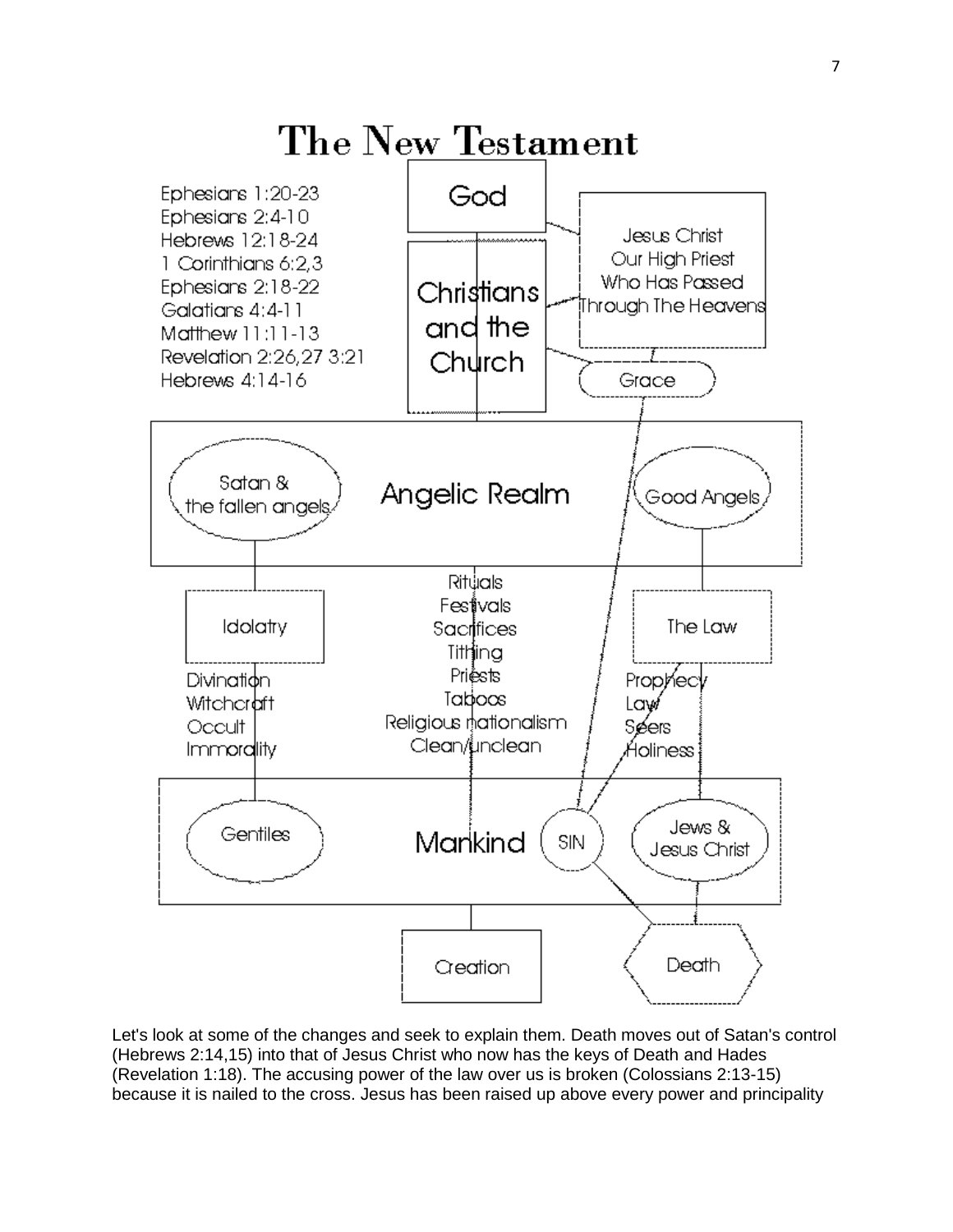in the heavenly realms and we - who are "in Him" - are of course seated where He is. (Eph 1:20-23 NKJV) which He worked in Christ when He raised Him from the dead and seated Him at His right hand in the heavenly places, {21} far above all principality and power and might and dominion, and every name that is named, not only in this age but also in that which is to come. {22} And He put all things under His feet, and gave Him to be head over all things to the church, {23} which is His body, the fullness of Him who fills all in all.

The Church contains you and me so the exaltation of the Church is the exaltation of the believer. Thus the fact that the Church has been made to be the "fullness of Him who fills all in all" has amazing consequences for the believer. Paul continues to show how we have been raised "from the guttermost to the uttermost"... (Eph 2:6-7 NIV) {6} And God raised us up with Christ and seated us with him in the heavenly realms in Christ Jesus, {7} in order that in the coming ages he might show the incomparable riches of his grace, expressed in his kindness to us in Christ Jesus.

Thus we see that we have (past tense) been raised up with Christ and seated with Him in the heavenly realms in Christ Jesus (verse 6 above). This was done not because we were good but because of God's great grace which Paul calls "the incomparable riches of His grace...". Thus we have been taken from being sinners (Romans 3:23, Ephesians 2:1-4) and made into people who are "seated in the heavenly realms". We are now given a status and authority far beyond anything we deserve so that God may show just how gracious He can be.

This new spiritual status of the believer, this citizenship of heaven, is absolutely central to Paul's teaching. So much so that Paul is quite astonished when Christians do not grasp that we are to rule the world and judge the angelic realm.

(1 Cor 6:2-3 NKJV) Do you not know that the saints will judge the world? And if the world will be judged by you, are you unworthy to judge the smallest matters? {3} Do you not know that we shall judge angels? How much more, things that pertain to this life?

To Paul it is just a gospel basic that Christ has triumphed and that we share His triumph and ruler-ship as inheritors of the Kingdom. Christ has ascended above the angelic realm and we have also done this "in Him". Therefore, we have been invested with an authority greater than that of the angels and will one day judge them. (Note: Authority is different from strength; Napoleon was probably not the physically strongest member of his army but he had authority. So Christians do not have the power of angels yet, but we do have position and authority and the right to be in command.) Thus Christians can exorcise demons because we are now at a higher level of authority than that of the fallen angels.

Since we are above the angels we are above their systems or the "stoichea". Thus Christians are not to observe taboos, festivals, days, months, years, Sabbaths, make sacrifices, or worry about tithes, offerings or priests. Let's look at this because it has been a stumbling block to so many believers.

(Gal 4:1-10 NKJV)...{3} Even so we, when we were children, were in bondage under the elements of the world ("stoichea"). {4} But when the fullness of the time had come, God sent forth His Son, born of a woman, born under the law, {5} to redeem those who were under the law, that we might receive the adoption as sons. {6} And because you are sons, God has sent forth the Spirit of His Son into your hearts, crying out, "Abba, Father!" {7} Therefore you are no longer a slave but a son, and if a son, then an heir of God through Christ.  $\{8\}$  But then, indeed, when you did not know God, you served those which by nature are not gods. {9} But now after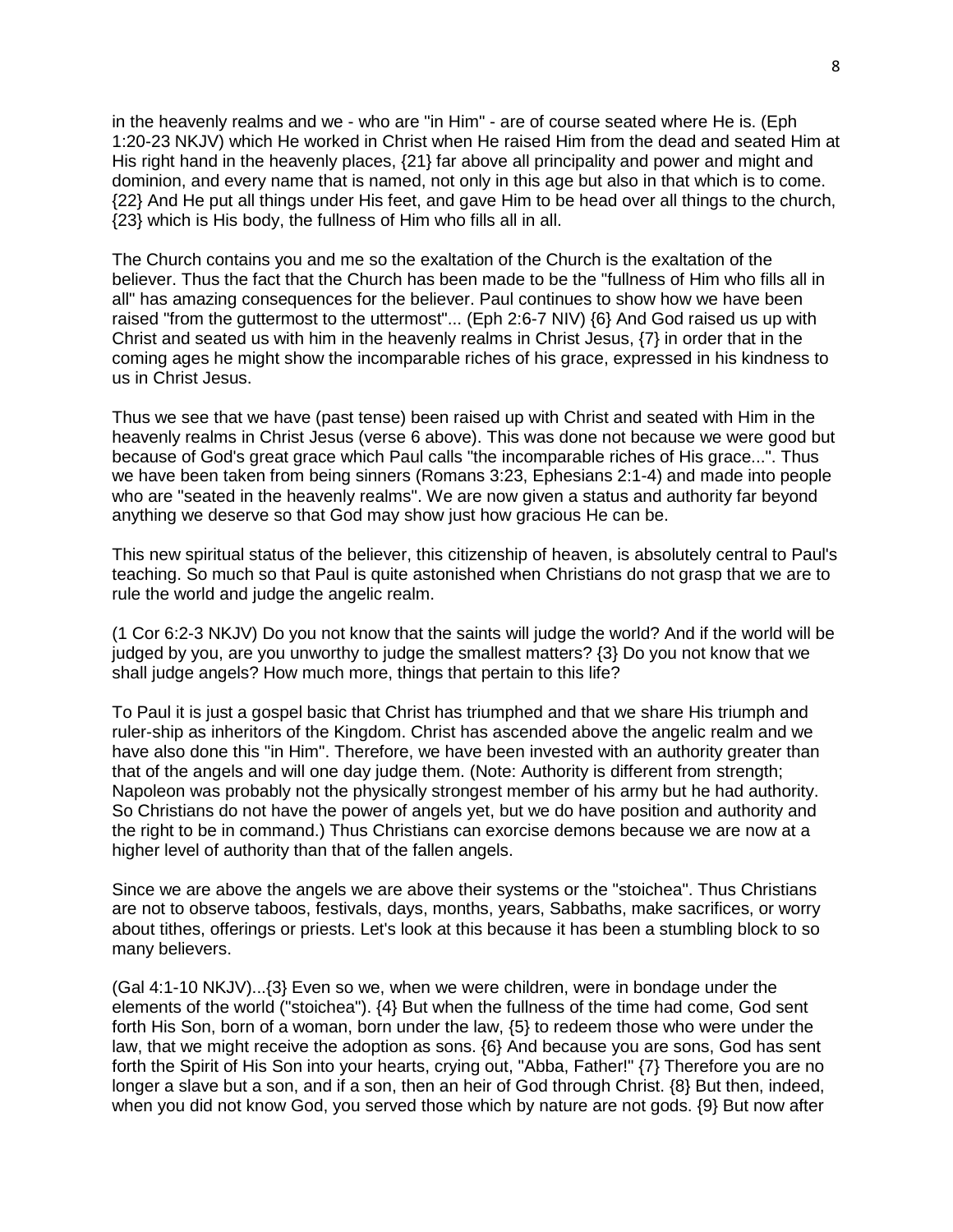you have known God, or rather are known by God, how is it that you turn again to the weak and beggarly elements, to which you desire again to be in bondage? {10} You observe days and months and seasons and years.

Thus the religious observance of "days and months, and seasons and years" is a sign of being in bondage to the "elements of the world". These external observances are no longer a part of the Christian faith. You can use a calendar - but you must not attach any religious significance to the dates on it! Faith, not festivals, is what makes us closer to God.

Paul amplifies this at length in Colossians chapter 2, and I will only quote a portion of it here. Firstly, He shows how the cross disarmed the principalities and powers and took away their legal right to enforce their taboos.

(Col 2:13-23 NKJV) And you, being dead in your trespasses and the uncircumcision of your flesh, He has made alive together with Him, having forgiven you all trespasses, {14} having wiped out the handwriting of requirements that was against us, which was contrary to us. And He has taken it out of the way, having nailed it to the cross. {15} Having disarmed principalities and powers, He made a public spectacle of them, triumphing over them in it.

Then Paul carefully goes through the consequences of being forgiven and of no longer being under the power of laws, taboos and ceremonies.

{16} So let no one judge you in food or in drink, or regarding a festival or a new moon or Sabbaths, {17} which are a shadow of things to come, but the substance is of Christ. {18} Let no one cheat you of your reward, taking delight in false humility and worship of angels, intruding into those things which he has not seen, vainly puffed up by his fleshly mind, {19} and not holding fast to the Head, from whom all the body, nourished and knit together by joints and ligaments, grows with the increase that is from God.

The radical nature of our freedom from these "basic principles of the world" is described as a "death". Just how many responsibilities does a dead person have? None! So the Christian no longer has any obligatory responsibilities to cultural taboos, festivals, Sabbaths or dietary regulations. Paul continues…

{20} Therefore, if you died with Christ from the basic principles of the world, why, as though living in the world, do you subject yourselves to regulations; {21} "Do not touch, do not taste, do not handle," {22} which all concern things which perish with the using; according to the commandments and doctrines of men? {23} These things indeed have an appearance of wisdom in self-imposed religion, false humility, and neglect of the body, but are of no value against the indulgence of the flesh. To put it simply, all "religiosity" has been put behind us when we enter into the death, resurrection and ascension of the Lord Jesus Christ.

#### **Freedom**

We have freedom, we do not have to live in fear as if we serve a God who will be angry over the smallest error. It's a bit like sending someone to mow the lawn and they come back nervously asking "Which blade of grass do I mow first?" and you say "Start anywhere as long as it gets done". God has given us tremendous freedom and we don't have to live in a spirit of slavery worried about getting everything "just right" – about which blade of grass to mow first. Such is the spirit of religious fear. It is akin to the pagan dread of the spirits – if the ceremony is not done "just so" then curses would come forth. The "spirit of fear" produces people who cringe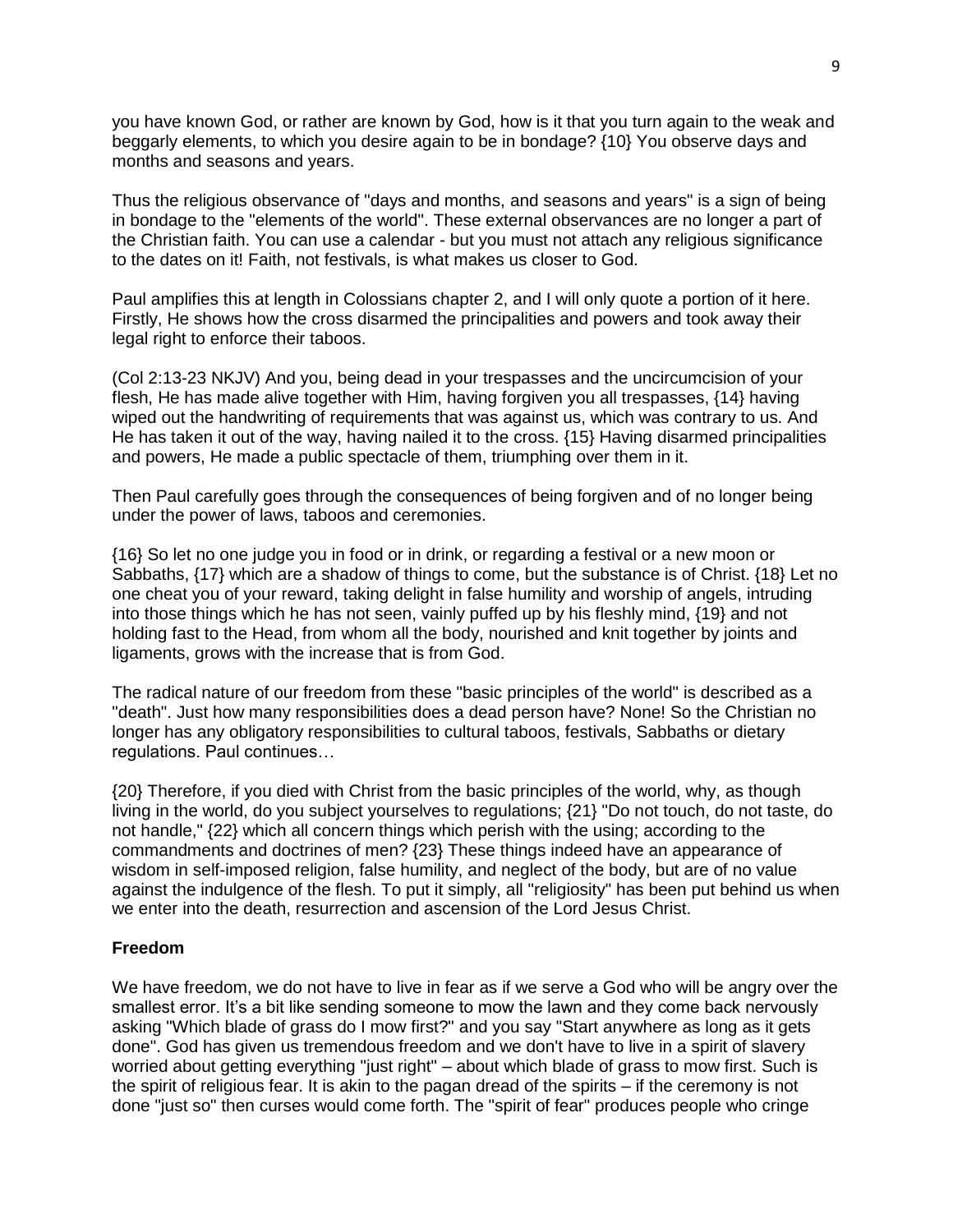before God over every tiny detail. However, with the death, resurrection and ascension of the Lord Jesus Christ that is done away with. The situation now is one of love and sonship.

(Rom 8:15-17 NKJV) For you did not receive the spirit of bondage again to fear, but you received the Spirit of adoption by whom we cry out, "Abba, Father." {16} The Spirit Himself bears witness with our spirit that we are children of God, {17} and if children, then heirs; heirs of God and joint heirs with Christ, if indeed we suffer with Him, that we may also be glorified together.

We are beloved sons of God living in freedom. As sons of God, above the angels, we are going to inherit a kingdom prepared for us since the foundation of the world. We are heirs. In that Kingdom we will be seated on thrones with Jesus (Revelation 3:21), we will rule over the nations.

(Revelation 2:26,27), we will judge the world and even angels (1 Corinthians 6:2,3), we will become beings with immortal and imperishable bodies (1 Corinthians 15:45-55) and dwell safely in amazing wealth, peace and freedom (Revelation 21 & 22). When this occurs what it means to be a "son of God" will be revealed. At the moment it is, at best, vaguely understood. When this occurs the meaning of our being seated in heavenly realms with Christ Jesus will become absolutely clear. Christ will take up His authority over all creation through us and amazing changes will occur. The whole world will be set free! Paul continues on in Romans 8 to say...

(Rom 8:18-22 NKJV) For I consider that the sufferings of this present time are not worthy to be compared with the glory which shall be revealed in us. {19} For the earnest expectation of the creation eagerly waits for the revealing of the sons of God. {20} For the creation was subjected to futility, not willingly, but because of Him who subjected it in hope; {21} because the creation itself also will be delivered from the bondage of corruption into the glorious liberty of the children of God. {22} For we know that the whole creation groans and labors with birth pangs together until now.

Thus the death, resurrection and ascension of the Lord Jesus Christ was the critical turning point that has ensured the total freedom of all creation! Creation, now in bondage, will move into "the glorious liberty of the sons of God". God is in the business of setting all things free. He desires liberty - not cringing enslavement - for all! However, it is a two-step movement. Firstly, there is freedom from the old religious system, our coming out from domination by the elementary principles of this world and from sin and death. Then step two is not anarchy - but having God's moral code written on our hearts through the Holy Spirit. (Hebrews 8:10) We are freed to become who we were always meant to be - righteous, holy, spirit-filled beings of love. (Galatians 5:16-24) This is the work of the Holy Spirit and why the ascension of Jesus Christ is also strongly associated with the sending of the Holy Spirit.

#### **The Holy Spirit and the Ascension of Jesus Christ**

"Most assuredly, I say to you, he who believes in Me, the works that I do he will do also; and greater works than these he will do, because I go to My Father. (John 14:12 NKJV) Nevertheless I tell you the truth: it is to your advantage that I go away, for if I do not go away, the Advocate will not come to you; but if I go, I will send him to you. (John 16:7 NRSV) And being assembled together with them, He commanded them not to depart from Jerusalem, but to wait for the Promise of the Father, "which," He said, "you have heard from Me; {5}"for John truly baptized with water, but you shall be baptized with the Holy Spirit not many days from now."(Acts 1:4-5 NKJV)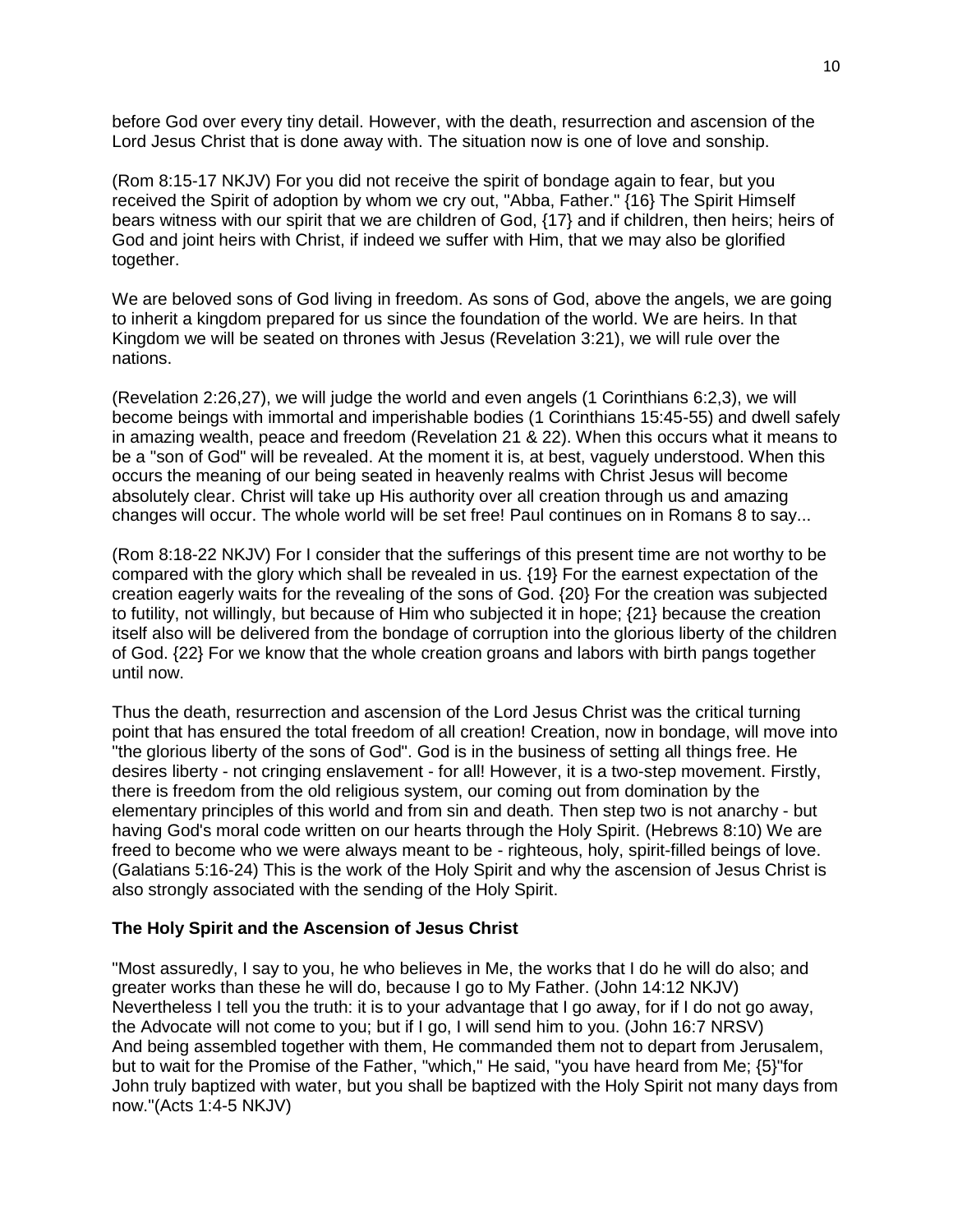Foreseeing this, David spoke of the resurrection of the Messiah, saying, 'He was not abandoned to Hades, nor did his flesh experience corruption.' {32} This Jesus God raised up, and of that all of us are witnesses. {33} Being therefore exalted at the right hand of God, and having received from the Father the promise of the Holy Spirit, he has poured out this that you both see and hear. (Acts 2:31-33 NRSV)

"And as I began to speak, the Holy Spirit fell upon them, as upon us at the beginning. {16} "Then I remembered the word of the Lord, how He said, 'John indeed baptized with water, but you shall be baptized with the Holy Spirit." (Acts 11:15-16 NKJV)

During the Last Supper Jesus clearly indicates that when He "went to the Father" something would happen to the disciples that would enable them to do great works of power equivalent to His own (John 14:12). Later on in the upper room discourse He reveals this to be the sending of the Helper, the Holy Spirit which could only be sent after His departure. (John 16:7) In his last conversation with His disciples He termed this empowerment the baptism in the Holy Spirit (Acts 1:4,5) and promised them they would receive it soon and that it would make them powerful international witnesses to Him (Acts 1:8). On the day of Pentecost, it was poured out in a manner that was both visible and audible (Acts 2:32-33) and likewise during the Gentile Pentecost at Cornelius' place where it is also referred to as "the baptism in the Holy Spirit" (Acts 11:15,16).

The heavenly realms are now occupied by Jesus and since we are in Him, we have been seated with Him in these realms (Eph 2:6). Therefore we can have confident access to God and unhindered participation in the things of the Spirit with Whom we have been baptized (1 Cor 12:13). This does not mean that we all have all gifts or that all will have one particular gift. God is sovereign in how He distributes the gifts of the Spirit. (1 Cor 12:7-11) Within His sovereignty there is evidently some room for us to ask for particular manifestations of the Spirit. (Luke 11:13, 1 Cor 12:31, 14:1)

To sum up... The purpose of Pentecost is Spirit-filled and empowered images of Jesus Christ. The Pentecost event is known as the baptism in the Holy Spirit which was received by the Jews (Acts 2:32,33), the Gentiles (Acts 11:15,16) and the Christians at Ephesus (Acts 19:1-6) and Corinth (1 Cor 12:13). It is for all the Church. The outcome of the Pentecost event is power for ministry (Acts 1:8) through the Holy Spirit "coming upon'' people (Acts 2:32,33) and sovereignly giving spiritual gifts for the edification of the body of Christ (1 Cor 12:1-7). The Holy Spirit is not a mere "experience". He is Christ coming to fill all things. (Eph 4:10,5:18) He wants to fill you with Jesus and transform you into His image. (Eph 4:8-13, Rom 8:29-31) He also wants to empower you to be a witness for God. (Acts 1:8) You may ask for Him and God will gladly give the Holy Spirit to you (Luke 11:13) (in new ways…it's a puzzle, we have Him but we can still receive His power) though you should ask for "the greater gifts'' to be used in love for the edification of the church (1Cor 12:31; 14:1).

# **Conclusion**

The ascension of Jesus Christ to "fill all things'' was the end of religion as it is generally conceived and the beginning of a Spirit-filled and joyous relationship with God. The main thing that Jesus wants to fill is you! To that end He has sent His Holy Spirit into this world to dwell in the hearts of believers, sanctifying them to be like Him and empowering them to do good works. He has also created a new thing - the Church, which is distinct from the world and angels and which will rule over both. He has placed believers in the heavenly realms with Him and freed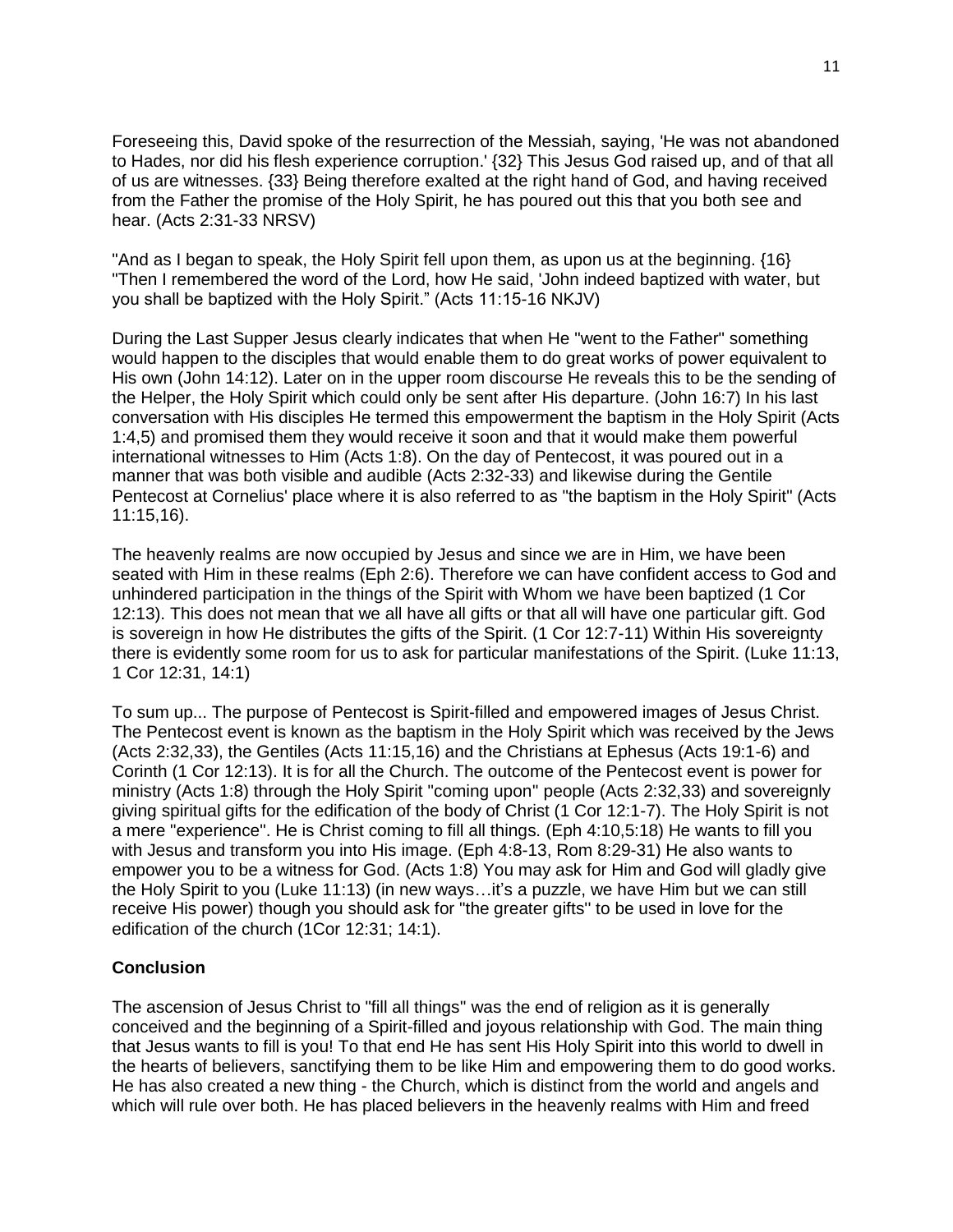them from the innumerable fear-filled obligations of the old religious systems. He has brought us into sonship and membership of the household of God. This church is to consist of "images of Jesus Christ," indwelt by His Spirit and living in direct personal relationship with God.

Therefore, there is no longer any need to observe new moons, Sabbaths, tithing, religious festivals, to have a church building, a priest, or to abstain from alcohol, red meat, pork or certain types of seafood. There is no need to be celibate, be involved in rituals of self-abasement or penance or to punish oneself. That is all gone. What has replaced it is a life that flows from being indwelt by God, a life that is characterized not by solemnity and punctilious observation of fearful rituals but by freedom and love and joy and peace.

(Gal 5:22-23 NKJV) But the fruit of the Spirit is love, joy, peace, longsuffering, kindness, goodness, faithfulness, {23} gentleness, self-control. Against such there is no law.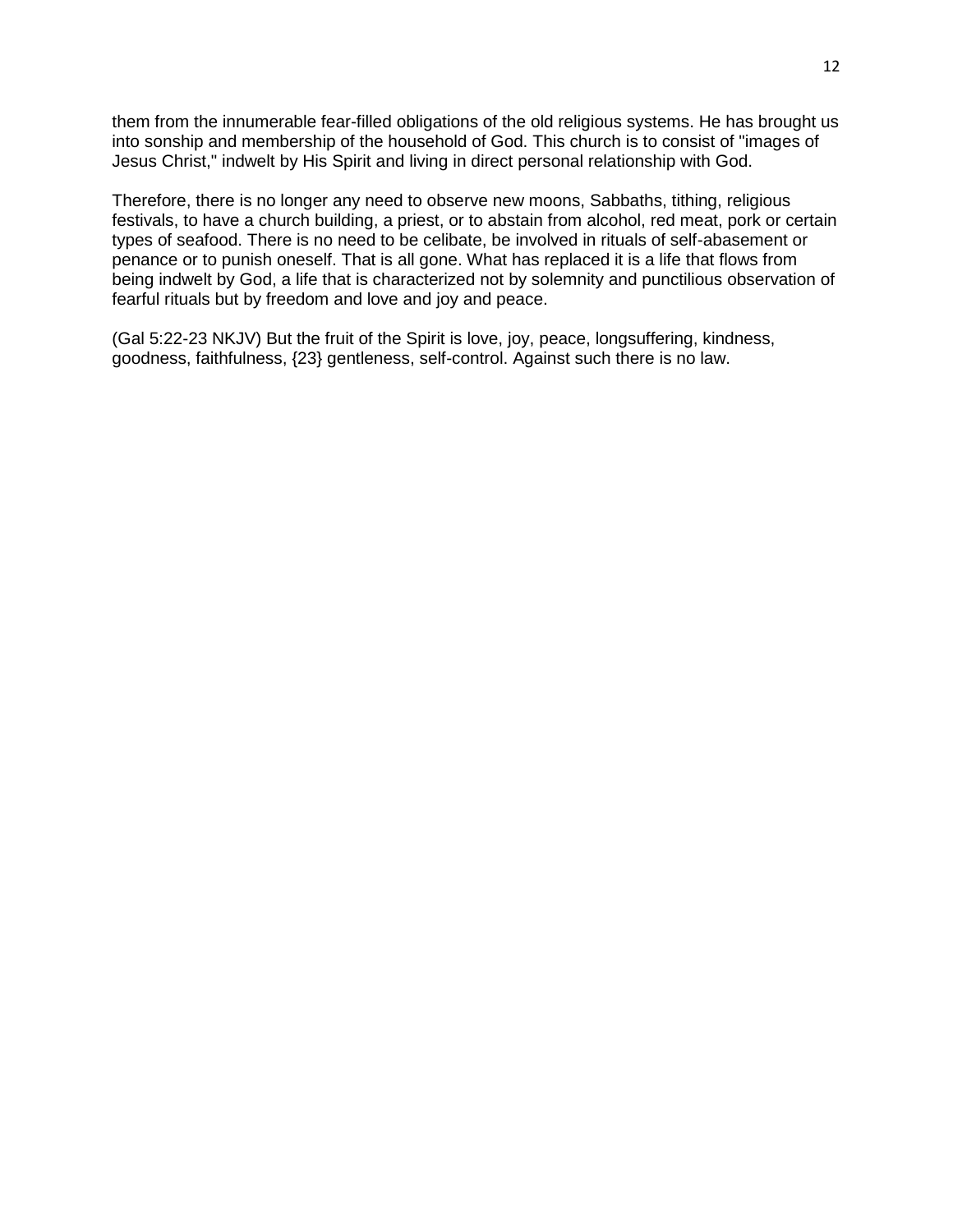# **Demons Defeated - Spiritual Warfare For The Totally Afraid**

Demons are variously caricatured as "naughty spirits" and even portrayed as "sources of wisdom" in some New Age teachings. The Bible however, sees demons as truly evil and deceptive beings arrayed in rebellion against God, and whose fate will be eternal torment imprisoned in a lake of fire. This latter view is far closer to the reality experienced by demonpossessed people and those who have dealt with demons in others.

A demon possessed person is often deeply deceived - thus showing the deceptive nature of demons, a demon-possessed person often engages in activities that display a lack of conscience toward others or a delight in the evil and the bizarre. This betrays the evil, amoral and actively wicked attitude of the demonic. A demon-possessed person is often angry at ministers, scornful of Scripture, fearful of communion, mocking at morality and may hold bizarre views of Christ. Christian praise and worship can cause strong negative reactions. This displays the demonic hatred of God and rebellion toward His legitimate authority over this Earth that He made. Those who deal with demons sometimes find that demons are both aware of and terrified of the eternal fate that awaits them. They believe in the lake of fire even if some theologians do not. This article will look at what the Bible says about demons, their fate, and how we can stop them hindering our Christian life.

Let's start with the positive...

#### **Jesus' Triumph Over The Demonic Realm**

(1 John 3:8 NKJV) He who sins is of the devil, for the devil has sinned from the beginning. For this purpose the Son of God was manifested, that He might destroy the works of the devil. (1 John 4:4 NKJV) You are of God, little children, and have overcome them, because He who is in you is greater than he who is in the world.

(1 John 5:18 NKJV) We know that whoever is born of God does not sin; but he who has been born of God keeps himself, and the wicked one does not touch him.

The book of 1 John was probably written when the persecutions of the emperor Diocletian really began to bite. Satan and his instrument - the pagan Roman Empire seemed to be in an indefinite ascendancy over the church, God and all the forces of good. 1 John is thus a very radical and bold epistle in its claims to victory in Christ. There are three realities described here:

1. The reality of Christ's mission, in particular, His incarnation. The reason Jesus Christ was manifested in human form was so that He could tackle Satan on his own turf and destroy all his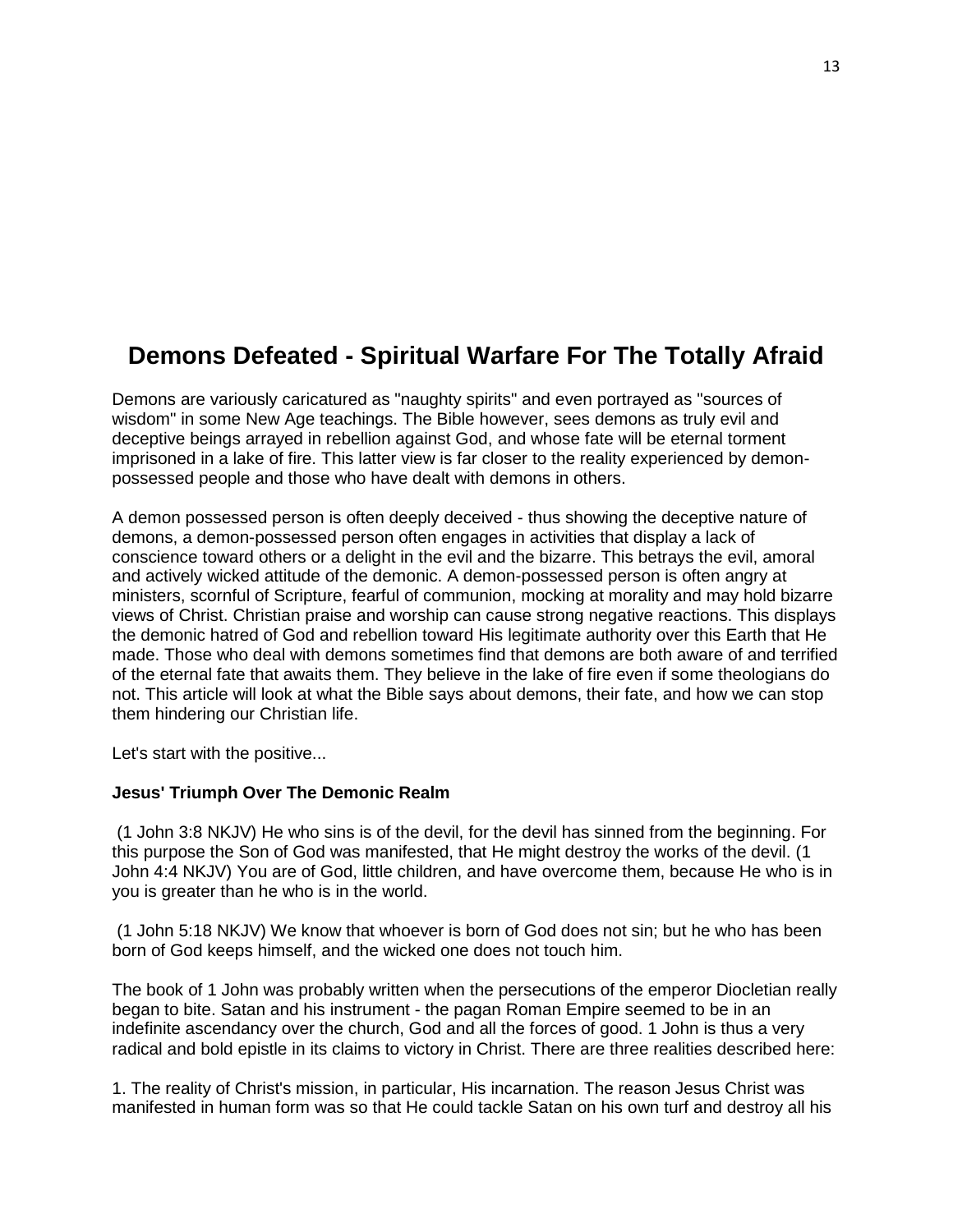works. Like a hand-grenade exploding in the Devil's face, the incarnation brought the awesome power of the Son of God into proximity with evil so that it might completely destroy it.

2. The reality of Christ in us, the hope of glory. He who is in us is He who came to destroy the works of the devil. Jesus overcame the world then, and now He is in us, and continues to overcome the world.

3. The reality of the indestructibility of our real eternal selves which are based on Christ in us. A person who has been born again has a new self that is created on a new order and a higher plane. It is eternal, imperishable and indestructible, it cannot be defiled. It is sinless and cannot sin. It is born of God and partakes of the very principles of the nature of God (but on a much different scale). (1 John 3:9 NKJV)

Whoever has been born of God does not sin, for His seed remains in him; and he cannot sin, because he has been born of God. This new self battles with the flesh in a life long struggle for dominance (Galatians 5:16-18) so Christians still do sin, but this sin is not a part of them that will still be with them in Heaven. There will be no need for Purgatory, the new self has been sinless from the "new birth". This new self cannot be "touched" by the evil one. The person we will be for the next ten million years cannot be affected by sin, defilement or temptation, and it has already passed out of the judgment of God (John 5:24, Romans 8:1,2). While Satan can destroy your flesh (1 Corinthians 5:5) he cannot touch the real eternal you. (See article on the Inner Man for more detail)

These three powerful realities mean that even though Satan and his demons are at times quite formidable foes they ultimately cannot harm us. They are defeated rebels whose rebellion will come to nothing in the end. Jesus Christ came to destroy ALL the works of the devil and through His church that task is being completed and will be finally climaxed at the return of Christ. Let's look at how the devil lost the weapons from his armory.

(Hebrews 2:14 NKJV) Inasmuch then as the children have partaken of flesh and blood, He Himself likewise shared in the same, that through death He might destroy him who had the power of death, that is, the devil.

The incarnation gave Jesus the flesh and blood He needed so that through death He could defeat Satan's ability to wield the power of death, keeping the world in fear and abject slavery.

(Colossians 2:13-15 NKJV) And you, being dead in your trespasses and the uncircumcision of your flesh, He has made alive together with Him, having forgiven you all trespasses, {14} having wiped out the handwriting of requirements that was against us, which was contrary to us. And He has taken it out of the way, having nailed it to the cross. {15} Having disarmed principalities and powers, He made a public spectacle of them, triumphing over them in it. (For further expansion on this verse see the article The Cross In Colossians) These verses in Colossians indicate that the weapon of accusation has been removed. Satan has been disarmed by the forgiveness we have received. He no longer has any basis for accusing us. The Charge sheets are all nailed to the Cross.

Satan's ultimate defeat will be an ignominious vanquishing (Revelation 20:10 NKJV) The devil, who deceived them, was cast into the lake of fire and brimstone where the beast and the false prophet are. And they will be tormented day and night forever and ever.

#### **The Christian's Power And Authority Over The Demonic Realm**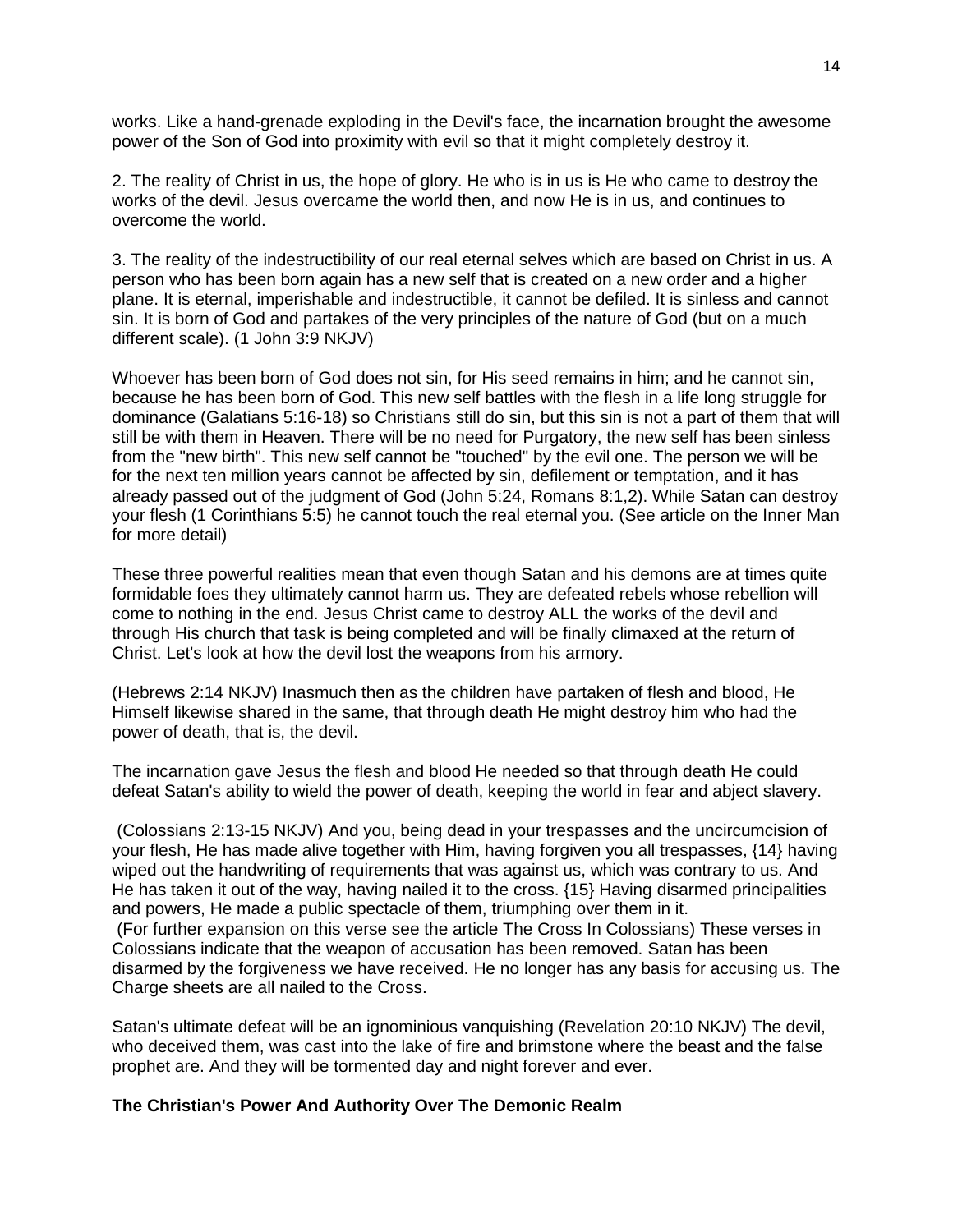The Christian's power and authority over the demonic realm is not based on having more "might" than the demonic realm (I do not know of any Christian with the spiritual might anywhere near that of Satan) but on authority. The distinction is important. Joash became king of Israel when he was 7 years old. Though physically puny and intellectually hardly a match for bad queen Athaliah, he had more authority than her or any of his rivals. He was king. Similarly, even a "baby Christian" has more authority in the spiritual realm than the biggest baddest demon on the block. As a small child is more important than the largest fiercest lion so God has deemed that even the least Christian outranks the mightiest power and principality. The authority comes because of their position in the heavenly hierarchy. In God's household we are the "sons," and angels, even the mightiest of them, are just servants of God. And sons outrank servants.

(Hebrews 1:14 NKJV) Are they (i.e. angels) not all ministering spirits sent forth to minister for those who will inherit salvation?

(1 Corinthians 6:3 NKJV) Do you not know that we shall judge angels? How much more, things that pertain to this life?

We have undergone a spiritual transformation as a result of the gospel. In the Old Testament we were "a little lower than the angels", we were like children who, in their minority, have less status than say the butler and are expected to treat the household servants with respect. But with the gospel we have come of age and are now full-fledged sons of God

(John 1:12 NKJV) But as many as received Him, to them He gave the right to become children of God, to those who believe in His name:

(Galatians 3:24-26 NKJV) Therefore the law was our tutor to bring us to Christ, that we might be justified by faith. {25} But after faith has come, we are no longer under a tutor. {26} For you are all sons of God through faith in Christ Jesus.

This transformation means that a huge change in status has occurred so that inhabitants of the Kingdom of God are truly awesome spiritual beings.

(Ephesians 2:6-7 NKJV) and raised us up together, and made us sit together in the heavenly places in Christ Jesus, {7} that in the ages to come He might show the exceeding riches of His grace in His kindness toward us in Christ Jesus.

(Ephesians 1:20-21 NKJV) which He worked in Christ when He raised Him from the dead and seated Him at His right hand in the heavenly places, {21} far above all principality and power and might and dominion, and every name that is named, not only in this age but also in that which is to come.

(Matthew 11:11-13 NKJV) "Assuredly, I say to you, among those born of women there has not risen one greater than John the Baptist; but he who is least in the kingdom of heaven is greater than he.

We have been raised up with Christ and seated at His right hand in the heavenly realms, far above all principalities and power and might and dominion so that Jesus could say of us that the least in the Kingdom of Heaven is greater than the mightiest of the Old Testament saints. This is "amazing grace" and is God displaying His kindness for all the world to see.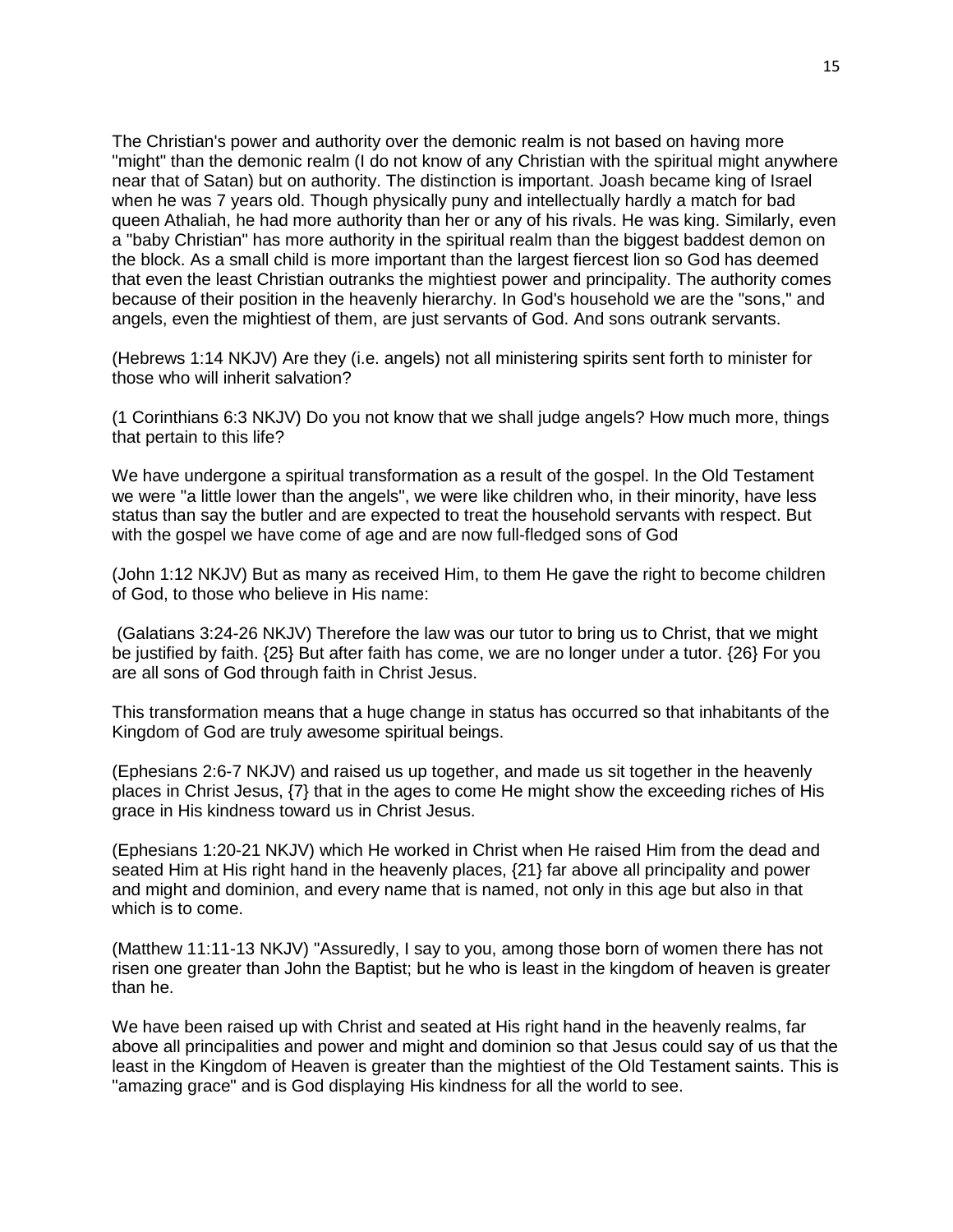# **Wielding Our Weapons**

With this in mind, let's look at the authority we have been given and how we are to wield it.

(Luke 9:1 NKJV) Then He called His twelve disciples together and gave them power and authority over all demons, and to cure diseases.

(Luke 10:1, 17-24 NKJV) After these things the Lord appointed seventy others also, and sent them two by two before His face into every city and place where He Himself was about to...Then the seventy returned with joy, saying, "Lord, even the demons are subject to us in Your name." {18} And He said to them, "I saw Satan fall like lightning from heaven. {19} "Behold, I give you the authority to trample on serpents and scorpions, and over all the power of the enemy, and nothing shall by any means hurt you. {20} "Nevertheless do not rejoice in this, that the spirits are subject to you, but rather rejoice because your names are written in heaven." {21} In that hour Jesus rejoiced in the Spirit and said, "I thank You, Father, Lord of heaven and earth, that You have hidden these things from the wise and prudent and revealed them to babes. Even so, Father, for so it seemed good in Your sight. {22} "All things have been delivered to Me by My Father, and no one knows who the Son is except the Father, and who the Father is except the Son, and the one to whom the Son wills to reveal Him." {23} Then He turned to His disciples and said privately, "Blessed are the eyes which see the things you see; {24} "for I tell you that many prophets and kings have desired to see what you see, and have not seen it, and to hear what you hear, and have not heard it."

Jesus commissions the twelve and then the seventy to have power over evil. In these verses we discover three things:

1. The power we have over the demonic realm is a gracious gift from Jesus "I give you..." to equip us for ministry (it is in the context of a ministry trip).

2. This power is both offensive, "I give you the authority to trample on serpents and scorpions, and over all the power of the enemy;" and defensive, "and nothing shall by any means hurt you."

3. That our operating principle is not to be power consciousness but instead humble gratefulness for the grace of God. "Nevertheless do not rejoice in this, that the spirits are subject to you, but rather rejoice because your names are written in heaven."

# **Binding and loosing...**

# **The Apostle Peter**

(Matthew 16:18-19 NKJV) "And I also say to you that you are Peter, and on this rock I will build My church, and the gates of Hades shall not prevail against it. {19} "And I will give you the keys of the kingdom of heaven, and whatever you bind on earth will be bound in heaven, and whatever you loose on earth will be loosed in heaven."

# **Christians in general**

(Matthew 18:18-20 NKJV) "Assuredly, I say to you, whatever you bind on earth will be bound in heaven, and whatever you loose on earth will be loosed in heaven. {19} "Again I say to you that if two of you agree on earth concerning anything that they ask, it will be done for them by My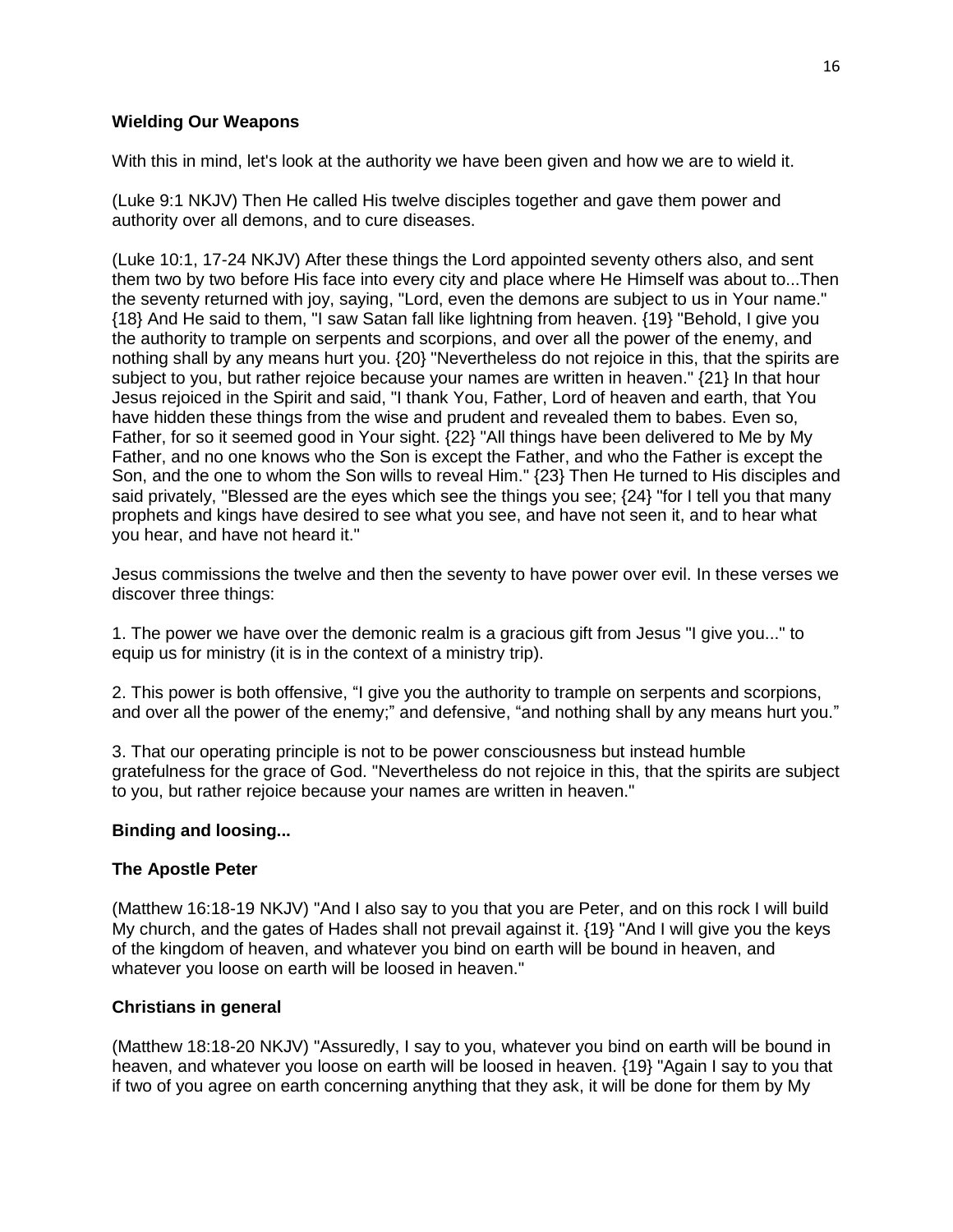Father in heaven. {20} "For where two or three are gathered together in My name, I am there in the midst of them."

# **Binding Satan and his demons**

(Matthew 12:27-29 NKJV) "And if I cast out demons by Beelzebub, by whom do your sons cast them out? Therefore they shall be your judges. {28} "But if I cast out demons by the Spirit of God, surely the kingdom of God has come upon you. {29} "Or how can one enter a strong man's house and plunder his goods, unless he first binds the strong man? And then he will plunder his house.

(Luke 11:19-22 NKJV) "And if I cast out demons by Beelzebub, by whom do your sons cast them out? Therefore they will be your judges. {20} "But if I cast out demons with the finger of God, surely the kingdom of God has come upon you. {21} "When a strong man, fully armed, guards his own palace, his goods are in peace. {22} "But when a stronger than he comes upon him and overcomes him, he takes from him all his armor in which he trusted, and divides his spoils.

Thus we see that the power to bind and to loose has been delivered over to God's church (Matthew 16:18-19) and can be exercised by any two or three Christians coming together in agreement before God (Matthew 18:18-20). Because of the authority we have been given on the basis of the completed work of Christ we can come against Satan as "someone stronger" and overpower him, binding his activities (Matthew 12:29), neutralizing his weapons (Luke 11:22) and taking back the things he claims ownership of. (Luke 11:22).

# **In The Name Of Jesus**

(John 14:13-14 NKJV) "And whatever you ask in My name, that I will do, that the Father may be glorified in the Son. {14} "If you ask anything in My name, I will do it. (John 15:16 NKJV) "You did not choose Me, but I chose you and appointed you that you should go and bear fruit, and that your fruit should remain, that whatever you ask the Father in My name He may give you.

(Luke 10:17-19 NRSV) The seventy returned with joy, saying, "Lord, in your name even the demons submit to us!" {18} He said to them, "I watched Satan fall from heaven like a flash of lightning. {19} See, I have given you authority to tread on snakes and scorpions, and over all the power of the enemy; and nothing will hurt you.

(Acts 16:18 NRSV) {18} She kept doing this for many days. But Paul, very much annoyed, turned and said to the spirit, "I order you in the name of Jesus Christ to come out of her." And it came out that very hour.

The name of Jesus is the delegated authority of the Son of God. In the Gilbert and Sullivan opera "The Pirates of Penzance" the pirates are arrested and the police say "We charge you yield in Queen Victoria's name...". They confront the pirates in the delegated authority of Her Majesty Queen Victoria. When we come against Satan and his demons we can say "We charge you yield in the name of Jesus Christ the Son of the Living God, King of Kings and Lord of Lords". The "name that is above every other name" is the ultimate source of authority. Say the pirates in the opera had answered...we resist in the name of the Pirate King...then there would have been a clash of authority (in fact they said "we love our Queen...it was very sarcastic...) In such a clash of authority it is the "highest name" that wins. A queen outranks a count who outranks knights of the realm that outrank commoners etc. So it is in the heavenly realms. Such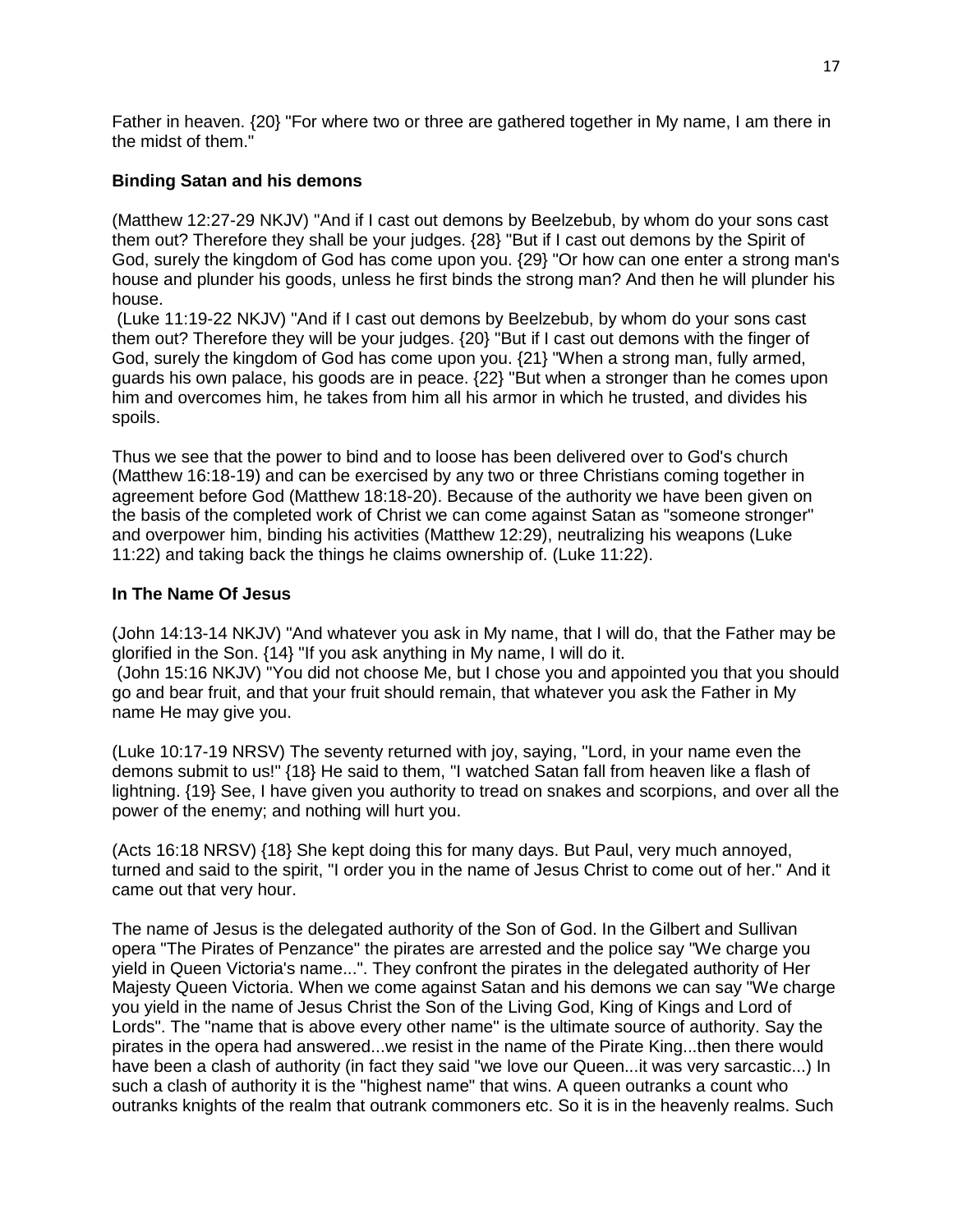is the privilege of Christians that we are allowed to use "the name that is above every other name" when we challenge demonic authority. We come bearing the highest authority in the Universe.

(Philippians 2:8-11 NKJV) And being found in appearance as a man, He humbled Himself and became obedient to the point of death, even the death of the cross. {9} Therefore God also has highly exalted Him and given Him the name which is above every name, {10} that at the name of Jesus every knee should bow, of those in heaven, and of those on earth, and of those under the earth, {11} and that every tongue should confess that Jesus Christ is Lord, to the glory of God the Father.

So to use the name of Jesus in prayer is a declaration of authority. Even Jewish exorcists found it had enormous authority until it was challenged (Acts 19:13-18). They were operating on "bluff", they were not converted and had no right to use the authority of Jesus name in exorcism. The basis of praying in Jesus name is, first of all, being converted. Jesus' name can be used in two ways. First in declarative mode, "In the name of Jesus I command..." e.g. when Peter healed the lame man at the Gate Beautiful

(Acts 3:6 NKJV) Then Peter said, "Silver and gold I do not have, but what I do have I give you: In the name of Jesus Christ of Nazareth, rise up and walk.".

Secondly it may be used to request things from God e.g., in the verses from John's gospel above "And whatever you ask in My name, that I will do, that the Father may be glorified in the Son.". The difference between command mode and request mode is that we command lesser beings but request greater ones. So when addressing a demon, a disease or a mountain or a storm we operate in command mode as sons of God proudly bearing the authority of Jesus name. When addressing the Father or Jesus we do not presume on the authority we have been given, but we come humbly as expectant children with every right to ask and to receive, but always in wonder and awe, for we have a majestic God.

Go boldly into the battle armed with the name of Jesus Christ.

#### **Tearing Down Strongholds**

(2 Corinthians 10:3-5 NKJV) For though we walk in the flesh, we do not war according to the flesh. {4} For the weapons of our warfare are not carnal but mighty in God for pulling down strongholds, {5} casting down arguments and every high thing that exalts itself against the knowledge of God, bringing every thought into captivity to the obedience of Christ,

Strongholds are built out of thoughts (Gk. noema). When Satan builds a stronghold in a human heart, a church, a nation or across a whole planet he uses thoughts. Thoughts of fear, hatred, envy, enmity and strife. Thoughts that create jealousy and distrust. Thoughts that turn people against God. Thoughts that entice to pride and rebellion. Greedy thoughts, lustful thoughts, evil and cruel thoughts. Brick by brick, thought by thought, constellating together into a demonic aggregate, a wall that blocks out the light and keeps a world in darkness. Note that they are described as "arguments and every high thing that exalts itself".

A spiritual stronghold is often characterized by a form of pride known as hubris that exalts itself against God. Herod in the book of Acts is an example of this when he accepted worship from men and was struck dead by God. (Acts 12:21-23) The Gnostic heresies of Colossae (Colossians 2:8, 18-23) the bizarre "knowledge" of Corinth (1 Corinthians 8:1-3) and the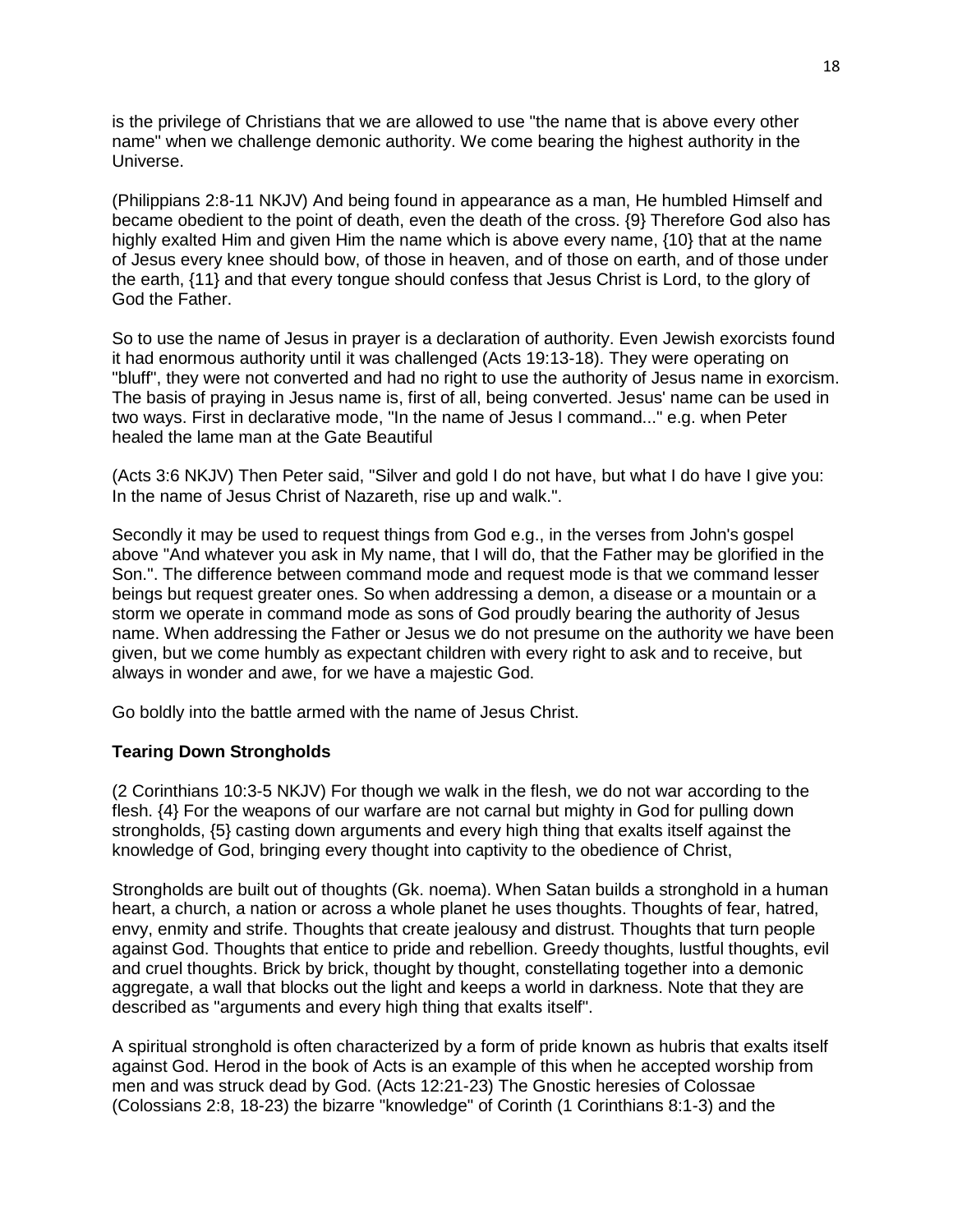"teaching of The Nicolaitans" (Rev 2:6,15) seem also to fit this category. Those with religious delusions are nearly always full of pride and impossible to reason with. That is why Paul calls it a "stronghold". Bible-based apologetics has its place here on demolishing the "lofty arguments" and replacing them with truth. Jesus' confrontations with the Pharisees and Sadducees and His teaching on the Sermon On The Mount were real "stronghold busters" (You have heard it said...but I say to you...).

Thoughts control emotions and actions. If your doctrine tells you that you are no good, then you will feel worthless. If your doctrine demands perfection you will feel constantly guilty. This will lead to actions based on your thoughts and feelings e.g. a life of constant striving. A stronghold can become so intense that the person loses touch with reality. To see this in action we need only look at the severely demon-possessed with their destroyed thought life, shattered emotions, lack of contact with reality and constant fear (Mark 5:1-20). Satan controls us to the extent that he can control our thinking. Yet God has given us weapons against this that are "mighty in God for the pulling down of strongholds" so there is no problem with our weapons! Let's learn to use them. The weapons are listed in Eph 6:10-18.

(Ephesians 6:10-18 NKJV) Finally, my brethren, be strong in the Lord and in the power of His might. {11} Put on the whole armor of God, that you may be able to stand against the wiles of the devil. {12} For we do not wrestle against flesh and blood, but against principalities, against powers, against the rulers of the darkness of this age, against spiritual hosts of wickedness in the heavenly places. {13} Therefore, take up the whole armor of God, that you may be able to withstand in the evil day, and having done all, to stand. {14} Stand therefore, having girded your waist with truth, having put on the breastplate of righteousness, {15} and having shod your feet with the preparation of the gospel of peace; {16} above all, taking the shield of faith with which you will be able to quench all the fiery darts of the wicked one. {17} And take the helmet of salvation, and the sword of the Spirit, which is the word of God; {18} praying always with all prayer and supplication in the Spirit, being watchful to this end with all perseverance and supplication for all the saints.

The strongholds of Satan are pulled down by people whose lives show moral integrity and faith and who know the word of God and can pray in the Spirit at all times. It is a soldierly combat. For example, say Satan has established a stronghold of lustful thoughts in your mind. You need to pull down those lustful concepts about the opposite sex through a thorough study of God's word and knowing what the human body is, and is not, meant for, (see article Your Body Is A Temple Of The Holy Spirit) then you need to fill your mind with things that are noble and lovely and true (Phil 4:8) praying in Jesus name for God to demolish this stronghold in your life.

If the stronghold is in your church - say a spirit of parsimony and greed, then you may need to teach on generosity and giving, prayerfully wielding the sword of the Spirit until the false concepts of stewardship have come tumbling down and the church is renewed in faith. If the stronghold is in your nation you may need to debate publicly, use the media and refute the lies that keep people bound, while guarding yourself and your own life from the counter-attacks that will come. As I said earlier our weapons are "mighty in God'' they are amazing weapons if wielded rightly. Do not be intimidated by the authority of Jesus and the "big guns" of God's weaponry, they are on our side.

# **A Tactical Armory**

The following table summarizes the ways Satan attacks and the way we should respond to these attacks. I have called it a tactical armory since it tells us which weapon to select for the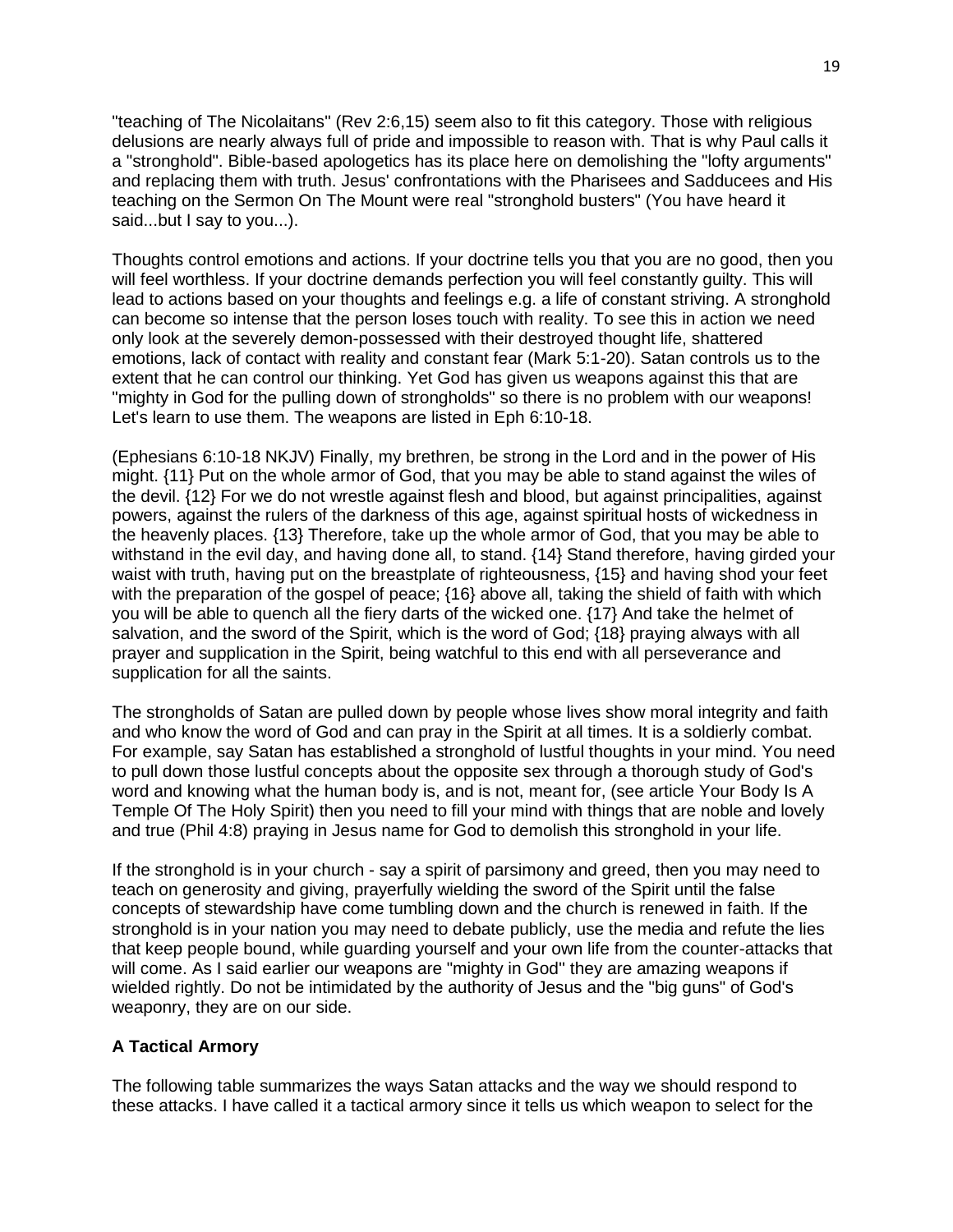battle. You may notice that many of the Scriptures for Satan's tactics also contain the remedy for it close by or in the same verse! God is wise.

| <b>How Satan Attacks</b>                                                                                                                                                                  | <b>Scripture References</b>                                                                                                                 | How We Should Respond                                                                                                                                                                                                   |
|-------------------------------------------------------------------------------------------------------------------------------------------------------------------------------------------|---------------------------------------------------------------------------------------------------------------------------------------------|-------------------------------------------------------------------------------------------------------------------------------------------------------------------------------------------------------------------------|
| Steal, kill, and destroy.                                                                                                                                                                 | John 10:10                                                                                                                                  | Take hold of the abundant life<br>in Christ                                                                                                                                                                             |
| Pride leading to condemnation.                                                                                                                                                            | Timothy 3:6,7                                                                                                                               | Be wise. Appointing of those in<br>spiritual authority                                                                                                                                                                  |
| Accusation.                                                                                                                                                                               | Rev 12:10,11                                                                                                                                | The blood of the Lamb and the<br>word of their testimony<br>testifying to what the blood of<br>the Lamb has done for you.                                                                                               |
| Temptation through misapplied<br>Scriptures that seem to<br>validate fleshly desires for<br>physical appetite, specialness<br>to God and power.                                           | Luke 4:1-13                                                                                                                                 | Knowing the Scripture so well<br>that you can spot the lie and<br>counter it with a more<br>appropriate Scripture.                                                                                                      |
| Deceptive false teachings.                                                                                                                                                                | 1 Timothy 4:1-7                                                                                                                             | Reject fanciful tales, teach the<br>Scripture, sound doctrine,<br>thankfulness, prayer                                                                                                                                  |
| False assurance of salvation.                                                                                                                                                             | James 2:17-26; Matthew 7:15-<br>28                                                                                                          | A godly life of good works<br>based on Jesus teaching is<br>evidence of having true faith.                                                                                                                              |
| Ensnarement in the occult,<br>divination, astrology, and the<br>worship of false gods.                                                                                                    | Deut 7:25; 18:10-13; 32:7; Lev<br>19:31; Isaiah 47:13; Acts<br>19:19; 1 Corinthians 10:14                                                   | Destroy all objects associated<br>with it. Complete<br>disassociation from it.                                                                                                                                          |
| Strongholds made of thoughts<br>that oppose God - especially<br>prideful thoughts and unbelief.<br>These thoughts can control the<br>life and emotions of a person,<br>church or country. | 2 Corinthians 10:3-5;<br>Ephesians 6:10-21; Romans<br>8:4-6; 12:1,2; Philippians 4:8;<br>Colossians 3:1-4                                   | Biblical apologetics, renewing<br>the mind. Setting the mind on<br>the things of the Spirit. Use of<br>our spiritual armor combined<br>with faith, the word of God,<br>prayer in the Spirit and humble<br>submission.   |
| Blinding the minds of<br>unbelievers. Especially those<br>who stubbornly refuse Christ.                                                                                                   | Matthew 23:17,19,24,26; Luke<br>4:18; John 9;39; Romans10:7-<br>10,25; 2Corinthians 3:14-17,<br>4:3,4; Ephesians 4:17-24; 1<br>John 2:10,11 | Turning to Christ. Having a<br>willingness to accept the light<br>and seek it further. Renewal of<br>the mind. Loving your brother<br>in Christ. Good teaching and<br>intercession can "open the<br>eyes of the blind". |
| Religious ceremonies that<br>appear "cultural" but are in fact<br>demonic.                                                                                                                | 1 Corinthians 10:14-22                                                                                                                      | Awareness of the spiritual<br>realities that under-gird such                                                                                                                                                            |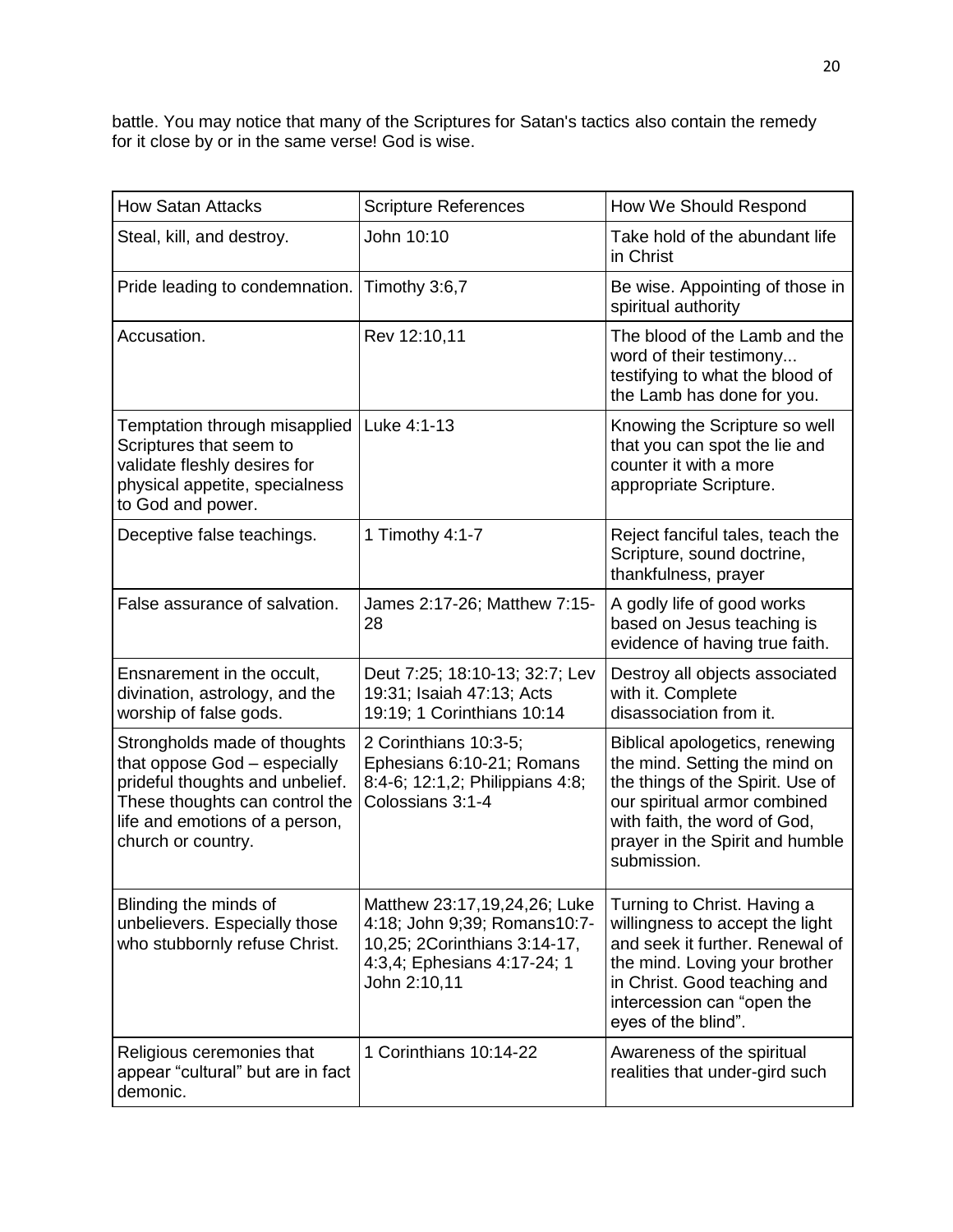|                                                                                                                                                     |                                                                                        | things. Not participating in<br>them.                                                                                                                                                                                                                            |
|-----------------------------------------------------------------------------------------------------------------------------------------------------|----------------------------------------------------------------------------------------|------------------------------------------------------------------------------------------------------------------------------------------------------------------------------------------------------------------------------------------------------------------|
| Unrestrained Satanic activity.<br>Spiritual wickedness in the<br>heavenly realms. Spiritual<br>"strong men" occupying a<br>person, place or nation. | Matthew 12:27-29; 16:19;<br>18:18-20; Luke 11:19-22                                    | Binding and loosing in Jesus<br>name which may often have<br>corporate dimension to it.                                                                                                                                                                          |
| Disease caused by demons<br>(not all disease is meant).                                                                                             | Matthew 9:32-34; Luke 13:11-<br>16; Matthew 8;16,17; Mark<br>$9:14-29$                 | Healing. Prayer and fasting.<br>Faith. Use of command<br>prayers in the Name of Jesus.                                                                                                                                                                           |
| Demon-possession.                                                                                                                                   | Luke 10:17-19; Acts 16:16-18;<br>Mark 5:1-20; 9:14-29 Luke<br>11:20-26; Acts 5;16, 8:7 | Use of the name of Jesus with<br>authority. Command the<br>demons to leave. Sometimes it<br>may help to identify the<br>demons. Then the delivered<br>person must live a Holy Spirit<br>filled life. Faith and prayer are<br>necessary and sometimes<br>fasting. |

# **Conclusion**

I hope you are feeling a bit more confident in spiritual warfare by now. Please answer the following revision questions. They will help you learn the material.

What was one of the purposes in Christ's coming as a human being? (1 John 3:8, Hebrews 2:14)

What victories did He win? (Eph 4:8; Colossians 2:13-15, John 16:33, 1 John 5:4)

What change took place in the heavenly status of believers between the time of John the Baptist and the day of Pentecost? (Mt 11:11-13)

Are Christians greater or lesser than angels in authority? (1 Cor 6:3, Heb 2:14, Eph 2;6,7)

What is the importance of authority in spiritual warfare? (See section on the power and authority of the Christian)

What are strongholds made of? How do we combat them? (2 Cor 10:3-5)

What are the two ways of using the name of Jesus? (Acts 3:6; 16:18; John 14;13,14; 15:16)

What is meant by binding and loosing? (Matt 12:27-29; 16:19; 18:18-20)

Why can the demonic realm "not touch us"? (1 John 4:4, 5:18)

What is the right tactic for combating involvement in the occult? (See diagram above)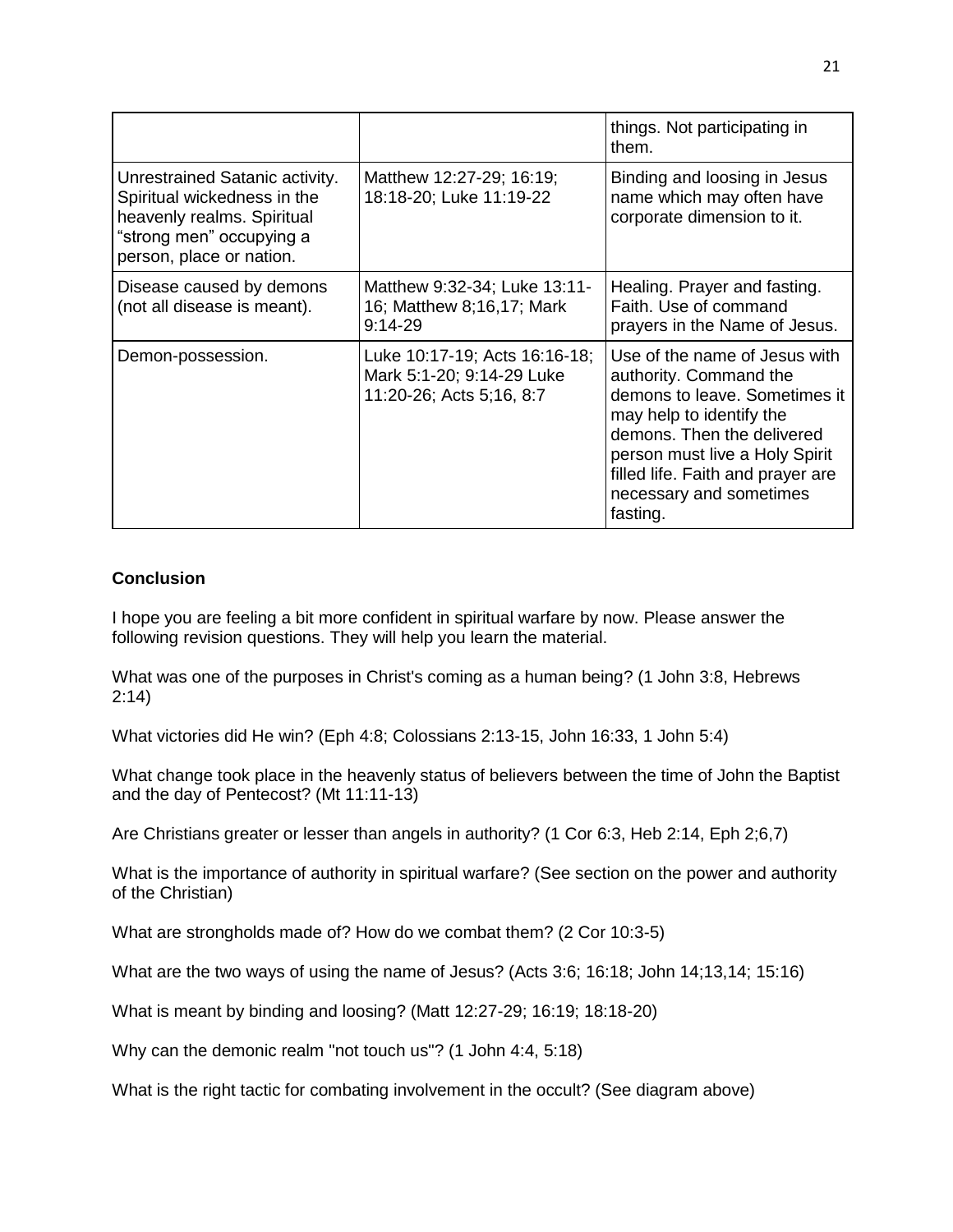# **Satan - The Doomed Angel**

Satan is no joke. He is the baddest and saddest figure ever. Never has anyone been demoted as many times or gone from glory to the gutter quite the way Satan has. And Satan wants to take as many people as possible with him. He will bribe you, threaten you, or cajole you into joining him in his reluctant headlong plunge into perdition. Many of the bible references in this article were taken from the very helpful section on the doctrine of Satan in the back of the Ryrie Study Bible (Moody Press, Chicago) though the arrangement and interpretation of them (and any errors in them) are mine alone.

## **Existence**

There are some that deny the existence of an evil spiritual power. However, the existence of Satan can be seen in some of the more irrational and evil acts of man such as the massacres in Rwanda or tangibly felt in the presence of voodoo or occult practitioners. There is spiritual darkness as well as spiritual light and the Bible teaches this. Seven OT books and every NT writer speak of Satan. Jesus Christ himself taught about Satan (Matthew 13:39, Luke 10:18,11:18). Satan is not a mere "dark force" he possesses intellect (2 Cor 11:13) emotions (Rev 12:17) has a will (2 Tim 2:26) and is treated as a morally responsible person (Matthew 25:41). Neither is he an aspect of God but is summoned before God as an inferior being who is under His control (Job 1& 2, Zechariah 3).

#### **Origins and Destiny**

Before we look at what the Bible says about Satan and his realm we need to understand where Satan has come from and where he is going. He came from what the Bible calls "the third heaven" in the presence of God (2 Corinthians 12;2) where he was an anointed cherub and the highest of all angelic beings (Ezekiel 28:12-14). However, sin, pride and the ambition to be above God – (1Timothy 3:6, Isaiah 14:12-20) was found in him and he was "cast down" (Ezekiel 28:11-19) to the mid-heaven where angels fly and do battle (Revelation 14:6; 12:7; Daniel 10:1- 20). In Eden Satan was stripped of his glory and humiliated and told of his eventual defeat through the "seed of the woman" Jesus Christ (Genesis 3:14,15). This initiated a period of war against mankind particularly those God favored such as the Jews and Job (1 Chronicles 21:1; Job 1 and 2; Daniel 10).

During the ministry of Christ Satan "fell from heaven like lightning" at least over the area where the 70 went out and preached (Luke 10), possibly paving the way for the revival in Judea and Samaria later on. After the cross, resurrection and ascension of Jesus Christ Satan is cast down again "now is the ruler of this world cast out" (John 12:31) and found in "the first heaven" –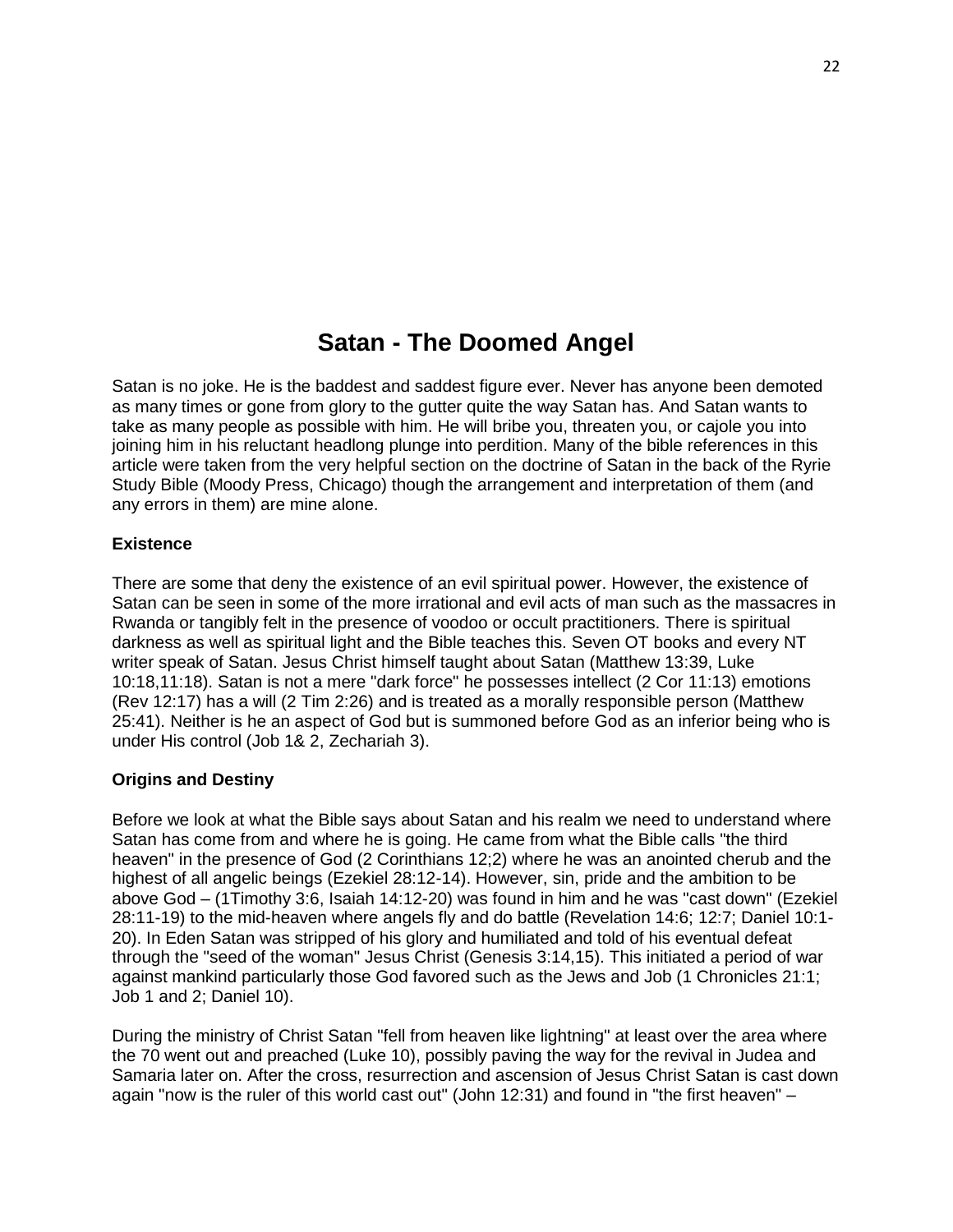which is the air above us. Paul now calls him "the prince of the power of the air". (Ephesians 2:2) That is where Satan is now. He is not in Hell – yet. He can visit earth as that is beneath his authority and under his control (1 John 5:18,19). Satan will try to get his place in the second heaven back and will rise up against Michael the archangel to claw his way back through the heavenly realms once more (Rev. 12:7-9). He will lose that battle and be cast to earth where he will incarnate as the Antichrist.

(Revelation 12:12 NASB) "For this reason, rejoice, O heavens and you who dwell in them. Woe to the earth and the sea, because the devil has come down to you, having great wrath, knowing that he has only a short time".

Revelation 13 - the next chapter after the battle in Rev 12:7-9 describes this Hell-On-Earth Antichrist in detail. His campaign on earth will be thwarted by the return of the Lord and he will be cast another level down into the Pit for one thousand years (Rev. 20:1-3). After which he will emerge and try to claw his way back up again, this time trying to take authority on earth and preparing the world for war against God (Rev 20:7-10). He will lose (Rev 20:10) and finally be cast into the lake of fire from which there shall be no escape and he will dwell in torment forever. (Rev 20:10) Thus Satan is on a long losing streak that will end in perpetual torment. He is doomed because of his evil nature. He has fixed the attitude of his heart to rebel against God and thus destroy himself. His vaulting ambition and repeated attempts to climb higher and higher have been his downfall.

## **Nature**

Satan (Rev 20:2) means "Adversary" and this is his basic nature as an opponent of God and all that is of God. His other titles are Devil (Rev. 20:2 slanderer/besmircher), Lucifer (Isaiah 14:12 Son of The Morning – probably his title in the third heaven), Beelzebub (Matt 12:24 Lord of the Flies alluding to ownership of the swarms of demons and should be compared with Jesus' title – Lord of Hosts) and Belial (2 Cor. 6:15 or base one, indicating his animal or bestial nature). His titles include the Evil One (1 John 5:19), Tempter (1 Thess 3:5), Prince of This World (John 12:31), God of This Age (2 Cor 4:4) Prince of the Power Of The Air (Ephesians 2:2) and Accuser of the Brethren (Rev 12:20). He configures himself variously as a Serpent (Rev 12:9), a Dragon (Rev 12:3), and an Angel Of Light (2 Cor 11:4). He can take human form and possess Judas' body during the betrayal (John 13:27) and will finally incarnate as the Antichrist (Rev 12:10 to the end of Rev 13).

# **Activity**

Satan's "mission statement " is in John 10:10 "steal, kill and destroy" and contrasts with that of the Good Shepherd - that they may have life abundantly. He is a murderer from the beginning (John 8:44) and a liar (John 8:44) he is a confirmed sinner (1 John 3:8) an accuser and slanderer (Zech 3; Job 1&2; Rev 12:10) and an adversary (Rev 20:2; 1 Peter 5:8). He is thus a toxic and destructive spirit who is opposed to everything good. Those deceived by him go to their doom (Rev 20:8-15) because their minds are blinded (2 Cor 4:4) and the Word of God has been snatched from their hearts (Luke 8:12) and they have become opponents of the work of God (Rev. 2:13). His opposition to Jesus Christ and those connected with Him is absolute, total and ancient, stemming at the very least from the Garden of Eden (Genesis 3:14,15). He tried to murder Jesus from birth (Matthew 2:16), tempted Him in the wilderness ((Matthew 4:1-11) opposed Him at every turn (John 8:44, Matthew 16:23) and possessed Judas' body during the betrayal (John 13:27). His aim is to overthrow God and he wars against Him (Rev 16;13-14; Rev. 20:7-10).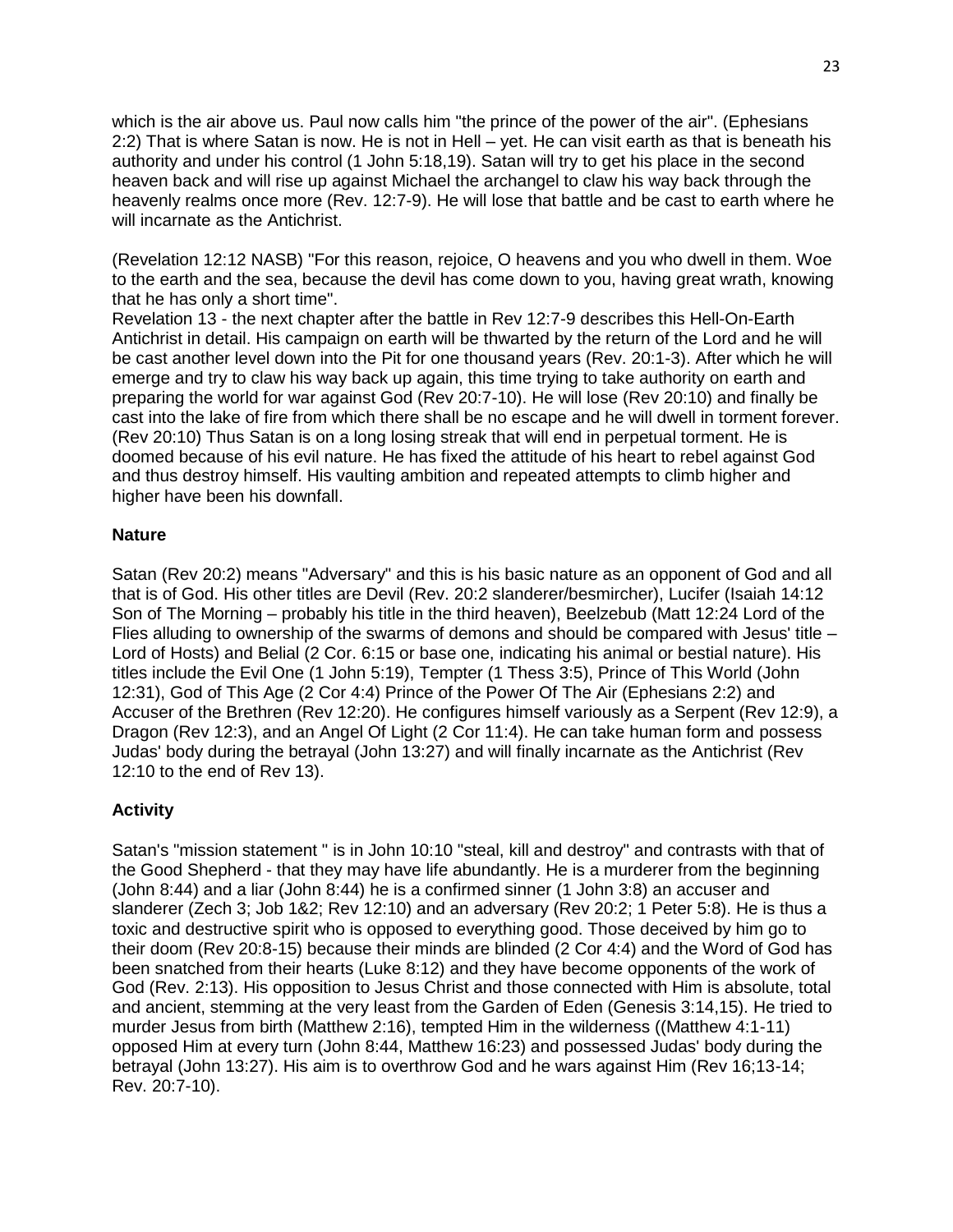## **With Respect To The Christian**

Amazingly, Christians are able to withstand this mighty Prince of Darkness equipped in the "armor of God" (Ephesians 6:11-19). They can resist the devil and he will flee from them (James 4:7) and Satan is called "the fleeing serpent" (Job 26:13; Isaiah 27:1). Despite this we are not to be contemptuous of Satan in our speech (Jude 8 and 9) rather we are to be on guard since he can and does devour the unwary (1 Peter 5:8). Satan attempts the destruction of Christians by tempting them to lie (Acts 5:3), accusing and slandering them (Rev 12:10), hindering their work (1 Thess 2:18) tempting them to immorality (1 Cor. 7:5) inciting persecutions against them (Rev 2:10) and sending his demonic hordes to attack them spiritually (Eph 6:11-12). Finally, he sows false believers in amongst true believers to frustrate the work (Matthew 13:38-39; 2 Cor 11:26). However, the weakness we sense as a result of these attacks only rebounds the glory of God because when we are weak He is strong and His grace is sufficient for us (2 Cor. 12:7-10).

Knowing the Difference - Between God and the Devil

Spiritual manifestations tend to alarm and puzzle us unless we have some way from sorting out the good from the bad from the indifferent. This is actually a Christianized version of an inservice I took a few years ago when I spoke to the psychiatrist and staff at Townsville General Hospital about demons, exorcism and religious ideation. I'm afraid some medical terms have been left in and it may sound a touch clinical. I was very well received by them and enjoyed the hour or so we had together.

# **Good Writers**

That may help with an understanding of spiritual perspectives - Rev. Dr. Martin Israel (Lecturer Pathology, Royal College of Surgeons) and author of Summons to Life, Precarious Living, The Pain That Heals, Smoldering Fire and The Spirit of Counsel. Dr. Paul Tournier Swiss -based physician and counselor author of The Meaning of Persons, The Strong and The Weak, Guilt and Grace, A Place for You, Marriage Difficulties, et. al. and a leading exponent of the "medicine of the person" movement. In North America Dr. John White -Christian Psychiatrist author of The Fight, Eros Defiled, The Shattered Mirror et.al. On the Australian scene Dr. William Wilkie - Christian psychiatrist author of Understanding Psychiatry, Understanding Stress Breakdown and Dr. Kath Donovan, Growing Through Stress, present credible combinations of Christian insight and medical practice.

# **Helpful Bible Passages**

The Temptation of Christ in the Wilderness - Mark 1:12,13, Matthew 4:1ff, Luke 4:1 ff Jesus and the Gadarene Demoniac - Mark 5:1-20 The 144,000 - Revelation 7:1-8, 14:1-5 The Two Witnesses (Prophets) of Revelation - Revelation 11:1-14 The Psychic Servant Girl - Acts 16:16-21 The Unpardonable Sin - Matthew 12:30-32, Mark 3:29,30, Luke 12:8-10 The Ill and the Demonized - Matthew 4:24 Exorcism: Matthew 8:16, 12:22 ff., Acts 19:13ff, Mark 9:17-27 Authority: Luke 9:16ff, Matthew 10:17 Not just mental illnesses: Luke 13:11 Results of demonic influence (Obsessiveness etc.): I Timothy 4:1ff Tests for demonic influence: Matthew 7:16-23, 1 Corinthians 12:3, 1 John 4:1-6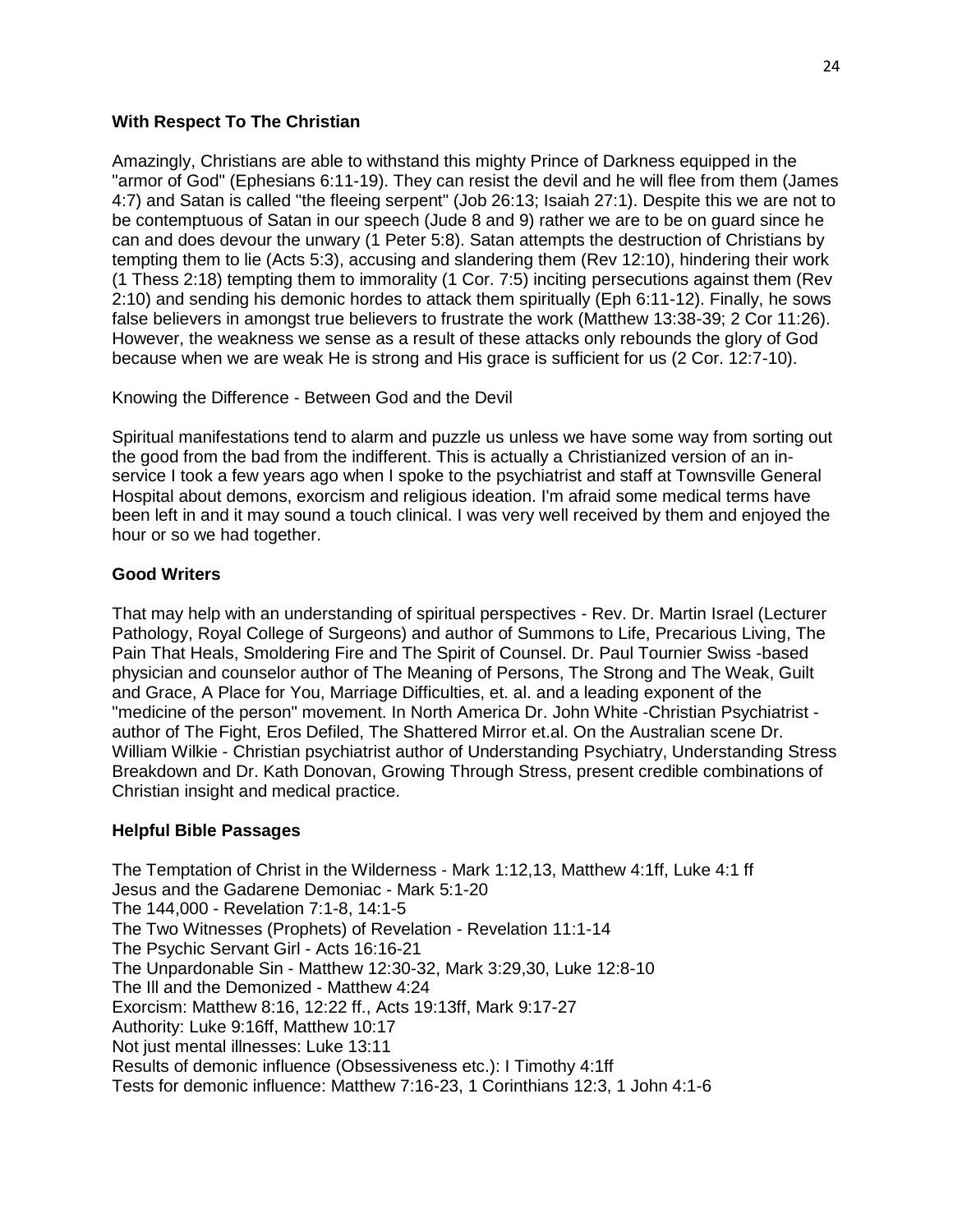# **Sorting out the possibilities**

(A) If the person has been involved: in the occult or an extreme sect, or in gross sexual promiscuity, in drugs or alcoholism.

(B) And can speak in a voice other than their own or know a language they have not been exposed to.

(C) And find great difficulty in prayer or Bible-reading and react strongly against Christianity.

Then classical demonization is a possibility. Seldom are healthy, normal people obsessed or possessed by the demonic. As a rule of thumb there must be some preexisting instability.

Bizarre conduct is insufficient evidence. Voices and visions are insufficient evidence. Violent fits are insufficient evidence. Intractable guilt is insufficient evidence but frequently accompanies it. Absence or presence of reaction to treatment/medication is inconclusive.

# **Real guilt disguised as demonization**

The person comes from a religious background. They have not been involved in the occult, speak in voices other than their own, can still pray and read the Bible. However, they hear voices and claim demonization. Generally, it is sexual sin, either premarital sex, adultery or masturbation that haunts them and which they cannot resolve. Often they cannot admit to themselves their character flaw.

# **Depression and religious ideas**

Those from a Christian background can, during bouts of depression, turn to Scriptural passages on judgment, Old Testament prophecies and the book of Revelation being favorites along with "the unpardonable sin". It generally will pass with the depression. It can be very acceptable to guide them to new beliefs consistent with their faith e.g. if a person with depression has the belief "I am utterly worthless...", the it is quite acceptable to guide them to "for you are a chosen people, a royal priesthood, a holy nation, a people belonging to God" (1 Peter 2:9). Countless other examples are possible.

# **Schizophrenia**

Wilkie (see references at start) sees schizophrenia as a form of minimal brain dysfunction and in the majority of cases I find this argument convincing. Most people with schizophrenia do not speak in other voices, neither are they hostile towards the things of God though they may be confused, sometimes terribly confused in this area. Some seem to be especially sensitive to demons and are preyed upon by them though not actually possessed.

# **What the cure has to say about the disease**

If a patient hearing voices is cured by normal treatments, then we can say that no occult subjection was involved. If, however, a pastoral interview, with thorough confession, renunciation and a trusting appropriation of salvation, leads to a wonderful liberation then we can say occult subjection was involved (procedure from Dr. Lechler).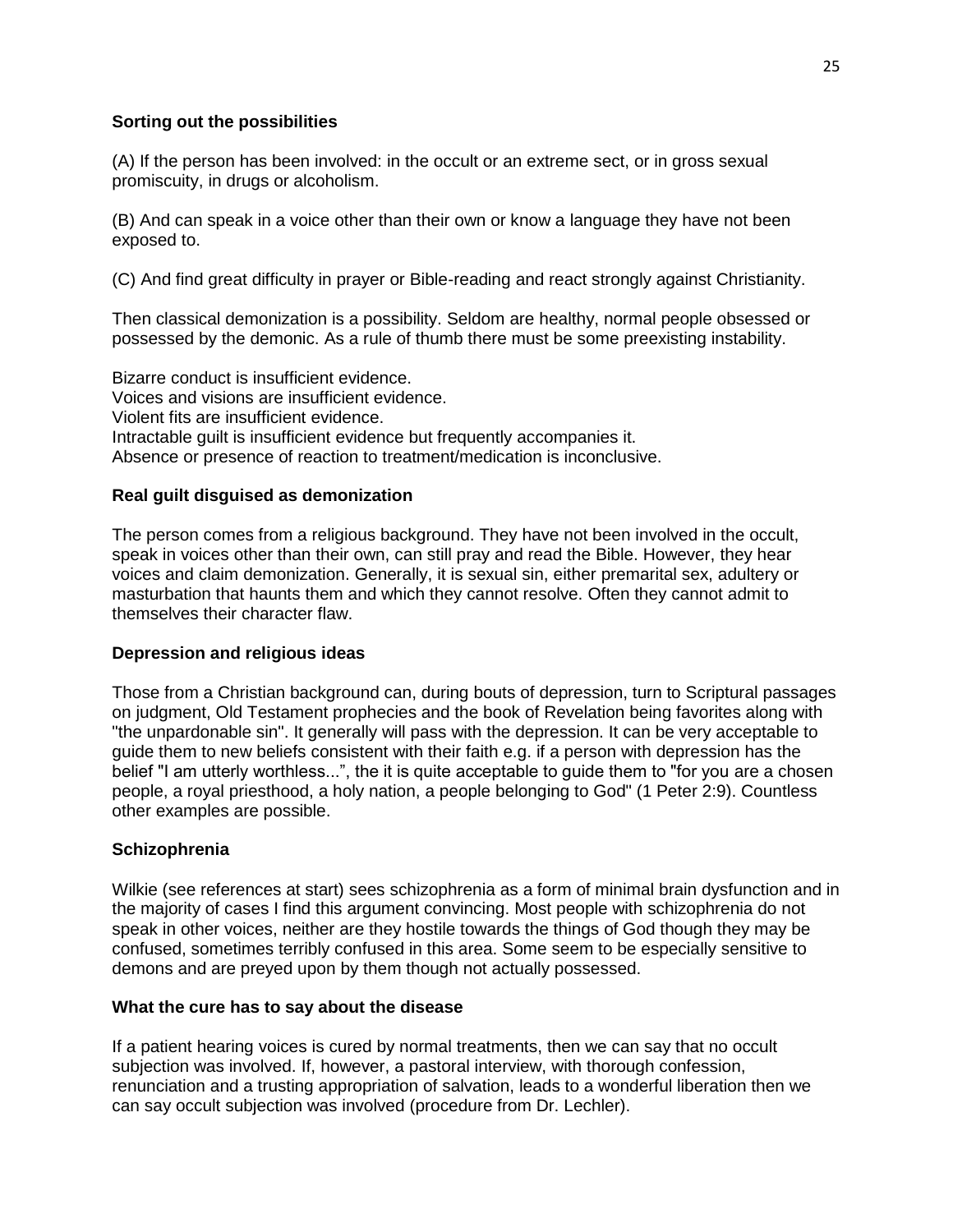# **When is it God?**

Jesus was often accused of being demon possessed (e.g. Matthew 12:30, Mark 3;29) and many great men of God - the prophets and mystics - have seen visions and had special revelations, hearing voices. The following are indicators of whether a person's experiences are from God or from an inferior source. As a preliminary note it is best to make these observations over time.

The following is a checklist that can help determine whether a person is hearing from God or from "inferior source" such as a demon or a repressed and split-off part of their own personality.

| Area                     | From God                       | <b>From Inferior Source</b>                      |
|--------------------------|--------------------------------|--------------------------------------------------|
| Freedom                  | Increases                      | Decreases becomes obsessive                      |
| Need for control         | <b>Gradually lessens</b>       | Increases dramatically                           |
| Quality of work          | High – benefits society        | Indifferent, often socially<br>deleterious       |
| Personality              | Integrates, Peaceful           | Course, Claimant                                 |
| Social                   | Increasingly loving            | Increasingly divisive                            |
| State between visions    | Healthy, disciplined           | Desperate, addicted to visions                   |
| Grandiosity              | <b>No</b>                      | Often                                            |
| Predictions              | <b>Fulfilled</b>               | Not fulfilled                                    |
| <b>Selfishness</b>       | Lessens                        | Distressingly ego-centered                       |
| "Correction" they give   | Specific-aims to bring healing | Vague, mere condemnation                         |
| Integration              | Increases                      | Decreases                                        |
| Creativity               | Often very creative            | Exacts conformity                                |
| Money                    | Not important                  | Frequently demanded                              |
| Food                     | To be enjoyed                  | Lists of forbidden foods                         |
| Marriage                 | To be enjoyed                  | Sex seen as sin, often<br>forbidden or perverted |
| Salvation                | Of all who believe             | Of the leader and his chosen                     |
| Fear and dependency      | Decreases                      | Increases                                        |
| Magic/superstition/idols | Not allowed                    | Sometimes used                                   |

This is by no means a total treatment of the topic but I hope it has given you "a few things to think about" and a few tools for working out when a person is demonically subjected, when they are just having a bad time with their body chemistry and when they might be one of the Lord's more unusual servants.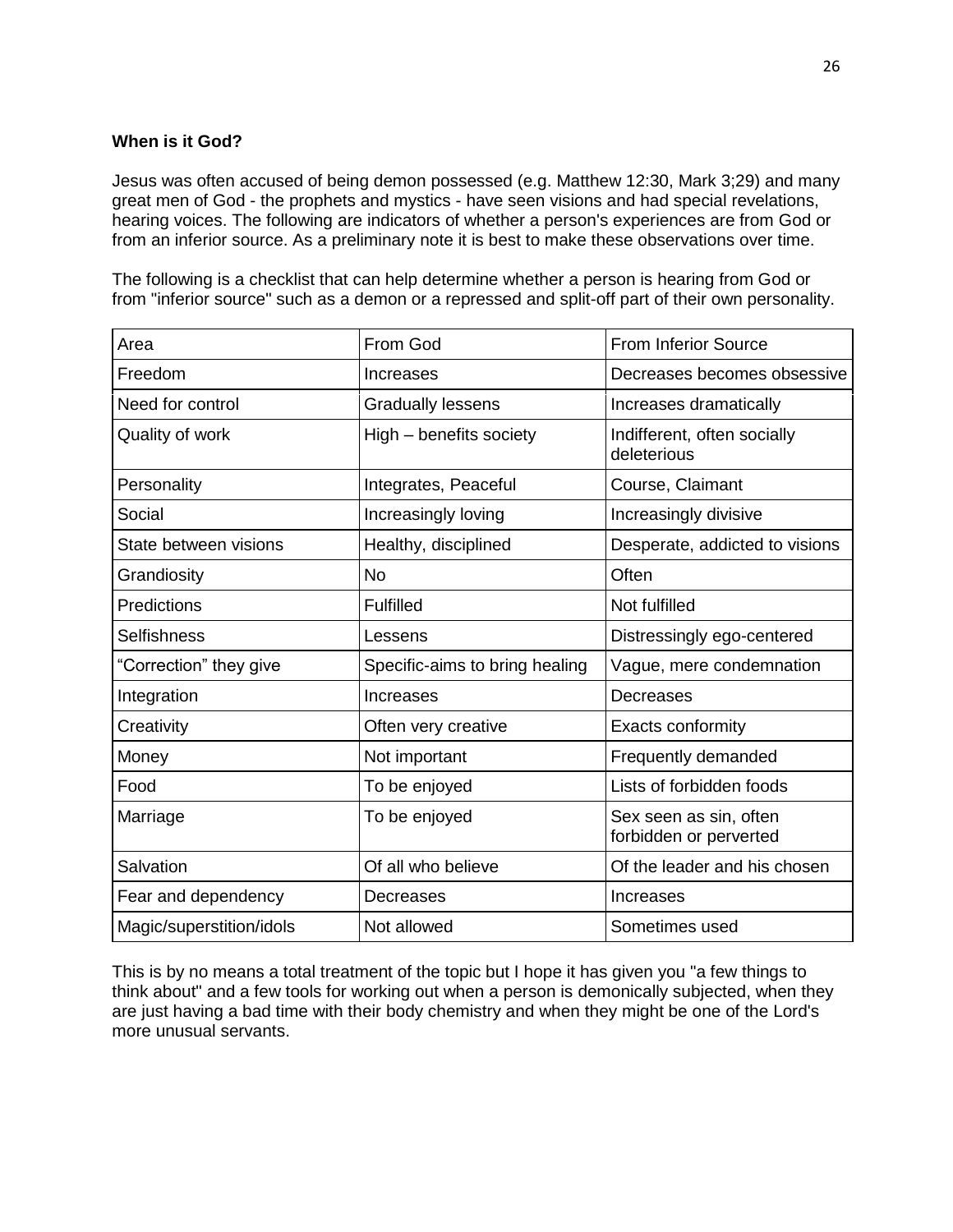# **The Occult - What's Wrong With Exploring The "Other Side"?**

People are fascinated by the occult - the dark, the mysterious, the X-files, the tarot cards and the Ouija boards. But "the truth is out there..." - is a falsehood! The truth is in Jesus who said "I am the Way, the Truth and the Life, no-one comes to the Father but by Me" (John 14:6). Participating in the occult is very dangerous - not just because of what may or may not occur but because it brings God's anger down on you and your children for up to three or four generations. (Exodus 20:4-5 NKJV) "You shall not make for yourself a carved image, or any likeness of anything that is in heaven above, or that is in the earth beneath, or that is in the water under the earth; {5} you shall not bow down to them nor serve them. For I, the LORD your God, am a jealous God, visiting the iniquity of the fathers on the children to the third and fourth generations of those who hate Me.

When Israel was about to go into the promised land Moses gave these warnings against being involved with idols, images or occult practices. (Deuteronomy 7:23-26 NKJV) "But the LORD your God will deliver them over to you, and will inflict defeat upon them until they are destroyed. {24} "And He will deliver their kings into your hand, and you will destroy their name from under heaven; no one shall be able to stand against you until you have destroyed them. {25} "You shall burn the carved images of their gods with fire; you shall not covet the silver or gold that is on them, nor take it for yourselves, lest you be snared by it; for it is an abomination to the LORD your God. {26} "Nor shall you bring an abomination into your house, lest you be doomed to destruction like it. You shall utterly detest it and utterly abhor it, for it is an accursed thing.

Notice the penalty for bringing an object of occult worship into one's house "lest you be doomed to destruction like it... for it is an accursed thing". Idols carry the curse of God on them as do Ouija boards, tarot cards, things used in Satanic rituals, crystal balls, magic books, divination instruments etc. When these things are present in the home, alcoholism, mental illness, chronic diseases and even suicide soon follow.

But you don't have this stuff in your house - you just "get your cards done", have your palm read, read your horoscope etc... (Leviticus 20:6 NKJV) 'And the person who turns to mediums and familiar spirits, to prostitute himself with them, I will set My face against that person and cut him off from his people." Consulting mediums and spiritists was so serious that it resulted in God's wrath falling in a particularly severe form - banishment forever from Israel.

Here is a catalog of verses about the occult.

#### **The Torah**

(Leviticus 19:26-31 NKJV) {26} 'You shall not eat anything with the blood, nor shall you practice divination or soothsaying. {27} 'You shall not shave around the sides of your head, nor shall you disfigure the edges of your beard. {28} 'You shall not make any cuttings in your flesh for the dead, nor tattoo any marks on you: I am the LORD. {29} 'Do not prostitute your daughter, to cause her to be a harlot, lest the land fall into harlotry, and the land become full of wickedness. {30} 'You shall keep My Sabbaths and reverence My sanctuary: I am the LORD. {31} 'Give no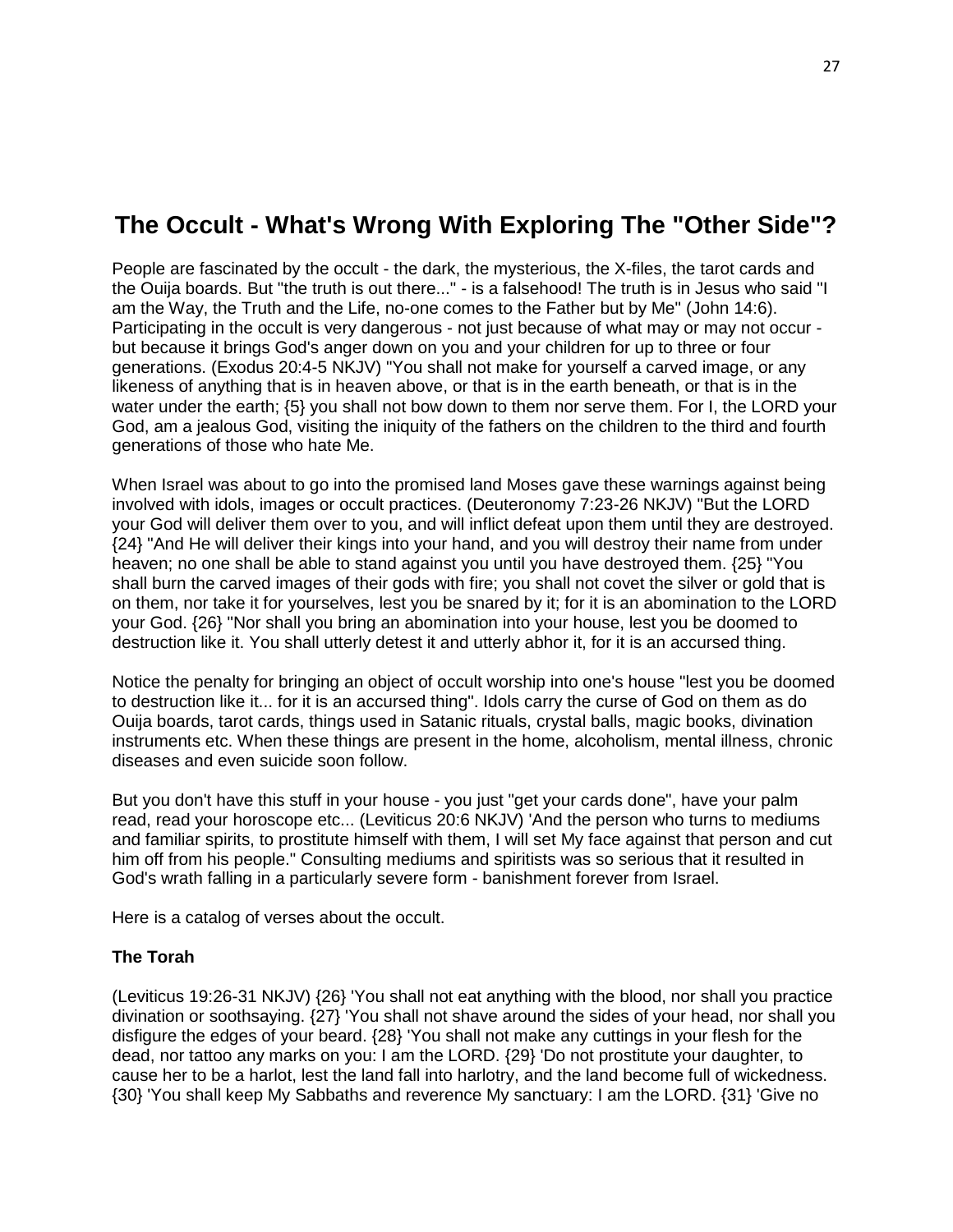regard to mediums and familiar spirits; do not seek after them, to be defiled by them: I am the LORD your God.

(Leviticus 20:6 NKJV) 'And the person who turns to mediums and familiar spirits, to prostitute himself with them, I will set My face against that person and cut him off from his people.

(Deuteronomy 7:5 NKJV) "But thus you shall deal with them: you shall destroy their altars, and break down their sacred pillars, and cut down their wooden images, and burn their carved images with fire.

(Deuteronomy 7:25,26 NKJV) "You shall burn the carved images of their gods with fire; you shall not covet the silver or gold that is on them, nor take it for yourselves, lest you be snared by it; for it is an abomination to the LORD your God. "Nor shall you bring an abomination into your house, lest you be doomed to destruction like it. You shall utterly detest it and utterly abhor it, for it is an accursed thing.

(Deuteronomy 18:10-14 NKJV) 10 "There shall not be found among you anyone who makes his son or his daughter pass through the fire, or one who practices witchcraft, or a soothsayer, or one who interprets omens, or a sorcerer,11 "or one who conjures spells, or a medium, or a spiritist, or one who calls up the dead.12 "For all who do these things are an abomination to the LORD, and because of these abominations the LORD your God drives them out from before you. 13 "You shall be blameless before the LORD your God.14 "For these nations which you will dispossess listened to soothsayers and diviners; but as for you, the LORD your God has not appointed such for you.

#### **Old Testament History**

(2 Kings 17:17 NKJV) And they caused their sons and daughters to pass through the fire, practiced witchcraft and soothsaying, and sold themselves to do evil in the sight of the LORD, to provoke Him to anger.

(2 Kings 21:6 NKJV) Also he made his son pass through the fire, practiced soothsaying, used witchcraft, and consulted spiritists and mediums. He did much evil in the sight of the LORD, to provoke Him to anger.

(2 Kings 23:24 NKJV) Moreover Josiah put away those who consulted mediums and spiritists, the household gods and idols, all the abominations that were seen in the land of Judah and in Jerusalem, that he might perform the words of the law which were written in the book that Hilkiah the priest found in the house of the LORD.

(2 Chronicles 33:6 NKJV) Also he caused his sons to pass through the fire in the Valley of the Son of Hinnom; he practiced soothsaying, used witchcraft and sorcery, and consulted mediums and spiritists. He did much evil in the sight of the LORD, to provoke Him to anger.

#### **Old Testament Prophets**

(Isaiah 8:19 NKJV) And when they say to you, "Seek those who are mediums and wizards, who whisper and mutter," should not a people seek their God? Should they seek the dead on behalf of the living?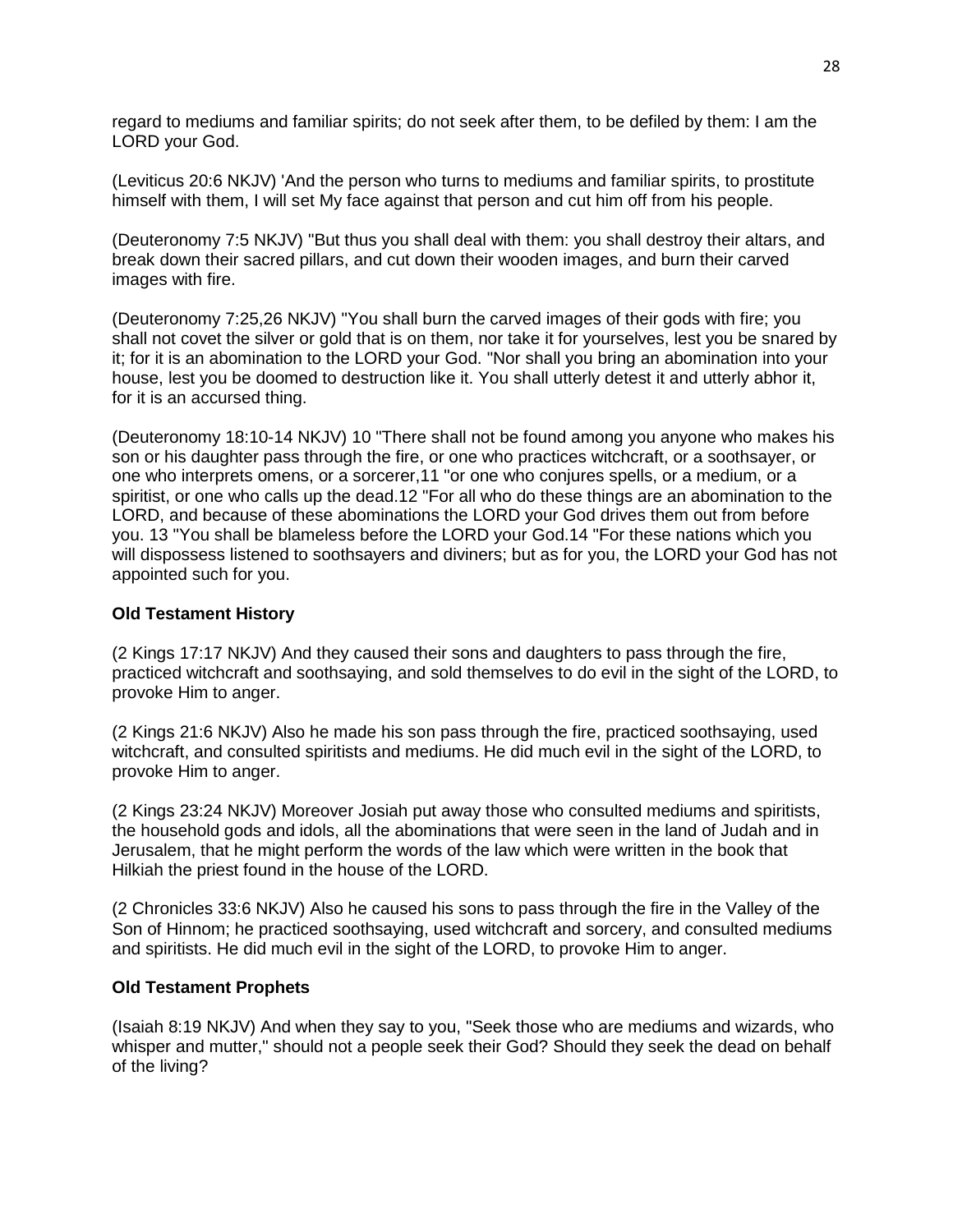(Jeremiah 14:14 NKJV) And the LORD said to me, "The prophets prophesy lies in My name. I have not sent them, commanded them, nor spoken to them; they prophesy to you a false vision, divination, a worthless thing, and the deceit of their heart.

(Jeremiah 27:9 NKJV) 'Therefore do not listen to your prophets, your diviners, your dreamers, your soothsayers, or your sorcerers, who speak to you, saying, "You shall not serve the king of Babylon."

(Ezekiel 12:24 NKJV) "For no more shall there be any false vision or flattering divination within the house of Israel.

(Ezekiel 13:6-7 NKJV) "They have envisioned futility and false divination, saying, 'Thus says the LORD!' But the LORD has not sent them; yet they hope that the word may be confirmed.  $\{7\}$ "Have you not seen a futile vision, and have you not spoken false divination? You say, 'The LORD says,' but I have not spoken."

(Ezekiel 13:18 NKJV) "and say, 'Thus says the Lord GOD: "Woe to the women who sew magic charms on their sleeves and make veils for the heads of people of every height to hunt souls! Will you hunt the souls of My people, and keep yourselves alive?

(Ezekiel 13:20 NKJV) 'Therefore thus says the Lord GOD: "Behold, I am against your magic charms by which you hunt souls there like birds. I will tear them from your arms, and let the souls go, the souls you hunt like birds.

(Ezekiel 13:23 NKJV) "Therefore you shall no longer envision futility nor practice divination; for I will deliver My people out of your hand, and you shall know that I am the LORD."' "

(Malachi 3:5 NKJV) And I will come near you for judgment; I will be a swift witness Against sorcerers, Against adulterers, Against perjurers, Against those who exploit wage earners and widows and orphans, And against those who turn away an alien; Because they do not fear Me," Says the LORD of hosts.

#### **New Testament**

(Acts 19:19 NKJV) Also, many of those who had practiced magic brought their books together and burned them in the sight of all. And they counted up the value of them, and it totaled fifty thousand pieces of silver.

(Revelation 21:8 NKJV) "But the cowardly, unbelieving, abominable, murderers, sexually immoral, sorcerers, idolaters, and all liars shall have their part in the lake which burns with fire and brimstone, which is the second death."

(Revelation 22:15 NKJV) But outside are dogs and sorcerers and sexually immoral and murderers and idolaters, and whoever loves and practices a lie.

#### **What Should I Do?**

The early church used to have as part of the baptismal formula "I renounce all the works of the devil" and those becoming Christians were required to destroy any idols or charms or magic books that they owned (see Acts 19:19 above for an example). Because the sins of idolatry, witchcraft, and involvement in magic or the occult are "abominations" that are very offensive to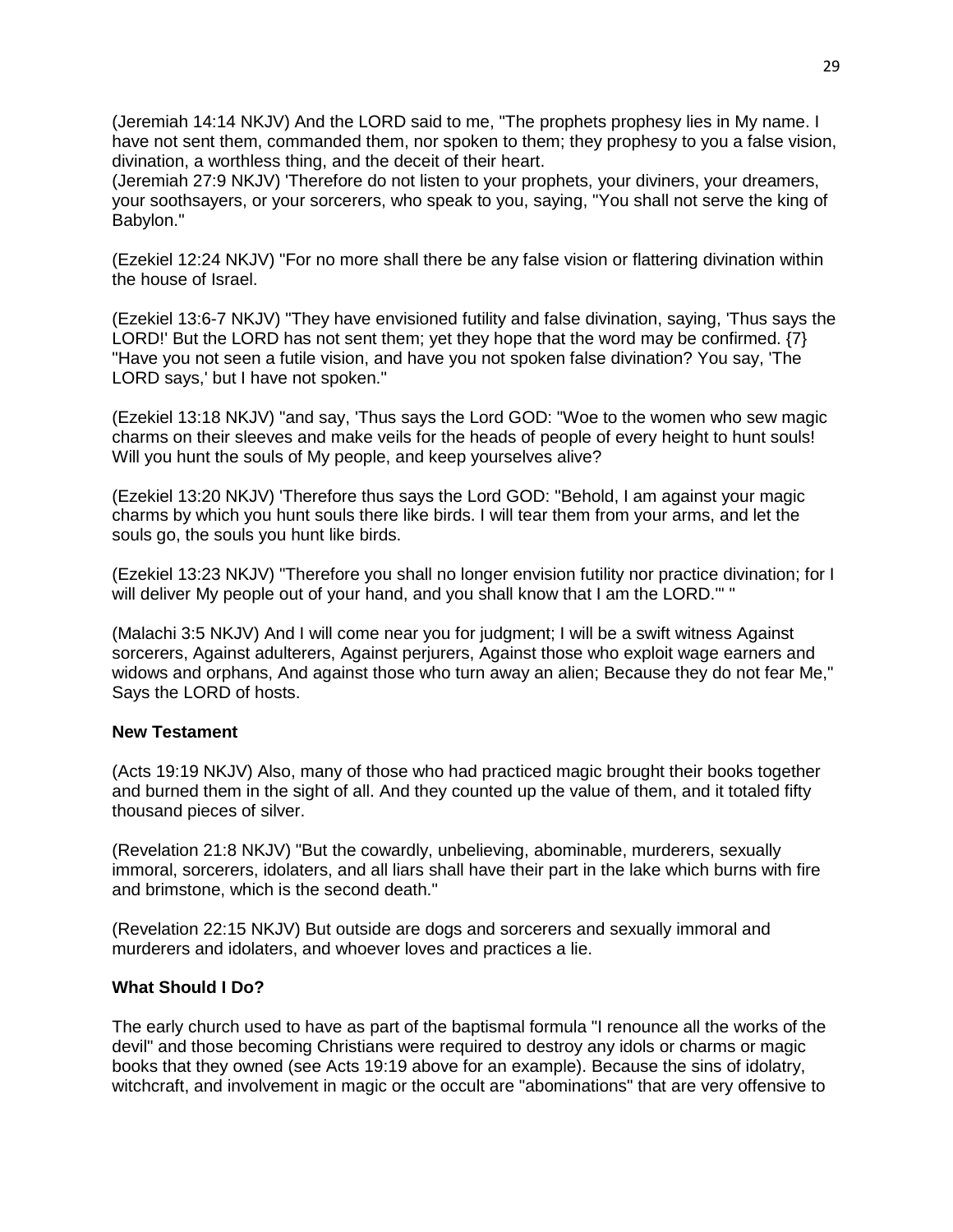God - then they must be confessed and sometimes using a prayer for spiritual cleansing can be a big help. Here is a procedure for dealing with any occult involvement.

1. Do a personal inventory of both your involvement and your families involvement in the occult could your grandmother tell fortunes, did you have an uncle who was a magician (not tricks real magic), were your parents members of an organization like "The Spiritualist Church". remember the punishment for these sins goes down the generations and could be affecting you. Confess all these that you know of to God and ask His forgiveness.

2. Burn everything that is associated with the occult - jade Buddhas, temple wind chimes, tarot cards, magic books, demon masks, even the "dark" kind of heavy metal music, things with pentagrams on it (the five pointed occult star), astrology books, love magic, charms, books from cults such as the Jehovah's Witness or Mormons, when in doubt destroy it. Many people are trapped by the value of these items as they can be covered with gold or silver or be "old and rare books" etc. The Ephesian Christians burnt 50,000 drachmas (about 5 million dollars' worth) of magic books when they became converted. The Bible tells us (Deut 7:25) that we are not to covet the silver or the gold that is on them - it's tempting but it's dangerous.

3. Set yourself a program of bible reading and prayer and ask God to renew you spiritually and be Lord of your life (John 3:1-17).

4. Ask God to fill you with the Holy Spirit so you can know the true spiritual power that is from God and serve Him.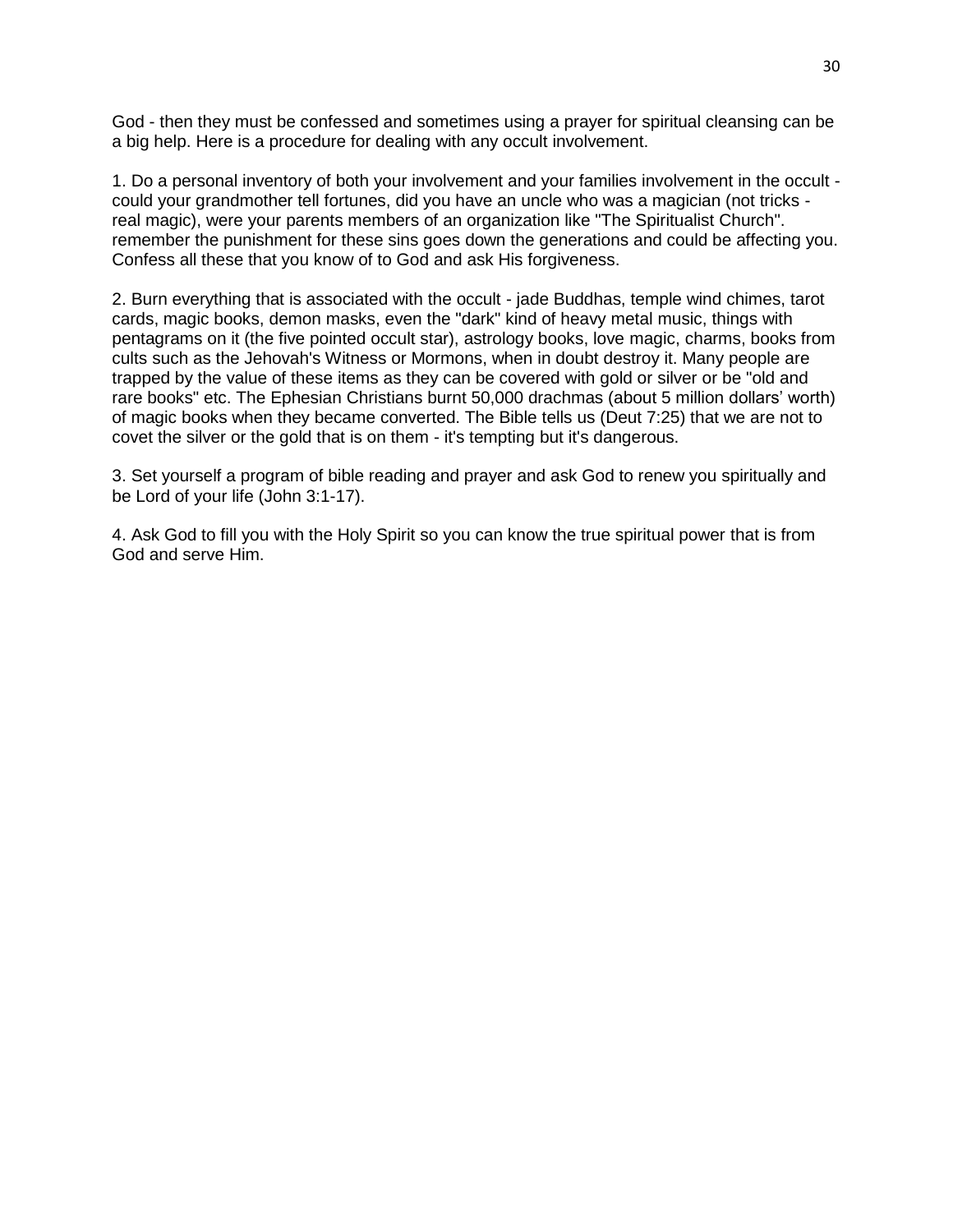# **What is Eternity - Struggling For a Description of The Beyond**

Imagine a child's school ruler lying in the midst of an infinitely large billiard table. The ruler is straight, measured, calibrated and predictable. It is like Time as we know it. Year follows year, minute follows minute as surely as the measurements on a child's ruler follow a regular and orderly succession. Then consider an ant walking along the edge of the child's ruler and finding this vast green land that has no graduations, where you can go backwards as easily as forwards and which has no beginning or end. This land of the billiard table is what we call Eternity. It encompasses Time and yet goes far beyond it. Time - as we know it, rests on Eternity for its existence and orderliness.

Time is a very controlled portion of Eternity. Even if we could go back for millions or billions of years we would not find eternity. Even a billion years ago, one minute would follow the next in orderly succession and our watch would still give order to our days. The past would still be the past and the future as opaque as it is today. We live "on the ruler" where there is past, present and future, where actions are either complete or incomplete, where the future is opaque to mortal minds, where there is a thing called causality where if A causes B then A must "come before " B in Time. However, some humans are like that ant, they wander off the ruler and experience Eternity. They are often called mystics, prophets or madmen. They come back with a terribly muddled sense of time. They come back with God's calendar and announce that "He is coming soon..." and He is!

The next great event in Eternity, the next "day" in Heaven is the day of the Lord! For with God Time is different. For Him one day can be as a thousand years. That one day when Jesus hung on the cross was prepared for and thought over for thousands of our years. That one day for God contained as much meaning and power as a thousand years of ordinary history would. Each day of Creation saw events unfold at blistering pace as God worked and at His pace 1000 years' work could be done in a single day. At other times 1000 years of Australian history, or the rise and fall of governments and empires is of little moment, just ripples in the pond. Just another ordinary day in glory. The prophets of God are taken by God into His realm and they look down on that small ruler that begins at Creation and ends at the judgment. They see it for what it is, a fragment, just one of many ages, just one aeon, in all that God is doing. It floats there like a piece of driftwood on a vast ocean or a dry stick in a vast desert. Eternity towers all around it and everything else cries "Glory!". They gain a great sense of transience and they grasp that our "true life" is the life we have in Christ.

The life we now live in the flesh, while it is good, is a mixture of the "real you" and the "passing away you". For instance, you battle with sin, you experience a struggle between "two natures", you wonder who you really are some days. But the "real you" (if you are a Christian) is hidden in Christ with God (Phil 4:1-3) and is seated in the heavenly realms with Christ Jesus (Ephesians 2:6,7). John the apostle humbly admits that much of what we are is hidden from us but he is confident that it will be revealed when Christ returns. (1 John 3:1-4). Paul makes it a constant theme of his writings that this new self is glorious, immortal, imperishable, undefiled and perfectly sinless. In fact, the "real you" is just like Jesus (1 John 3:1-2). I sense that when we get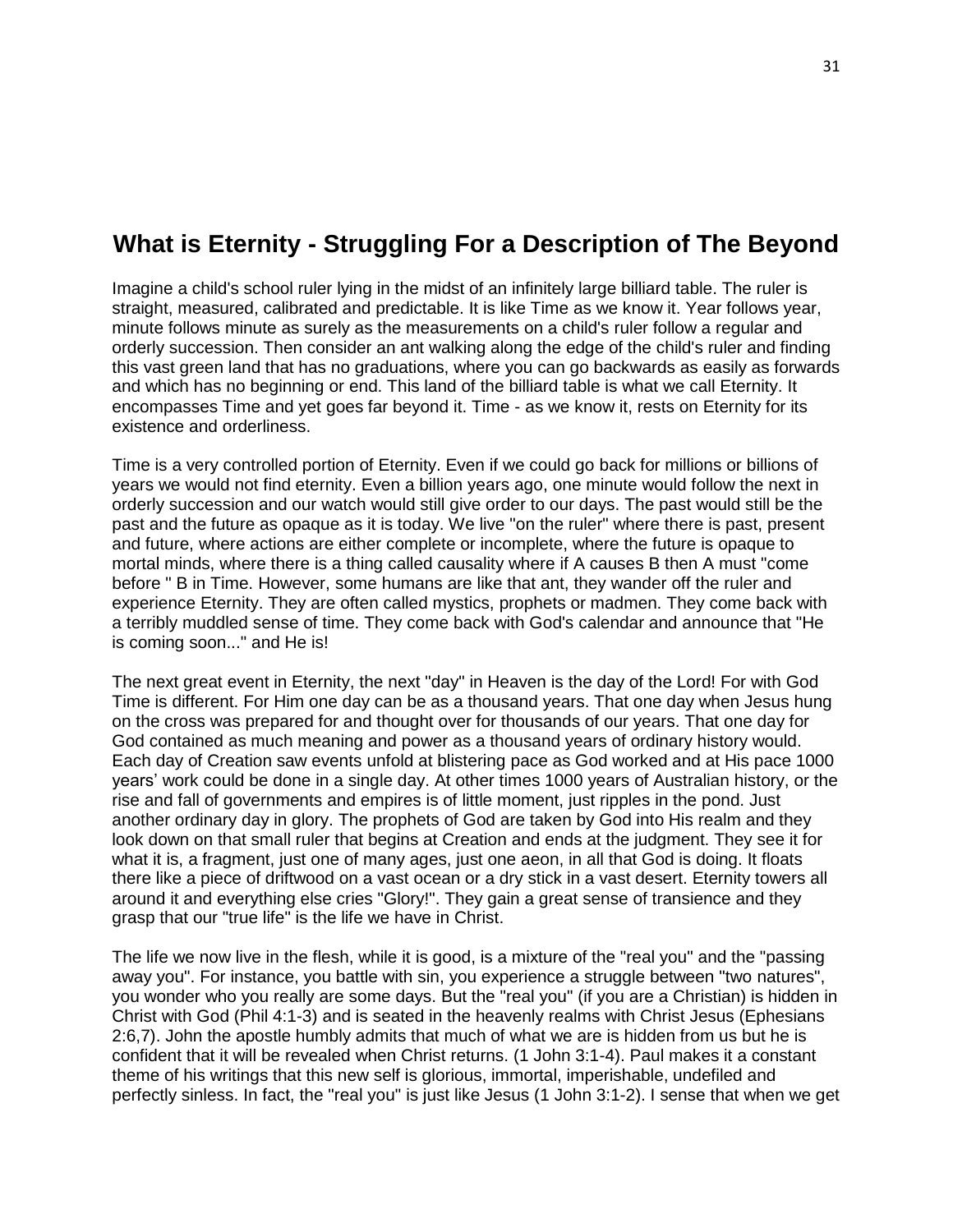to heaven and find out who we really are that this eternal being will be both wonderfully strange yet we will recognize him/her as having been there all along, our true and better self.

And here is the key to our experience of Eternity - we walk by faith, not by sight. As long as our eyes are glued to the ruler, that piece of flotsam, then we perish with it. But when we receive and believe the words of those who have glimpsed Eternity - the prophets, and especially the Word of Him who came from Eternity as the fullness of Deity in bodily form (Colossians 2:9), Christ Jesus, then we find life. Your life, the True Life, the life that is in Eternity, your Eternal Life, is lived by faith. We grasped hold of Eternal Life as we grasp hold of the Word of God through participating faith. Faith does not just agree with God's Word, or sentimentally gush over how nice it is, faith acts on God's Word. Faith participates in the promises of God by taking appropriate and obedient action. That action may be as gentle as a prayer or as bold as David fighting Goliath. Men and women of faith are men and women of obedient action.

And here we come to a mystery. Eternity clothes itself in Time. Jesus clothed Himself with human flesh and transformed it into a glorious body. The principles and actions and rule of Eternity want to be lived out here on Earth in the lives of believers. While this life is in some senses not particularly important it is paradoxically very important. It is the stage on which we demonstrate God's love and justice and where the Kingdom of God is made real in the midst of great evil, hatred and injustice. We can give people a glimpse of Eternity in our actions here and now. The faith of Abraham was not content with contemplation; it was a journeying active faith. The faith of David was not just a faith of writing Psalms and singing songs but of battles and overcoming and falling and being forgiven and striving for God with a whole heart to build a holy Kingdom. The faith of Jesus did not just teach but healed, and withstood pressure, and resisted temptation and He set His face like flint to go to Jerusalem and endure death. It was a sacrificing active strong muscular faith.

The faith of Paul drove him, constrained him to preach and to suffer. The faith of Noah caused him to build Noah's Folly - a great huge boat parked on dry land. And it caused him to endure scorn for 120 years until he was proved wise and faithful and became the ruler of the new world after the flood. When we grasp hold of Eternity, through faith we become as silly as a prophet, as mad as Noah, as presumptuous as David fighting Goliath, as weak as Paul and end up as defeated as our Lord. And that's not a bad way to be! But it doesn't make sense if your world is a child's ruler - ordered and predictable and safe. Eternity is a dangerous place for mortals. But all who are in Christ are immortals. Our real self will live forever because of righteousness, though our bodies will perish because of sin. (Romans 8:10-14) It is like this - you are an inhabitant of Eternity and your citizenship is in heaven.

(Philippians 3:20 NIV) But our citizenship is in heaven. And we eagerly await a Savior from there, the Lord Jesus Christ.

(Hebrews 12:22-24 NIV) But you have come to Mount Zion, to the heavenly Jerusalem, the city of the living God. You have come to thousands upon thousands of angels in joyful assembly, {23} to the church of the firstborn, whose names are written in heaven. You have come to God, the judge of all men, to the spirits of righteous men made perfect, {24} to Jesus the mediator of a new covenant, and to the sprinkled blood that speaks a better word than the blood of Abel.

Our link with Eternity is our spirit. (1 Corinthians 15:50 NIV) I declare to you, brothers, that flesh and blood cannot inherit the kingdom of God, nor does the perishable inherit the imperishable. Our mortal bodies do not participate in the Kingdom of God though they are subject to it. They will be raised as spiritual bodies. (1 Corinthians 15:42-44 NIV) So will it be with the resurrection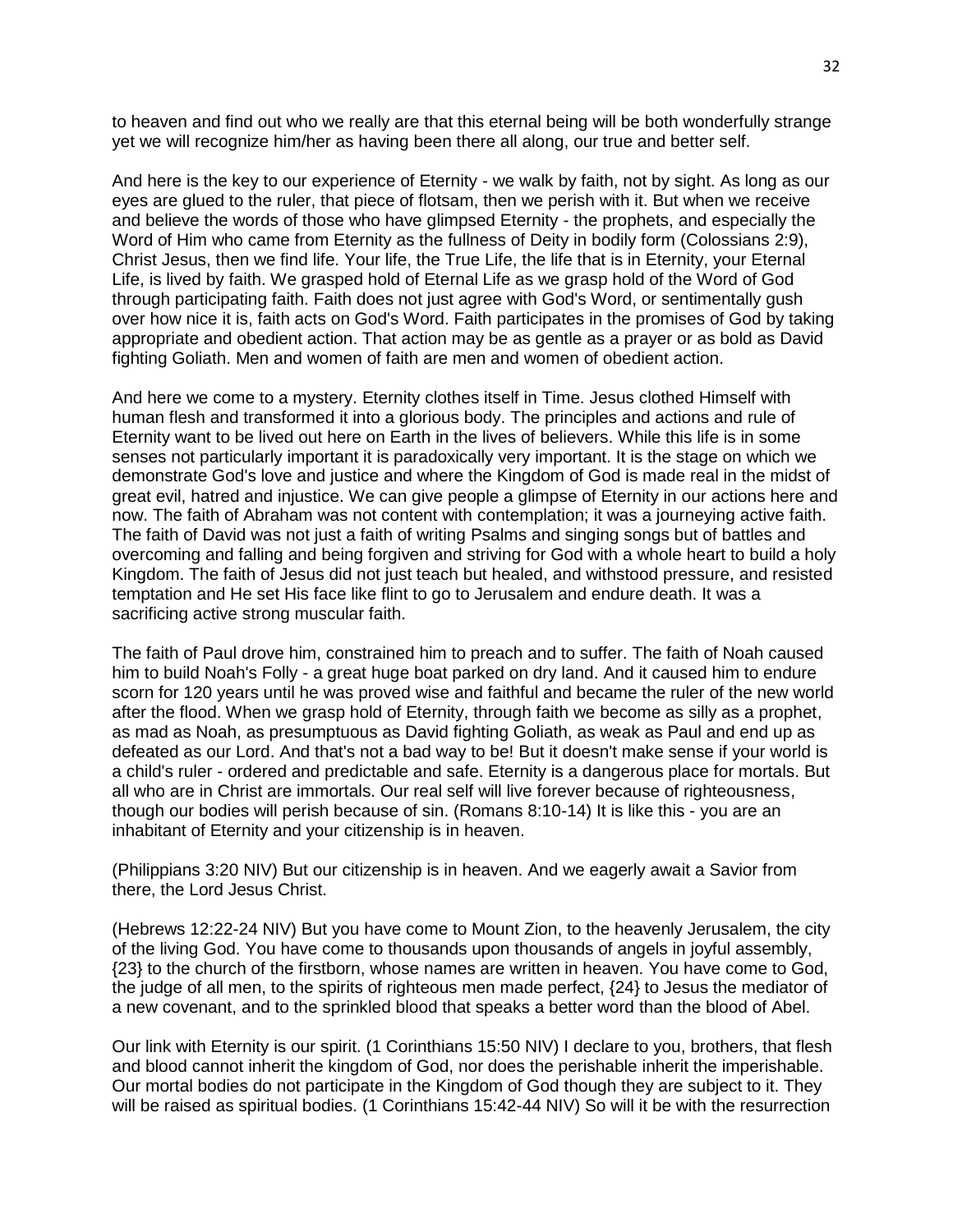of the dead. The body that is sown is perishable, it is raised imperishable; {43} it is sown in dishonor, it is raised in glory; it is sown in weakness, it is raised in power; {44} it is sown a natural body, it is raised a spiritual body. If there is a natural body, there is also a spiritual body.

It is "in the Spirit" that prophets and apostles get their revelation of what Eternity is like. (2 Peter 1:21 NIV) For prophecy never had its origin in the will of man, but men spoke from God as they were carried along by the Holy Spirit. Here are just a few examples:

(Revelation 4:2 NIV) At once I was in the Spirit, and there before me was a throne in heaven with someone sitting on it.

(Revelation 17:3 NIV) Then the angel carried me away in the Spirit into a desert. There I saw a woman

sitting on a scarlet beast that was covered with blasphemous names and had seven heads and ten horns.

(Ezekiel 11:5 NIV) Then the Spirit of the LORD came upon me, and he told me to say: "This is what the LORD says...

(Acts 7:55-56 NIV) But Stephen, full of the Holy Spirit, looked up to heaven and saw the glory of God, and Jesus standing at the right hand of God. {56} "Look," he said, "I see heaven open and the Son of Man standing at the right hand of God."

The spirit within us is formed by God for communication with Him (Zechariah 12:1 NIV) ... The LORD, who stretches out the heavens, who lays the foundation of the earth, and who forms the spirit of man within him, declares... (Job 32:8 NIV) But it is the spirit in a man, the breath of the Almighty, that gives him understanding.

And it is the spirit that knows our innermost thoughts and represents our true self and personality. (Proverbs 20:27 NIV) The lamp of the LORD searches the spirit of a man; it searches out his inmost being. (1 Corinthians 2:11 NIV) For who among men knows the thoughts of a man except the man's spirit within him? In the same way no one knows the thoughts of God except the Spirit of God.

So we see that Eternity is revealed to us - or more precisely to our inner selves, our spirit, by means of God's Spirit which can discern the thoughts and intentions of the heart and reveal God's truths to us. This is explained in detail by Paul in 1 Cor 2:10-16 which we will take a moment to look at:

(1 Corinthians 2:10-16 NIV) but God has revealed it to us by his Spirit. The Spirit searches all things, even the deep things of God. {11} For who among men knows the thoughts of a man except the man's spirit within him? In the same way no one knows the thoughts of God except the Spirit of God. {12} We have not received the spirit of the world but the Spirit who is from God, that we may understand what God has freely given us. {13} This is what we speak, not in words taught us by human wisdom but in words taught by the Spirit, expressing spiritual truths in spiritual words. {14} The man without the Spirit does not accept the things that come from the Spirit of God, for they are foolishness to him, and he cannot understand them, because they are spiritually discerned. {15} The spiritual man makes judgments about all things, but he himself is not subject to any man's judgment: {16} "For who has known the mind of the Lord that he may instruct him?" But we have the mind of Christ.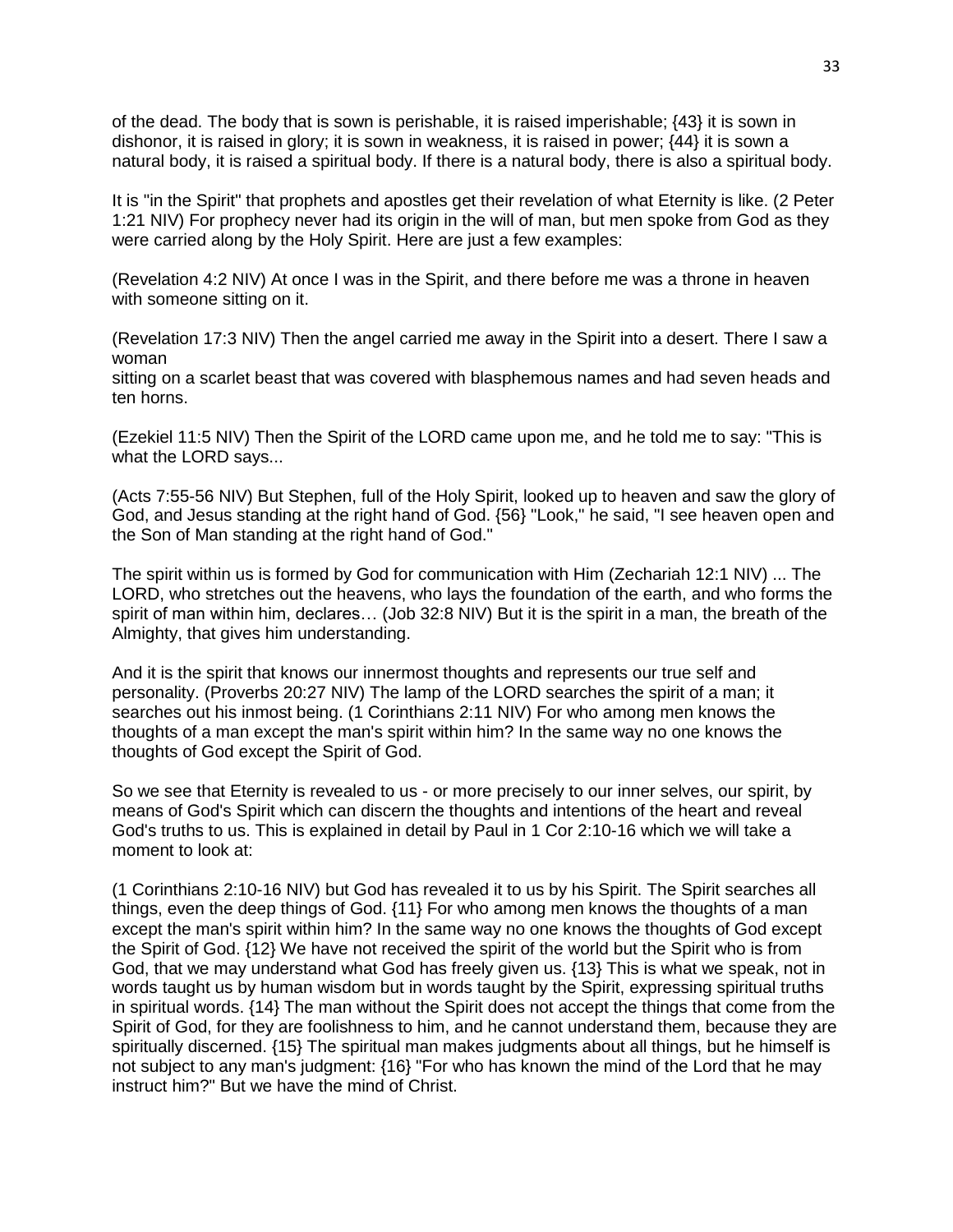(1) God reveals Himself to us by means of the Holy Spirit who is given to us that we might understand what God has freely given us. (verses 10-12) The gospel would be nonsense unless the Spirit made sense of it to us. He is our supreme teacher on all spiritual matters (John 14:26, 1 John 2:20,27).

(2) The Spirit's teaching is specific - down to the very words to be used. (verse 13)

(3) Eternity is inaccessible and incomprehensible to those who do not have the Spirit. (verses 14&15).

(4) Because of what Christ has done on the cross we are given "the mind of Christ", best translated "the mental framework" of Christ. Our new mind needs to be matured and renewed in the image of its Creator (Col 3:11) but it is full of life and peace because it is fixed on the Spirit and inherited from Christ. (Romans 8:6) As we - that is our new nature - matures we can grasp more and more of Eternity through the eternal Spirit (Hebrews 9:13) which we have received (1 Cor 2:12).

Eternity then is that realm beyond the "twelve-inch ruler of Time" where God is ever-present and which is accessible to Christians through Christ and which we perceive (yet dimly) through the revealing work of the Holy Spirit to our spirits. For those who cleave to Christ are one spirit with Him (1 Cor 6:17).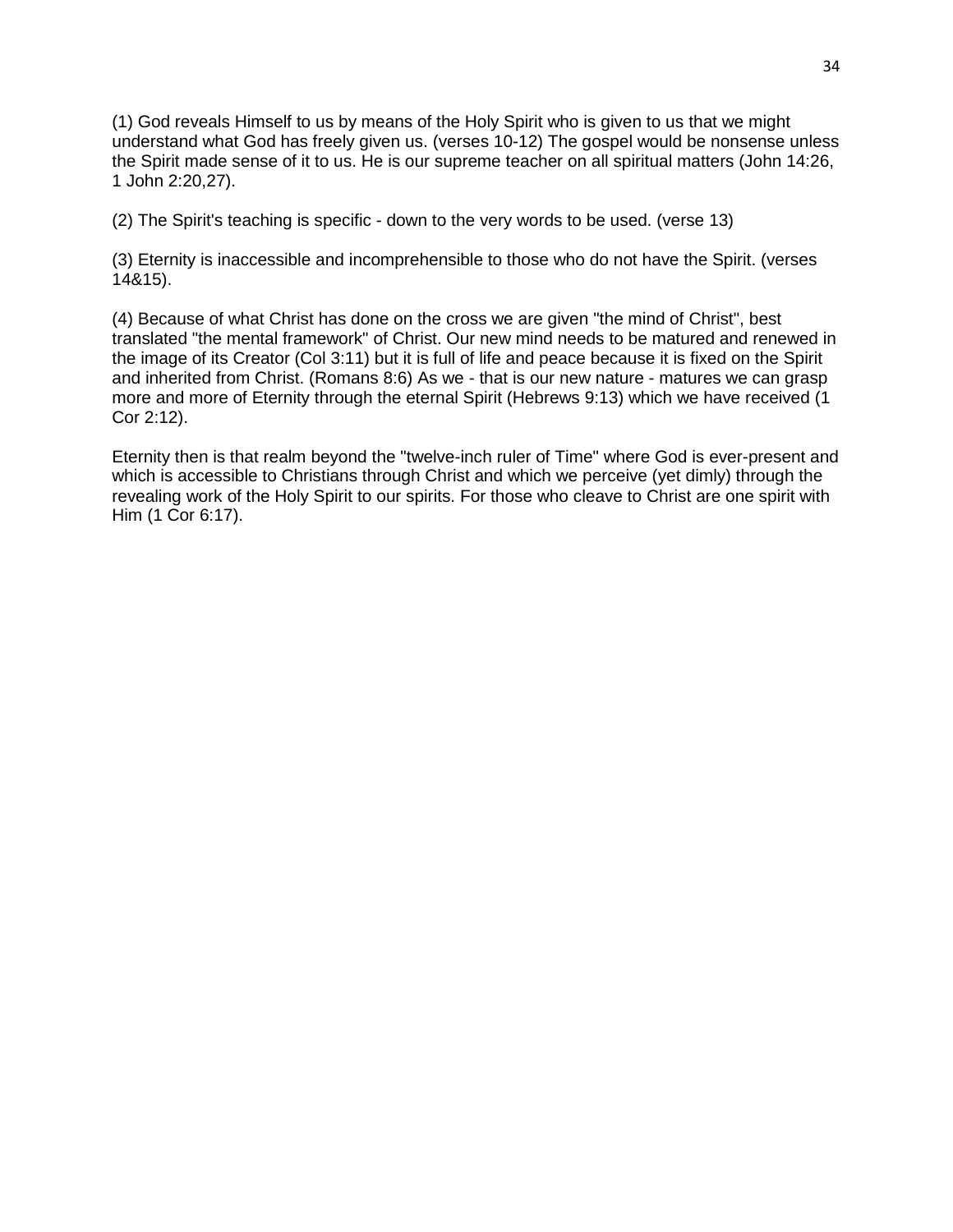# **Word Study - The Kingdom (of God)**

As the world draws close to the year 2000 and Christians ponder the meaning of a "New World Order" the Bible teaches us of a far more radical and truly ideal New World Order - the Kingdom of God, brought in through the ministry, death and resurrection of Jesus Christ of Nazareth and inaugurated in power on the day of Pentecost. This word study will help bring this powerful doctrine to light and give you confidence and hope as you face the future - no matter what the political outcomes are. This article draws heavily upon from G.W. Bromiley's "Theological Dictionary of The New Testament".

The two main Greek words are "basileus" a King, and "basileia" a Kingdom. Ancillary words are "basileuo" to be king, to reign and "symbasileuo" to reign together with. The main phrases we will be concerned with are "basileia tou theou" Kingdom of God and "basileia ton ouranon" Kingdom of Heaven.

The "king" is the legitimate ruler. In both Greek and Hebrew thought the King derives his authority from God and is the source of all law in the land. For us this means that Jesus Christ is the authoritative governor of the heavens and the earth. It is His laws ultimately that must be obeyed. Even the kings, princes and tyrants of this world, the city state despots, the Jewish Sanhedrin and Caesar himself are accountable to the "royal law"(James 2:8) handed down by Jesus Christ. Thus Jesus is truly the King of Kings and Lord of Lords (1 Tim 6:16) before whom every knee will bow to the glory of God the Father. (Phil 2:9-11)

Christ is king in the NT. He is, first, "king of the Jews" (Mt. 3:2; Mk 15;2, etc.), accused as such (Lk. 23:2-3), but also treated as a pretender (Jn. 19:12). The people want him as king in a political sense; hence he resists their pressure (Jn 6:15). Yet in a true sense he is indeed the promised "King of Israel" (Mt. 27:42; Mk.15:32). He enters Jerusalem as such (Zech. 9:9; Mt. 21:5), and as such will conduct the last judgment (Mt. 25:34). Outside the Gospels the NT seldom refers to Christ as King of the Jews or of Israel (though cf. Acts 17:7). John offers a christological definition of the kingdom in 18:37, and Revelation gives the royal title a cosmological dimension. I Tim. 6:16 gives Christ the same title as Revelation: "King of kings and Lord of lords:" I Cor. 15:24 implies the kingship of Christ when it speaks of the subjection of all other rule, authority, and power until at last the kingdom is handed to the Father

There are three "ideal Kings'' in Scripture - Melchizedek, David and Jesus Christ. Melchizedek is a priestly King who received tithes from Abraham. David was the great earthly King of Israel who, though flawed, walked with God, and Jesus Christ is the Messiah, Redeemer and God. These three kings are important for our understanding of the Kingdom of God. The constant theme of the prophets is that the Kingdom of the Messiah would be a better version of David's reign (Isaiah 9:6,7; 16:5; 55:3-5). A more ideal version where peace would be more profoundly experienced. (Jer 23:5-8) It was as if we were to look at the Davidic kingship as the closest human approximation to the Kingdom of God. When Jesus came His messiahship and the nature of His Kingdom was acknowledged by the title "Son of David" as well as "King of the Jews". Hebrews expands on the idea of a priestly Kingdom with its exposition of the role of Melchizedek in chapters 6 and 7 and the vision of the heavenly Zion in Hebrews 12. The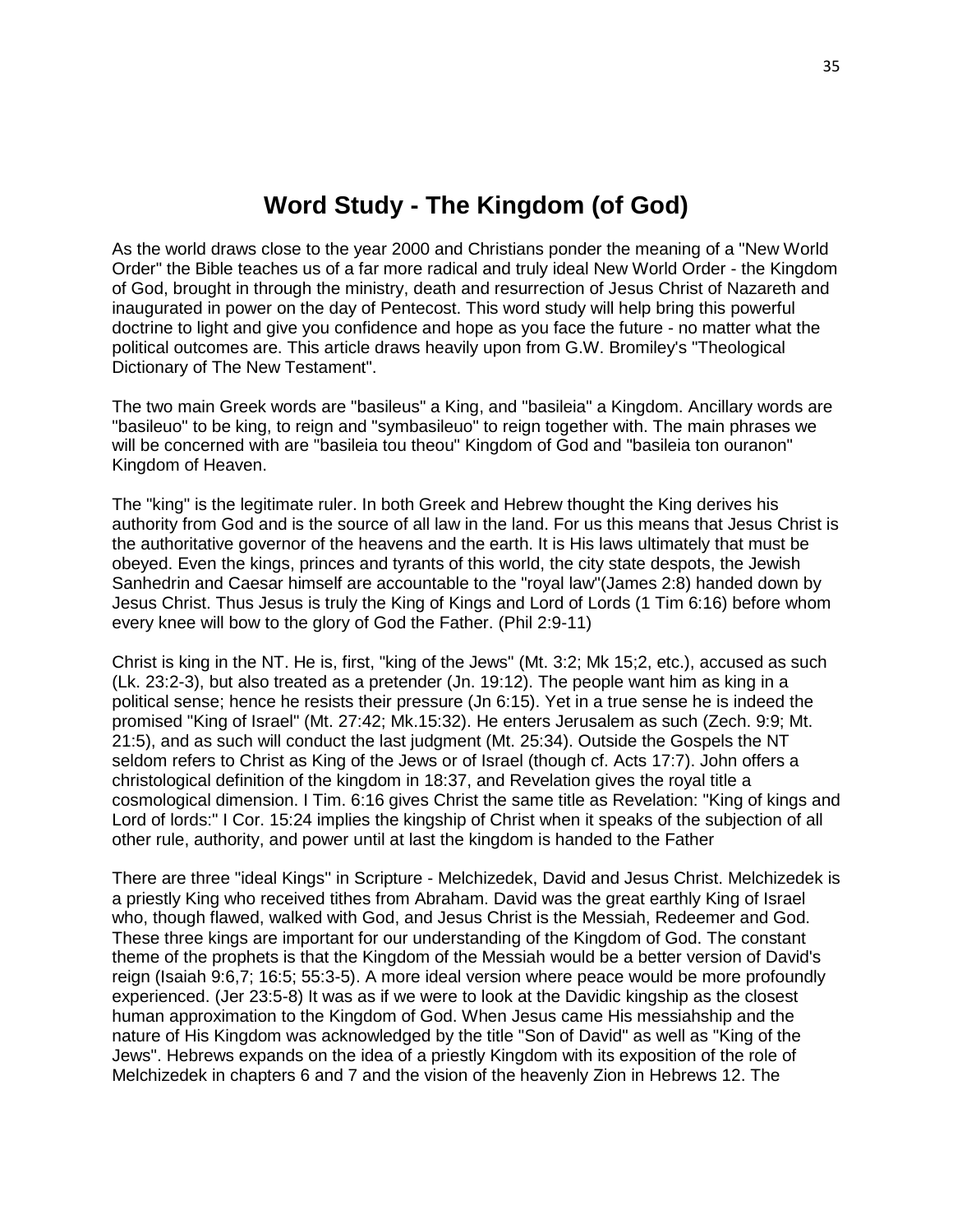Kingdom of God is a kingdom of believer-priests (1 Peter 2:5,9; Revelation 1:6) with Jesus as the High Priest (Hebrews 8:1,2; 9:11).

#### **The Kingdom of God/Kingdom of Heaven/Kingdom of The Father/Kingdom of Christ**

These four expressions refer to slightly different aspects of the one reality. The Kingdom of Christ is the realm where Jesus Christ is the Messiah King, this Kingdom will put an end to all earthly Kingdoms (Rev. 11:15). Its present aim is stated in a difficult portion of 1 Corinthians 15, verses 24-25 "Then comes the end, when He delivers the kingdom to God the Father, when He puts an end to all rule and all authority and power.25 For He must reign till He has put all enemies under His feet." Thus we see that Christ's Kingdom, while it "has no end" (Luke 1:33) gains its continuity from becoming the "Kingdom of the Father". As the purified and holy Messianic Kingdom it stands between the present evil age and all the ages to come. Thus wrongdoers will have to be gathered out of it by angels and the last judgment (Matt 13:41) and it will come while this earth is in its present form and some will see the Son of Man in His Kingdom (Mt 16:28). It was inaugurated at the cross, death and resurrection of Jesus Christ most particularly through the ascension. The thief on the cross realized that Jesus was in the process of entering into His Kingdom (Luke 23:42). Christ's Kingdom is "not of this world" John 18:36 and is not gained by force or militant discipleship (Jn 18:36). It is clearly linked with Christ's appearing (2 Timothy 4:1) and we are to be saved for it (2 Tim 4:16). Entrance into it is for Christians, especially those committed to spiritual growth (2 Peter 1:11). Christ's Messianic Kingdom will have no place for evil, and sinners will have no inheritance in it. (Ephesians 5:5). This verse also tells us that the kingdom is "the kingdom of Christ and of God". (Ephesians 5:5 NKJV) For this you know, that no fornicator, unclean person, nor covetous man, who is an idolater, has any inheritance in the kingdom of Christ and God.

The kingdom of heaven emphasizes the nature of the Kingdom as being "from above" and both transcending and interpenetrating earthly Kingdoms just as heaven both transcends and interpenetrates our present reality. It is a term chiefly used by Matthew. It is clearly a reign of God that is not arrived at by human effort but which is graciously given "from above". The term "Kingdom of the Father" (Matt 13:43, 26:29, 25:34, Luke 12:32) It is His Kingdom that we are to pray for in the Lord's prayer (Luke 11:2) and His kingdom in which the righteous shall shine like the sun (Matt 13:43). The relationship between the various levels of Kingship (god, Christ and believers) is summed up in Luke 22:29,30. "And I bestow upon you a kingdom, just as My Father bestowed one upon Me, that you may eat and drink at My table in My kingdom, and sit on thrones judging the twelve tribes of Israel." God bestows a kingdom on Christ who then bestows a kingdom on His followers so that they become "kings and priests to our God" (Rev. 1:6, 5:10). We are twice called co-rulers with Christ (1 Cor 4:8, 2 Timothy 2:12) but this information is not given to us so that we may be filled with inordinate pride as the Corinthians seemed to be (1 Cor 4:8) but so that we will be encouraged to endure in service with patience and obedience (2 Timothy 2:12). However, the concept of us reigning with Christ is of fairly broad application (Rev. 20:6) and Billheimer in his book "Destined For The Throne" has suggests that part of the reason for us learning to pray is so that we will "know the ropes" of Kingdom rulership when we take up our prepared places in the heavenly realms (Ephesians 2:7).

The major reference is of course to the "Kingdom of God" which is unshakeable ((Hebrews 12:28), heavenly (2 Tim 4:18) and eternal (2 Peter 1:11). Here are 12 short notes on the Kingdom: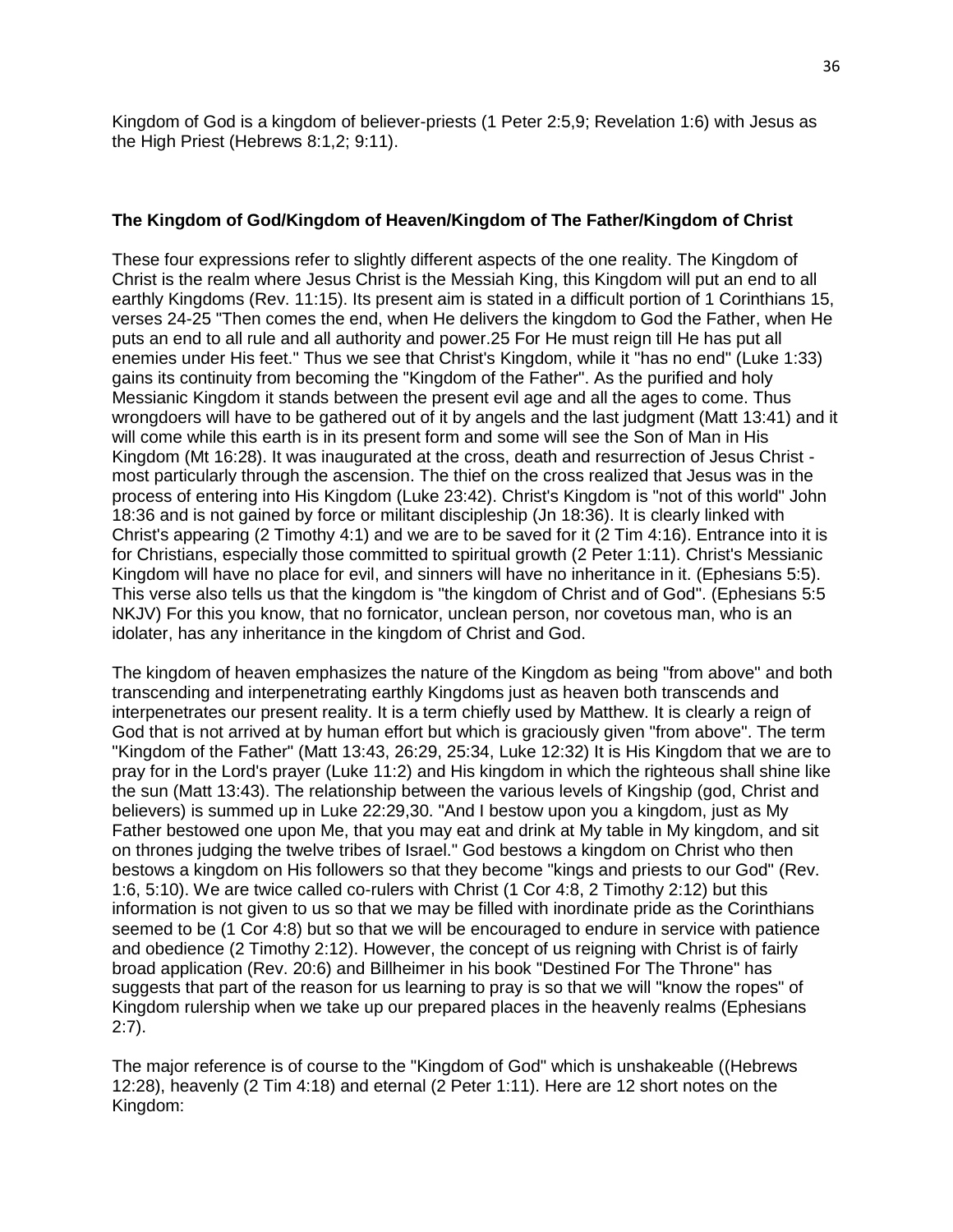1.God gives the Kingdom as a gift (Luke 12:32) to those who seek it above all things (Matt 6:33) God calls us to it (1 Thess 2:12), sets us in it (Col 1:13), and makes us worthy of it (2 Thess  $1:5$ ).

2.The Kingdom belongs to the poor in spirit, the persecuted and the "child-like". (Matt 5:3,10; 19:14)

3.The unaltered natural ("flesh and blood") man cannot enter the Kingdom of God (1 Cor 15:50). The Kingdom is entered by being "born again" (John 3:3) through irrevocable commitment (Luke 9:62) producing a new man in Christ Jesus (2 Cor 5:16,17).

4.The Kingdom is peace and joy in the Holy Spirit (Romans 14:17).

5.The Kingdom of God is accompanied by real power (Mark 9:1; 1 Cor 4:20) and is the most powerful kingdom of all (Revelations 11:15).

6.This Kingdom power is manifested in healings, miracles, exorcisms and raising of the dead (Matthew 4:23,24; 10:7,8; 12:28; Luke 9:2; 10:9).

7.It is a "glorious kingdom" - it will surpass all other kingdoms in wisdom, beauty, power, and wealth (I Thess 2:12; Mark 10:37; Matt 6:13; 2 Tim 4:18; Rev. 21:10-22:5).

8.The Kingdom has small and humble beginnings - but grows! (Matt 13:31-32).

9.The Kingdom of God interpenetrates the structures of this world with an almost "invisible influence" (Matt 13:33; Luke 17:20-21) and is spiritually discerned (Mark 4;11; John 3:3; cf 1 Cor 2:14). Eventually it will be made manifest or obvious to all (Matthew 25:31-34; Phil 2:9-11; 2 Tim 4:1,18), the structures of this world will collapse, (Rev 11:15; 18:1-19:7) the heavens and earth depart (2 Peter 3:10) and only the Kingdom of God remain (Hebrews 12:26-29; Luke 1:33).

10.The kingdom is brought into being by being proclaimed – this proclamation can be to individuals or to entire communities. The gospel is this proclamation (Mark 1:14; Matt 4:23; Luke 4:43; Acts 8:12).

11.The kingdom is "a living thing" and participates in the properties of living things such as growth, vigor and having a "time of harvest" (Matthew 13:24-33).

12.The Kingdom of God requires some diligence to enter in. Like a prized pearl or treasure it must be sought and valued above all things (Matthew 13:44, 45), and a certain spiritual alertness and readiness of heart is always required of believers (Matt 25:1ff). Radical steps may be necessary if we are to fully enter it and leave the hindrances of those world behind (Matthew 5:29-30; 19:12). Temporary enthusiasm is insufficient (Luke 9:62) and the cost must be counted (Luke 14:28) and sometimes the supreme sacrifice be paid (Matt 10:37-39).

The kingdom, and entering it, are so important for us that we must be diligent to enter in. Some interpretations of grace minimize this aspect of diligence. Sin is the greatest hindrance and certain sins will ensure that we are outside of the kingdom. The intent of the process of sanctification and washing with the blood of Christ is to remove these sins from us. (1 Corinthians 6:9-11 NKJV). Do you not know that the unrighteous will not inherit the kingdom of God? Do not be deceived. Neither fornicators, nor idolaters, nor adulterers, nor homosexuals,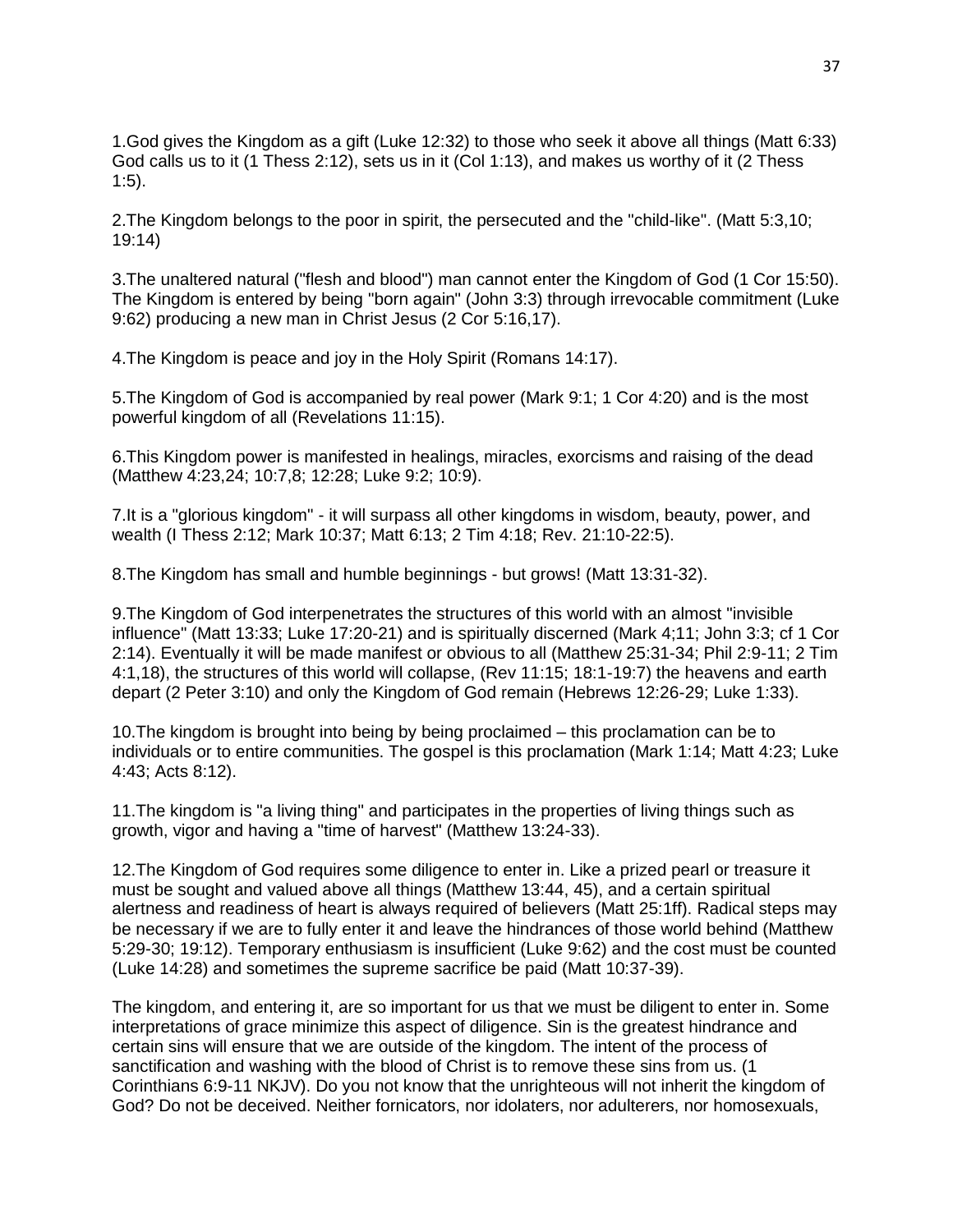nor sodomites, {10} nor thieves, nor covetous, nor drunkards, nor revilers, nor extortioners will inherit the kingdom of God. {11} And such were some of you. But you were washed, but you were sanctified, but you were justified in the name of the Lord Jesus and by the Spirit of our God.

Wealth is another great hindrance to inheriting the Kingdom of God. (Matthew 19:23-24 NKJV) Then Jesus said to His disciples, "Assuredly, I say to you that it is hard for a rich man to enter the kingdom of heaven. {24} "And again I say to you, it is easier for a camel to go through the eve of a needle than for a rich man to enter the kingdom of God." As are a preoccupation with worldly things (Luke 9:20ff), spiritual lethargy (Matthew 18;23ff; 25:1ff), and absorption into a self-centered lifestyle (Matthew 25:31-46). People can be hindered from entering by legalistic teachings (Luke 11:52) or released into it through the apostolic proclamation of Jesus as the Christ and the Son of God (Matthew 16:19).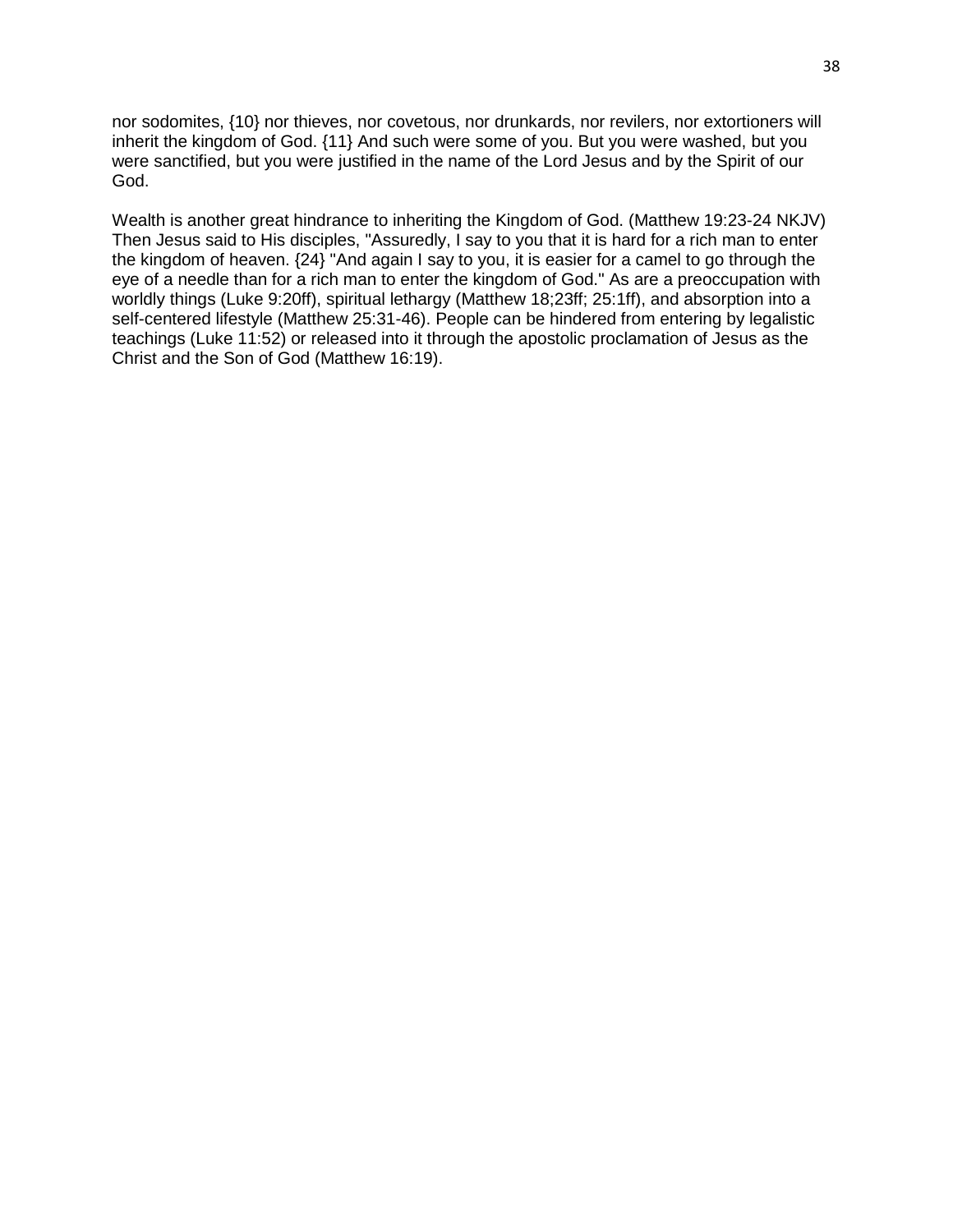# **Word Study on "Heaven" in the New Testament**

I will divide this word study into two parts. The first is an extract from "Vines New Testament Dictionary" which is in the public domain to the best of my knowledge. This resource can be obtained from most Christian bookstores and is available as part of many Bible search programs and on CD's such as The Bible Library. The second part will be a few comments by yours truly and some applications. For the purists an apology for using "transliterated " Greek but I haven't figured out how to put Greek characters on the Web yet as fonts are still very restricted.

## **Vine's New Testament Dictionary**

[1] Topics: HEAVEN, HEAVENLY (-IES)

Strong's Number: 3772

Transliterated: ouranos

Text: Probably akin to ornumi, "to lift, to heave," is used in the NT (a) of "the aerial heavens," e.g., Matt. 6:26; 8:20; Acts 10:12; 11:6 (RV, "heaven," in each place, KJV, "air"); Jas. 5:18; (b) "the sidereal," e.g., Matt. 24:29, 35; Mark 13:25, 31; Heb. 11:12, RV, "heaven," KJV, "sky"; Rev. 6:14; 20:11; they, (a) and (b), were created by the Son of God, Heb. 1:10, as also by God the Father, Rev. 10:6; (c) "the eternal dwelling place of God," Matt. 5:16; 12:50; Rev. 3:12; 11:13; 16:11; 20:9. From thence the Son of God descended to become incarnate, John 3:13, 31; 6:38, 42. In His ascension Christ "passed through the heavens," Heb. 4:14, RV; He "ascended far above all the heavens," Eph. 4:10, and was "made higher than the heavens," Heb. 7:26; He "sat down on the right hand of the throne of the Majesty in the heavens," Heb. 8:1; He is "on the right hand of God," having gone into heaven, 1 Pet. 3:22. Since His ascension it is the scene of His present life and activity, e.g., Rom. 8:34;. Heb. 9:24. From the thence the Holy Spirit descended at Pentecost, 1 Pet. 1:12. It is the abode of the angels, e.g., Matt. 18:10; 22:30; cf. Rev. 3:5. Thither Paul was "caught up," whether in the body or out of the body, he knew not, 2 Cor. 12:2. It is to be the eternal dwelling place of the saints in resurrection glory, 2 Cor. 5:1. From thence Christ will descend to the air to receive His saints at the Rapture, 1 Thess. 4:16; Phil. 3:20, 21, and will subsequently come with His saints and with His holy angels at His second advent, Matt. 24:30; 2 Thess. 1:7. In the present life "heavens," is the region of the spiritual citizenship of believers, Phil. 3:20. The present "heavens" with the earth, are to pass away, 2 Pet. 3:10, "being on fire," v. 12 (see v. 7); Rev. 20:11, and new "heavens" and earth are to be created, 2 Pet. 3:13; Rev. 21:1, with Isa. 65:17, e.g. In Luke 15:18, 21, "heaven" is used, by metonymy, for God. See AIR. Notes: (1) For the phrase in Luke 11:13, see Note on B, No. 2 (2) In Luke 11:2, the KJV, "as in heaven," translates a phrase found in some mss.

# **Comments and Application.**

It seems that there are at least three heavens. Paul was taken up "into the third heaven" where God dwells. The angel in Revelation flies in the "mid-heavens" and the birds of the air dwell in the first heavens. While there is general agreement that the "first heaven" being where the birds fly and the third heaven being where God dwells, the nature of the second heaven has become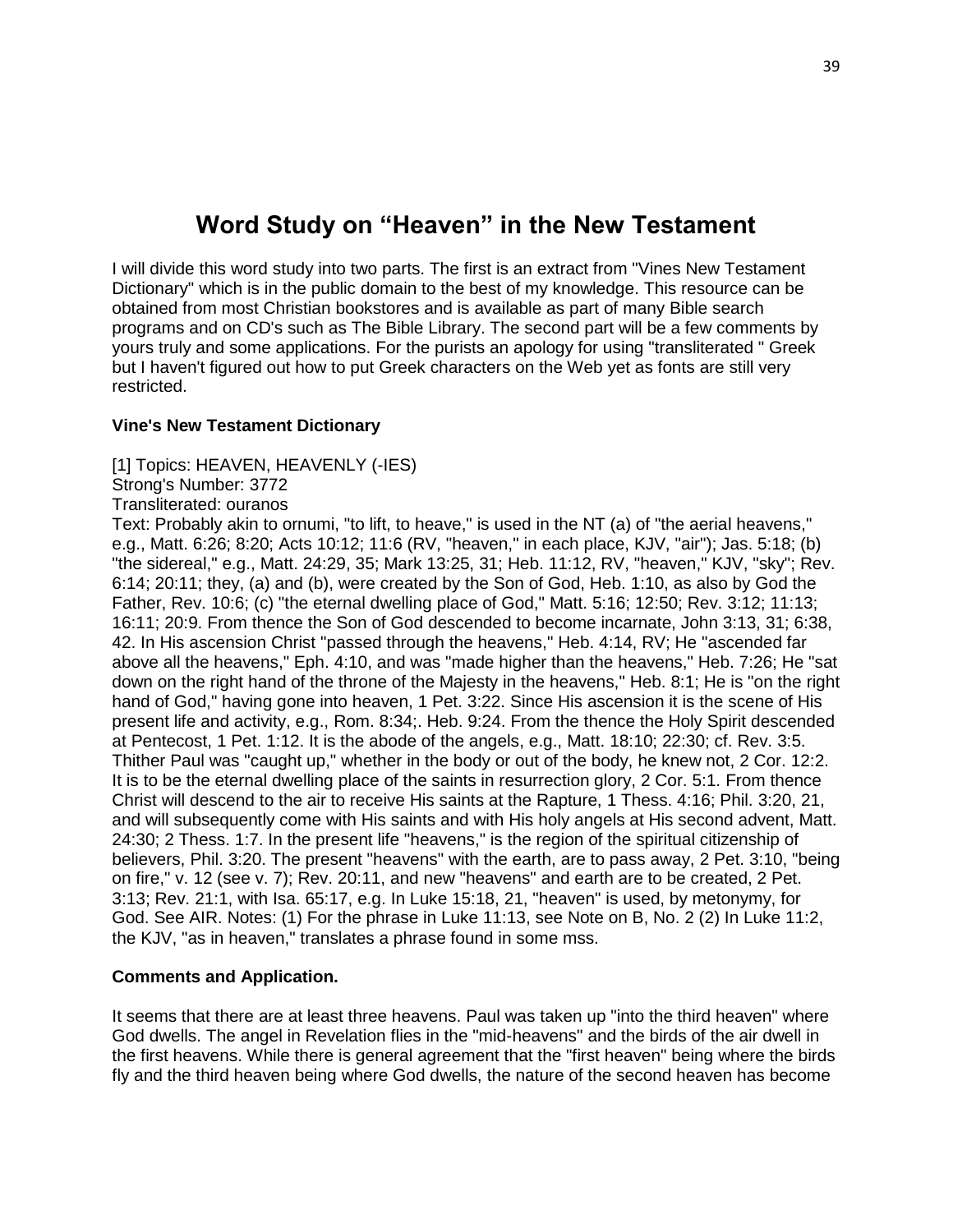a subject of some discussion. Conservative scholars tend, like Vine's, to assign the second heavens to "outer space" and term it the "sidereal heavens".

Pentecostal scholars see it as the scene of spiritual warfare where angels and demons do battle as in Daniel 10. It was this "second heaven" that Christ conquered during His ascension when He "took captivity captive". The answer to Daniel's prayer was immediate in the "third heaven" but delayed by conflict in the second. This is not the place to answer the debate but both sides have considerable merit. My personal approach is to use whatever interpretation makes most sense with the passage I am looking at at the time.

Once Christians were accused of being "too heavenly minded for any earthly use". This is seldom the case today. Heaven is less than fashionable and few Christians place much stock in it. However, we should. During times of suffering a "heavenly perspective" on our troubles enables us to endure "as seeing Him who is unseen". The name "Eternity Online Magazine" arrived after I went through a very dark patch in my life during which my main sustaining thought was the realization that eternity was there, was good and awaited me if I was faithful to Him who had called me. Out of sheer gratitude to God for this one sustaining thought I called the magazine "Eternity" to remind myself and others of the importance of a "heavenly" mindset.

As citizens of heaven we need a bit of civic pride. We are seated with Christ in the heavenly realms though we are scarcely aware of it. We have come to Mt Zion, the heavenly Jerusalem and we keep the company of the godly. To see ourselves this way subtly changes our sense of identity and purifies us. Sin seems quite incompatible with a citizen of glory - which we are. As we catch a vision of Christ descending from heaven with a shout and us returning with Him to judge the world or rising to meet Him in the air, let's live it out. Let's live like heaven matters. It's real, it's there, it's worth living for. Heaven is not a story or a fairy-tale. It is not Never-Never Land. It is the cosmic center of all creation and we shall dwell there as co-regents with Christ in heavenly glory. Make a mental note of the status of the believer. Do not forget it any more than you would if you were given a peerage. You are a peer of the realm, and that realm is heaven.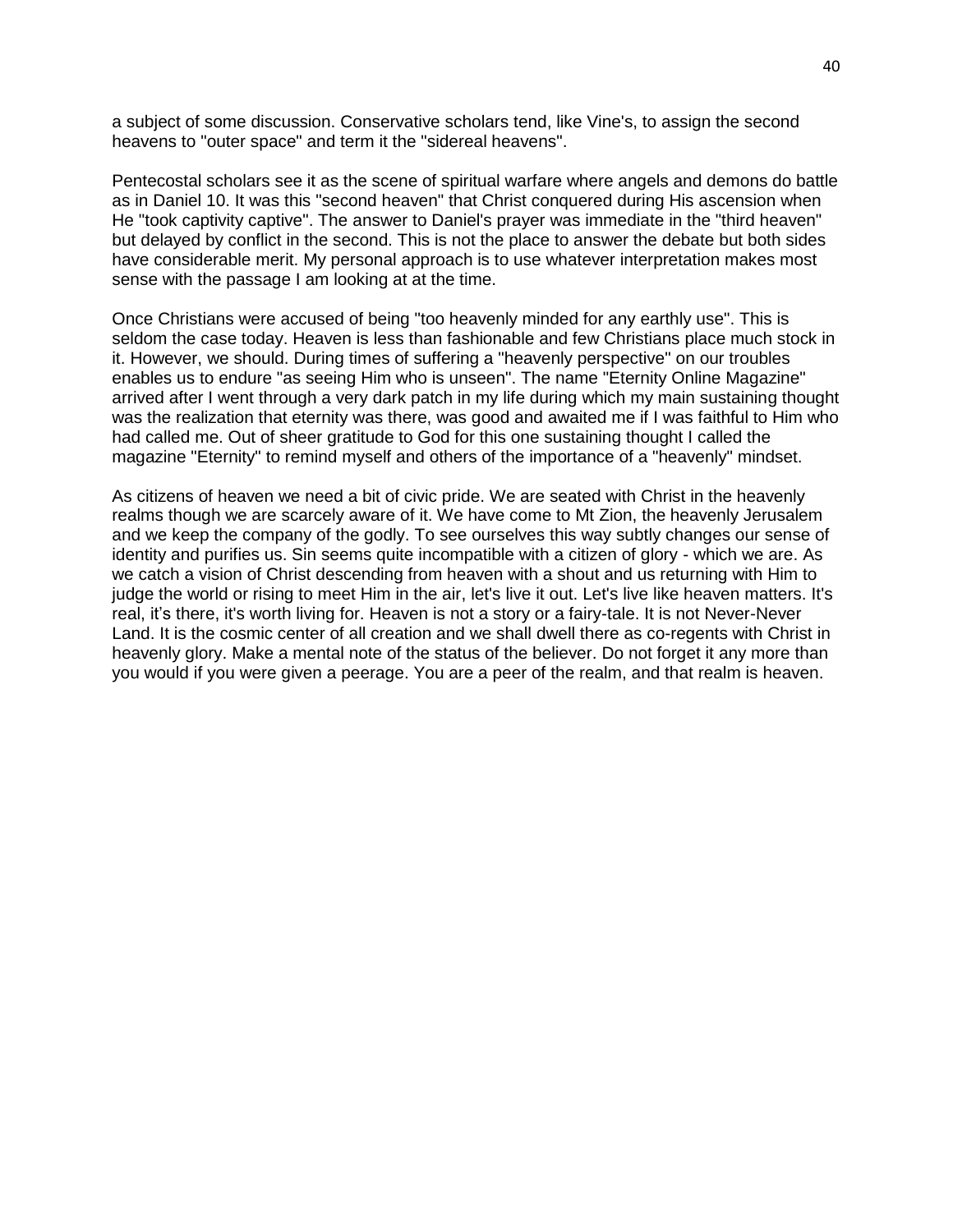# **The Bible's View on Death, Hell and Judgment**

#### **Introduction**

Hell is a cartoonist's delight. "Far Side" cartoonist Gary Larsen regularly caricatures Hell in his cartoons, as do many others. Hell is painted as comic, inoffensive and a bit like a debauched sauna with a touch of brimstone. On the other hand, the Bible is quite clear about Hell - it is for real, forever and fearful. Jesus speaks about Hell more clearly than any other person in Scripture, painting it as a place of such torment that even self-mutilation is preferable to entering Hell. Mark 9:47,48 "And if your eye causes you to sin, pluck it out. It is better for you to enter the kingdom of God with one eye than to have two eyes and be thrown into hell, where their worm does not die, and the fire is not quenched.'"

The point of view of this article is "the Bible's view", I am not trying to prove Hell from philosophical first principles. That would take too long. Temporarily put aside any objections to the Bible you may have and read the following with an open mind.

#### **Firstly, why are we in danger of Hell?**

For two basic reasons, the first reason is that we have all not honored God as God but instead lived life the way we want to. This attitude of spiritual anarchy is called sin and the actions that result from our telling God to go jump and not bother us any more are called sins (Romans 3:23 for all have sinned and fall short of the glory of God).

The second reason is that our lives are judged after we die (Hebrews 9:27 Just as man is destined to die once, and after that to face judgment). It is at this judgment that our sin gets us into deep trouble because sin is the spiritual equivalent of treason and receives the same punishment - spiritual death in Hell. (Romans 6:23... For the wages of sin is death, but the gift of God is eternal life in Christ Jesus our Lord.) This spiritual death is referred to in Scripture as "the second death" and is the death that the wicked suffer, as we shall see later it is more than mere annihilation. (Revelation 21:8 "But the cowardly, the unbelieving, the vile, the murderers, the sexually immoral, those who practice magic arts, the idolaters and all liars – their place will be in the fiery lake of burning sulfur. This is the second death.")

1. Is Hell for real? Yes, absolutely.

Luke 12:5 "But I will warn you whom to fear: fear him who, after he has killed, has authority to cast into hell. Yes, I tell you, fear him!"

2 Peter 2:4 "For if God did not spare the angels when they sinned, but cast them into hell and committed them to chains of deepest darkness to be kept until the judgment;"

2. Does Hell last forever? Yes, absolutely.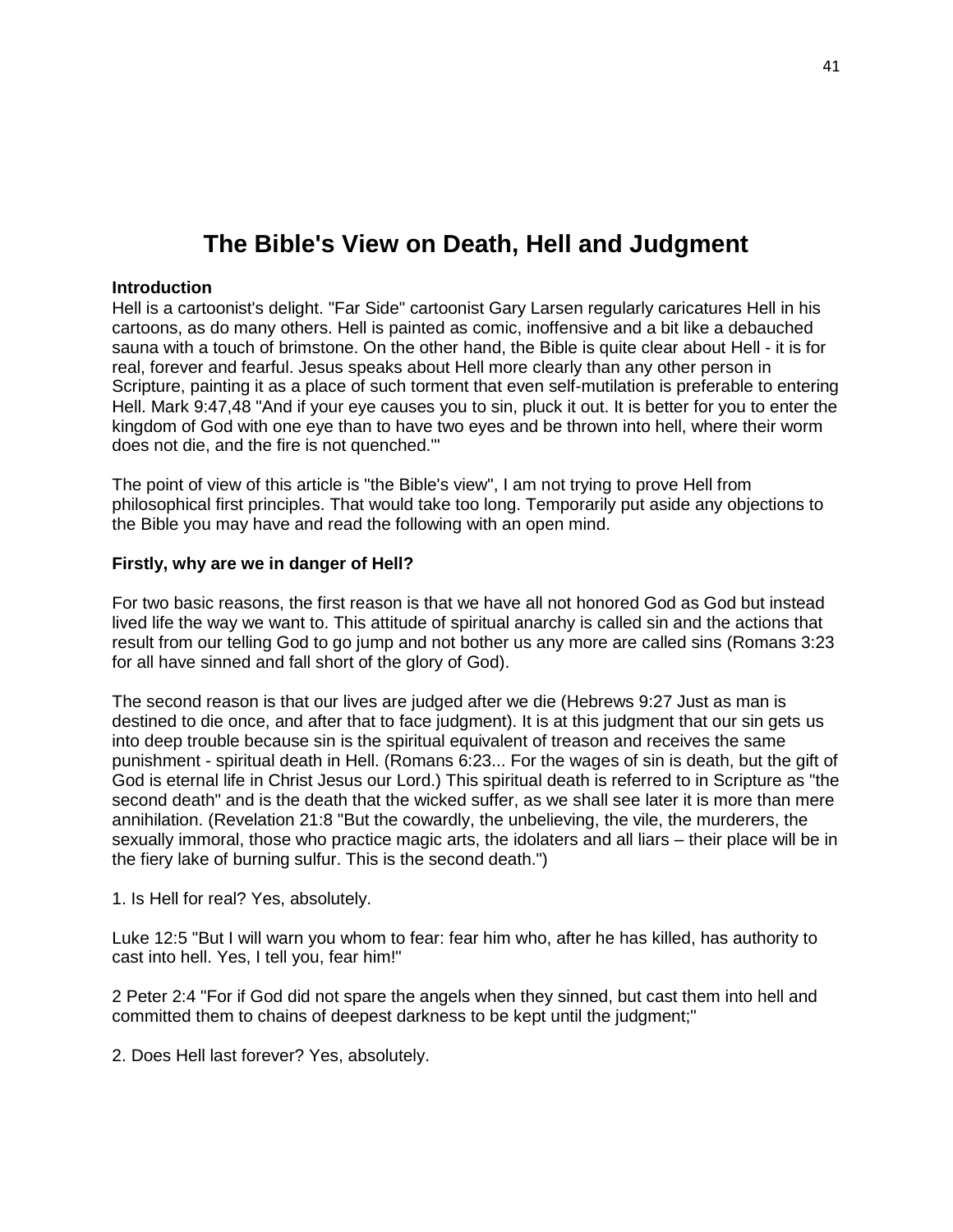Revelation 14:11 "And the smoke of their torment goes up forever and ever. There is no rest day or night for those who worship the beast and its image and for anyone who receives the mark of its name.""

Isaiah 66:23-24 From new moon to new moon, and from sabbath to sabbath, all flesh shall come to worship before me, says the LORD. {24} And they shall go out and look at the dead bodies of the people who have rebelled against me; for their worm shall not die, their fire shall not be quenched, and they shall be an abhorrence to all flesh.

3. Does Hell involve torment and judgment? Yes, absolutely.

Luke 16:23 "In hell, where he was in torment, he looked up and saw Abraham far away, with Lazarus by his side."

Revelation 20:10 "And the devil who had deceived them was thrown into the lake of fire and sulfur, where the beast and the false prophet were, and they will be tormented day and night forever and ever."

Revelation 20:11-15 Then I saw a great white throne and the one who sat on it; the earth and the heaven fled from his presence, and no place was found for them. {12} And I saw the dead, great and small, standing before the throne, and books were opened. Also another book was opened, the book of life. And the dead were judged according to their works, as recorded in the books. {13} And the sea gave up the dead that were in it, Death and Hades gave up the dead that were in them, and all were judged according to what they had done. {14} Then Death and Hades were thrown into the lake of fire. This is the second death, the lake of fire; {15} and anyone whose name was not found written in the book of life was thrown into the lake of fire.

The Bible states clearly that the Devil and all his angels are tormented for eternity. However, there is some dispute in Christian circles about how long unbelievers feel the flames for. There are basically three theories 1. Unbelievers are tormented forever. 2. Unbelievers are instantly extinguished. 3. Unbelievers undergo a long period of torment based on the depth and nature of their sin and are eventually extinguished. It is the third theory that I hold to. Let's see if it holds up. The question is "How long are they tormented for?"

1. Certainly it is not instantaneous extinguishment ala Jehovah's Witness as it is quite clear that torment occurs and for a substantial period of time.

2. There is never any indication of a "way out" as in Purgatory.

3. There is some indication that they eventually become "dead bodies" worm infested and burned by fire. How much sentience these dead bodies have is not said.

4. There is a justice problem with eternal torment for all as eternity is ETERNITY which would render all torments equal, the least sinner would receive the same as the greatest as all would be punished eternally. Horrible torment for a very long time followed by eventual extinguishment and eternal disgrace seems to be what Hell is about.

# **Edmistonian analogy...**

Hell is the most perfectly closed thermodynamic system available. I see Hell as a mini-Universe totally isolated from the rest of Creation, totally closed to input or output, isolated, cast off,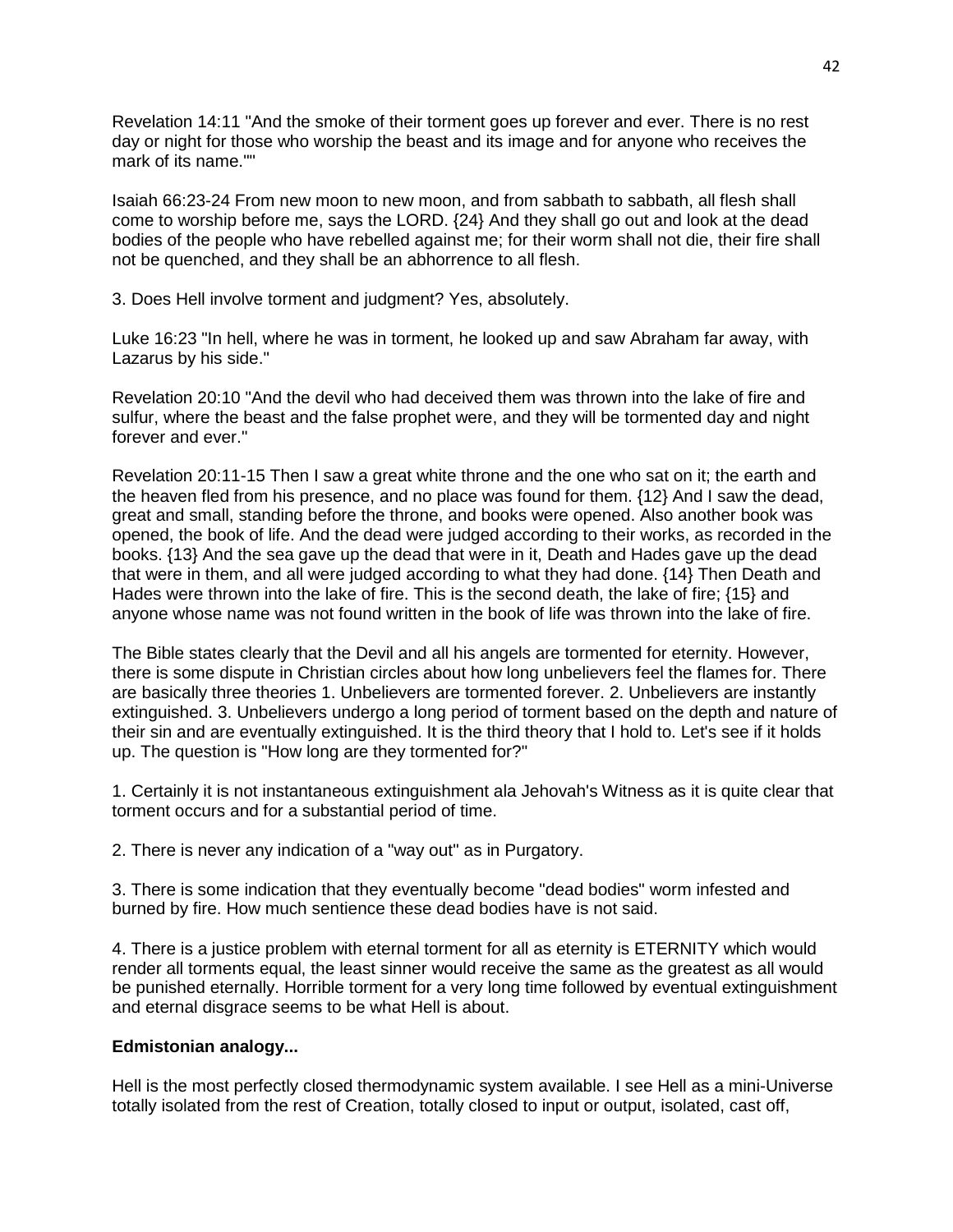rejected. Not even the Presence of God will enter after judgment day. It is utterly and totally away from His presence. 2 Thessalonians 1:9 "These will suffer the punishment of eternal destruction, separated from the presence of the Lord and from the glory of his might,". With no energy leaving and being a totally confined "space" like a vacuum flask it will always remain hot. [The Universe cooled only because it expanded] Hell will be constant in temperature. Hence, "their fire will not go out". The eternal fires will never extinguish. Even worse news - entropy increases in a closed thermodynamic system - things decay, disorder increases. What will happen is that the unbelievers will continue to decay more and more. Hence, "their worm will not die". Bible language for unending decay. On top of this, in such a hot, disordered system, everything would be constantly moving and swirling "and they shall never rest, day or night".

Basically... don't go there, sulfur stinks.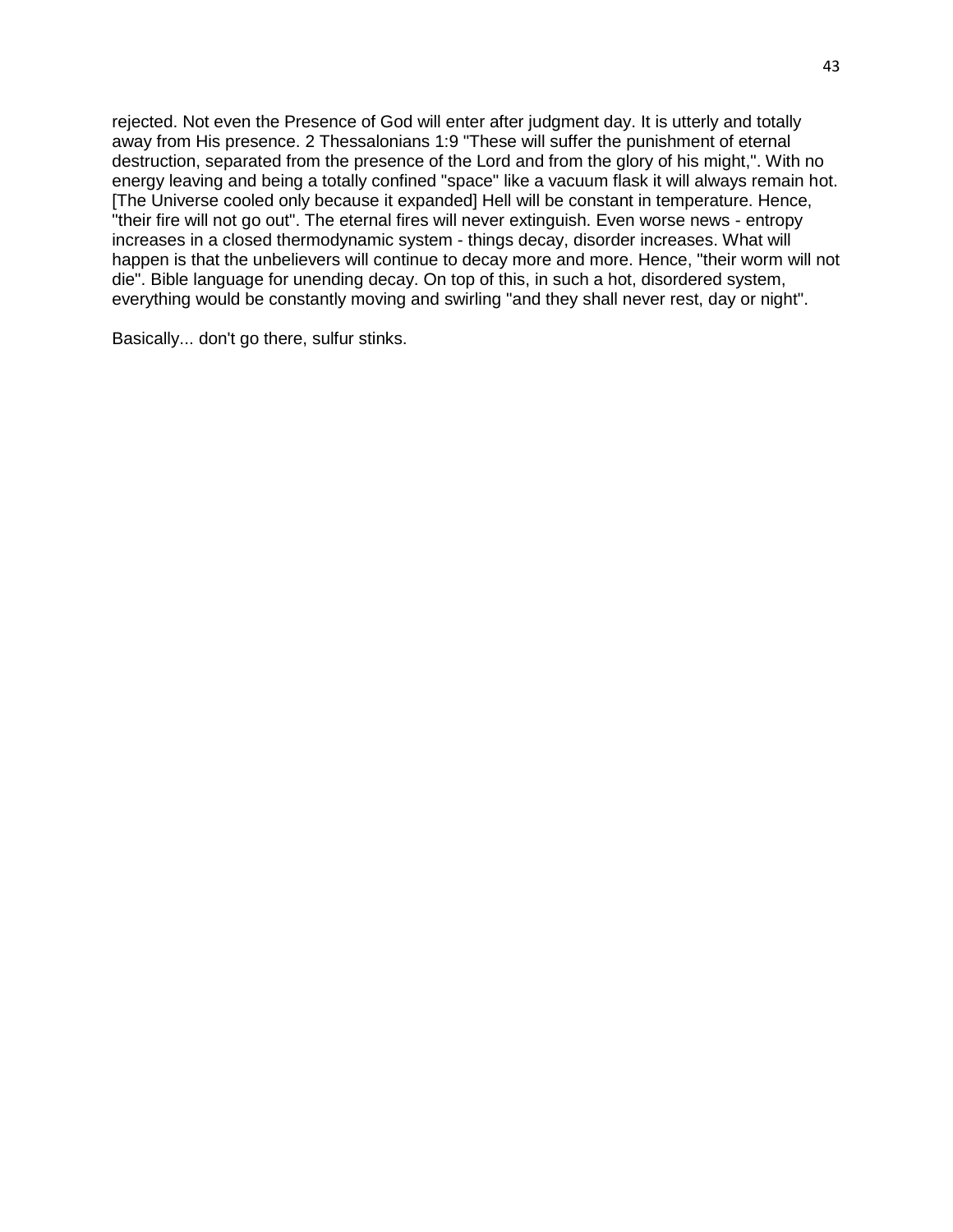# **Word Study on "Parousia"**

#### **It's Greek To Me!**

Parousia is a Greek word used 24 times in the New Testament to mean "coming, arrival, personal presence". It is most often used to indicate the second coming and the arrival of the Son of Man, though it can also indicate a visit by a Christian worker, apostle or even the "man of lawlessness". In the Greek world of the New Testament it meant among other things a) A State visit or b) The presence or appearance of a deity during worship e.g. by divine fire. It has a range of meaning to that of the archaic English word "visitation". Here is a definition from Strong's concordance:

#### **Definition**

3952. parousia, par-oo-see'-ah; from the pres. part. of G3918; a being near, i.e. advent (often, return; spec. of Christ to punish Jerusalem, or finally the wicked); (by impl.) phys. aspect: - coming, presence.

There are six uses of the word to describe a visit by a person or their personal "presence" (1 Cor 16;17; 2Cor6:6, 2Cor 6;7; 2Cor 10:10; Phil 1:26; 2:12) this combination of "arrival" plus "personal presence" gives the flavor to the word even when it is being used theologically. The Parousia of Jesus Christ is both His arrival and the manifestation of His "presence" to all mankind. We shall concentrate on this aspect for the rest of the word study.

#### **Jesus' use of "parousia"**

The word is only used 4 times in the gospels - all in Matthew chapter 24 the "Little Apocalypse" when Jesus discusses the signs of His coming. The references are Matthew 24:3, 27, 37 and 39. In verse 3 the disciples ask "Tell us, when will these things be? And what will be the sign of Your coming, ( parousia) and of the end of the age? Jesus then replies:

(Matthew 24:27 NKJV) "For as the lightning comes from the east and flashes to the west, so also will the coming of the Son of Man be.

(Matthew 24:37-39 NKJV) "But as the days of Noah were, so also will the coming (parousia) of the Son of Man be. {38} "For as in the days before the flood, they were eating and drinking, marrying and giving in marriage, until the day that Noah entered the ark, {39} "and did not know until the flood came and took them all away, so also will the coming (parousia) of the Son of Man be.

Jesus' emphasis is that His return will be sudden and surprising. It will be as sudden as a lightning flash and it will catch a preoccupied and self-centered world quite unawares. It is preeminently a sudden dramatic divine intervention in history for salvation of the elect and judgment of those who have rejected God's rulership over their lives.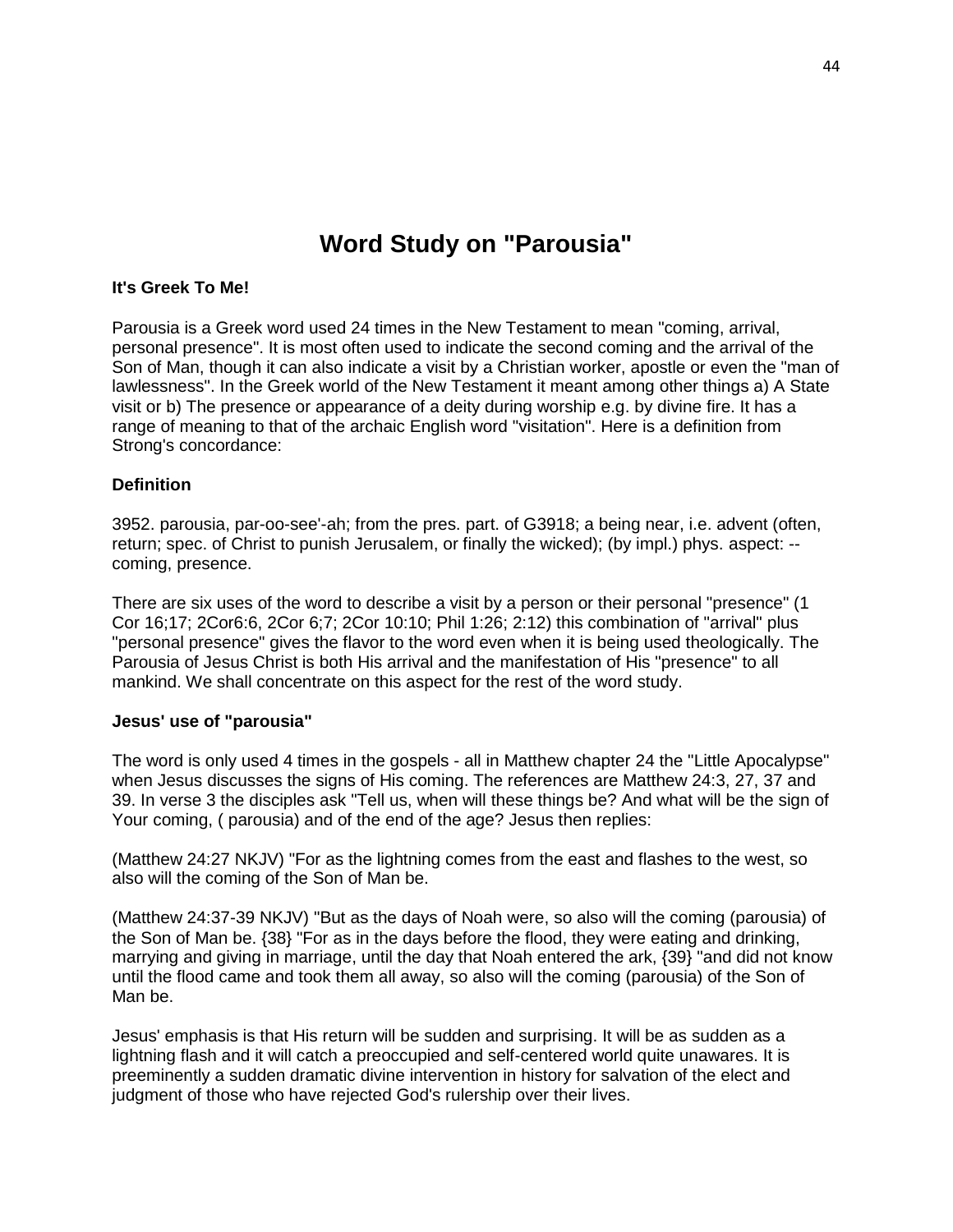# **Parousia as the hope and goal of the Christian life**

The apostles seem to have had a single minded devotion to the return of the Lord. As a child I waited for Christmas with single-minded tenacity, wanting to be good and to be rewarded for it. And Christmas seemed such a long way away each year. But it was certain and it was wonderful. This is a pale but accurate reflection of the apostolic hope which was a certain hope of a glorious reward. There are 11 main passages and they can be grouped under four headings:

i. Resurrection and blessing 1 Cor 15:23; 1 Thess 4:15.

(1 Corinthians 15:23 NKJV) But each one in his own order: Christ the firstfruits, afterward those who are Christ's at His coming.

(1 Thessalonians 4:15 NKJV) For this we say to you by the word of the Lord, that we who are alive and remain until the coming of the Lord will by no means precede those who are asleep.

ii. Holiness /Christian character 1 Thess 2:19,3:13; 5:23; 1 John 2:28.

(1 Thessalonians 2:19 NKJV) For what is our hope, or joy, or crown of rejoicing? Is it not even you in the presence of our Lord Jesus Christ at His coming? (1 Thessalonians 3:13 NKJV) so that He may establish your hearts blameless in holiness before our God and Father at the coming of our Lord Jesus Christ with all His saints. (1 Thessalonians 5:23 NKJV) Now may the God of peace Himself sanctify you completely; and may your whole spirit, soul, and body be preserved blameless at the coming of our Lord Jesus Christ.

(1 John 2:28 NKJV) And now, little children, abide in Him, that when He appears, we may have confidence and not be ashamed before Him at His coming.

iii. The destruction of the wicked 2 Thess 2:8,9; 2 Peter 3:12.

(2 Thessalonians 2:8-9 NKJV) And then the lawless one will be revealed, whom the Lord will consume with the breath of His mouth and destroy with the brightness of His coming. {9} The coming of the lawless one is according to the working of Satan, with all power, signs, and lying wonders,

(2 Peter 3:12 NKJV) looking for and hastening the coming of the day of God, because of which the heavens will be dissolved, being on fire, and the elements will melt with fervent heat?

iv. The patient endurance of the saints 2 Thess 2:1; James 5:7,8; 2Peter 3:4.

(2 Thessalonians 2:1-2 NKJV) Now, brethren, concerning the coming of our Lord Jesus Christ and our gathering together to Him, we ask you, {2} not to be soon shaken in mind or troubled, either by spirit or by word or by letter, as if from us, as though the day of Christ had come. (James 5:7-8 NKJV) Therefore be patient, brethren, until the coming of the Lord. See how the farmer waits for the precious fruit of the earth, waiting patiently for it until it receives the early and latter rain. {8} You also be patient. Establish your hearts, for the coming of the Lord is at hand.

(2 Peter 3:3-4 NKJV) knowing this first: that scoffers will come in the last days, walking according to their own lusts, {4} and saying, "Where is the promise of His coming? For since the fathers fell asleep, all things continue as they were from the beginning of creation."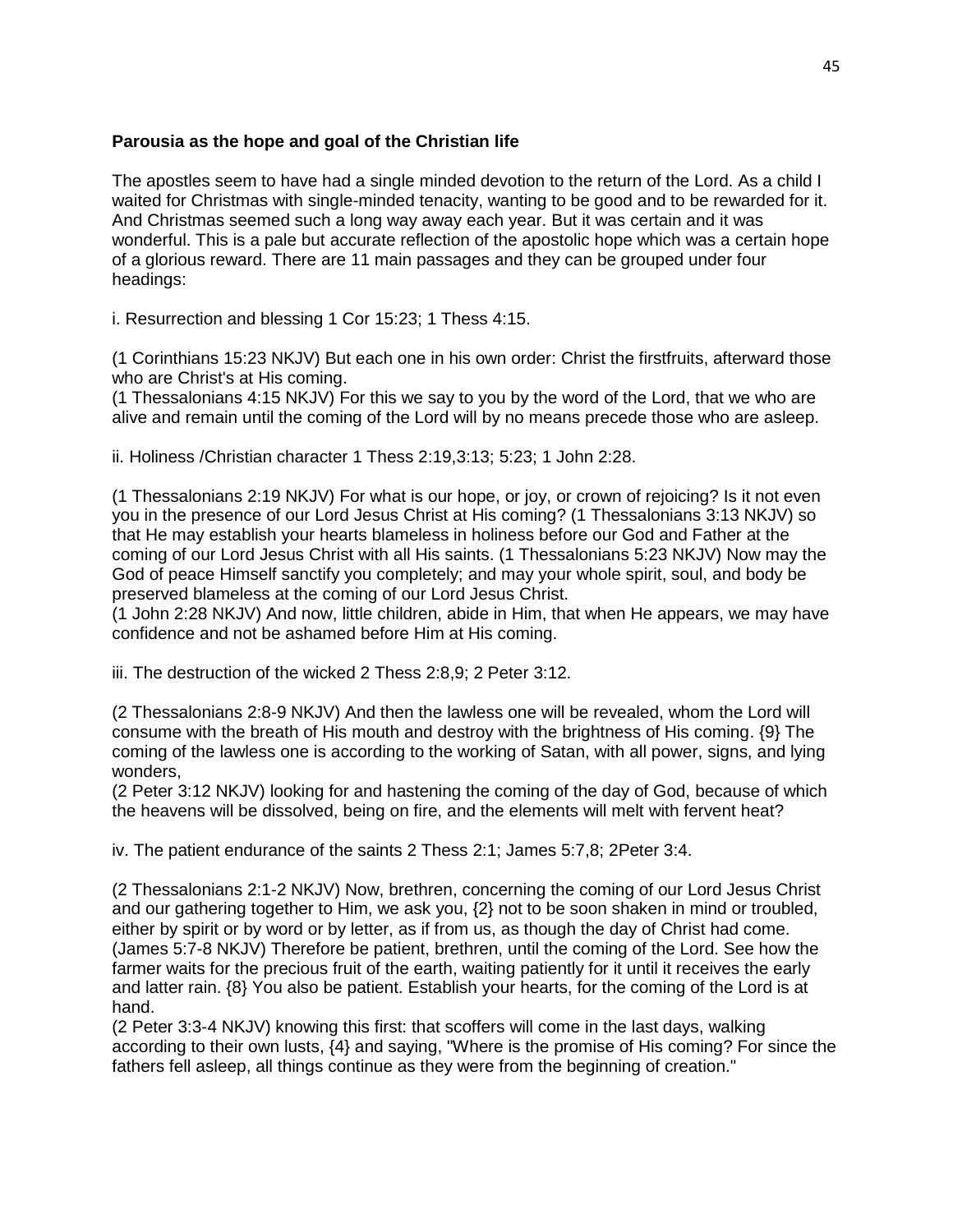For the Christian the Second Coming will be a joyous royal visit. It is "The day" for which we strain forward with eager anticipation. For the wicked it will be when God arrives in fire and declares His personal Presence to a rebellious world which will then be under the deception and dominion of a man of lawlessness inspired by Satan. This man of lawlessness will be destroyed and God's Kingdom rulership declared. Christians will be gathered up to be with God and resurrected from the dead to receive an eternal reward. The elements will melt with the heat and the universe as we know it will perish. This is also the only day that matters for the Christian – it is the day for which we are keeping ourselves holy, pure and blameless. It is the end of the race when we receive the prize. If we abide in Christ we will have no reason to be ashamed on that day. (1 John 2:28) The manifest Presence of God will reorder all Creation and we are to wait for this with patient and certain expectation similar to that of a farmer waiting for his crop to mature. We are not to be like the mockers who deride the second coming as due to God being tardy or non-existent. Rather we are to "hasten the day" this may mean that we are to engage in a mission, for it is when the gospel has been preached to all the nations that the end will come, and this, in Matthew 24, is the preeminent sign Jesus gave of His coming. (Matthew 24:14 NKJV) "And this gospel of the kingdom will be preached in all the world as a witness to all the nations, and then the end will come.

# **Conclusion**

Jesus warns of a sudden end to this age that will be as final as the closing and locking of a door. (Matthew 25:1-13) He meant this to give an urgency to our days so that we would not be caught up in serving our appetites rather than our God. While most Christians agree that the end of this age may soon be upon us, few are living diligently in the light of that information. As Christians we should cease arguing over trivial details of eschatology and start living as if it was true. This means that we should:

a. Live holy lives abiding in Christ (1 John 2:28) and perfecting holiness in the fear of God. (2 Cor 7:1)

b. Rejoice in hope knowing that we have a Savior who will certainly appear and all our work for Christ will not be in vain but abundantly rewarded (1 Cor 15:58).

c. Be alert to the various deceptions that Satan will launch against the church in those days. (2 Thess 2:8,9; Matthew 24:11).

d. Engage in radical simplicity knowing that all our material possessions will be just fuel for the fire on that day (1 John 2:15-17; 2 Peter 3:10-14,).

e. Be awake to God not "asleep in the light". (Matthew 25:1-13) This means we are to have a sense of perpetual readiness and anticipation and in constant spiritual growth. The attitude that "I will get right with God just before Jesus comes back'' is "foolishness" and imperils the joy that the believer can enter into.

f. Wait patiently for the coming of the Lord without giving in to skepticism about the apparent delay (James 5:7-8, 2Peter 3:3-4) or alarmist panic (2 Thess 2:1,2) concluding that He has already come.

g. Hasten the day by engaging in world mission and Kingdom activity (Matthew 6:33; 24:14; 2 Peter 3:12).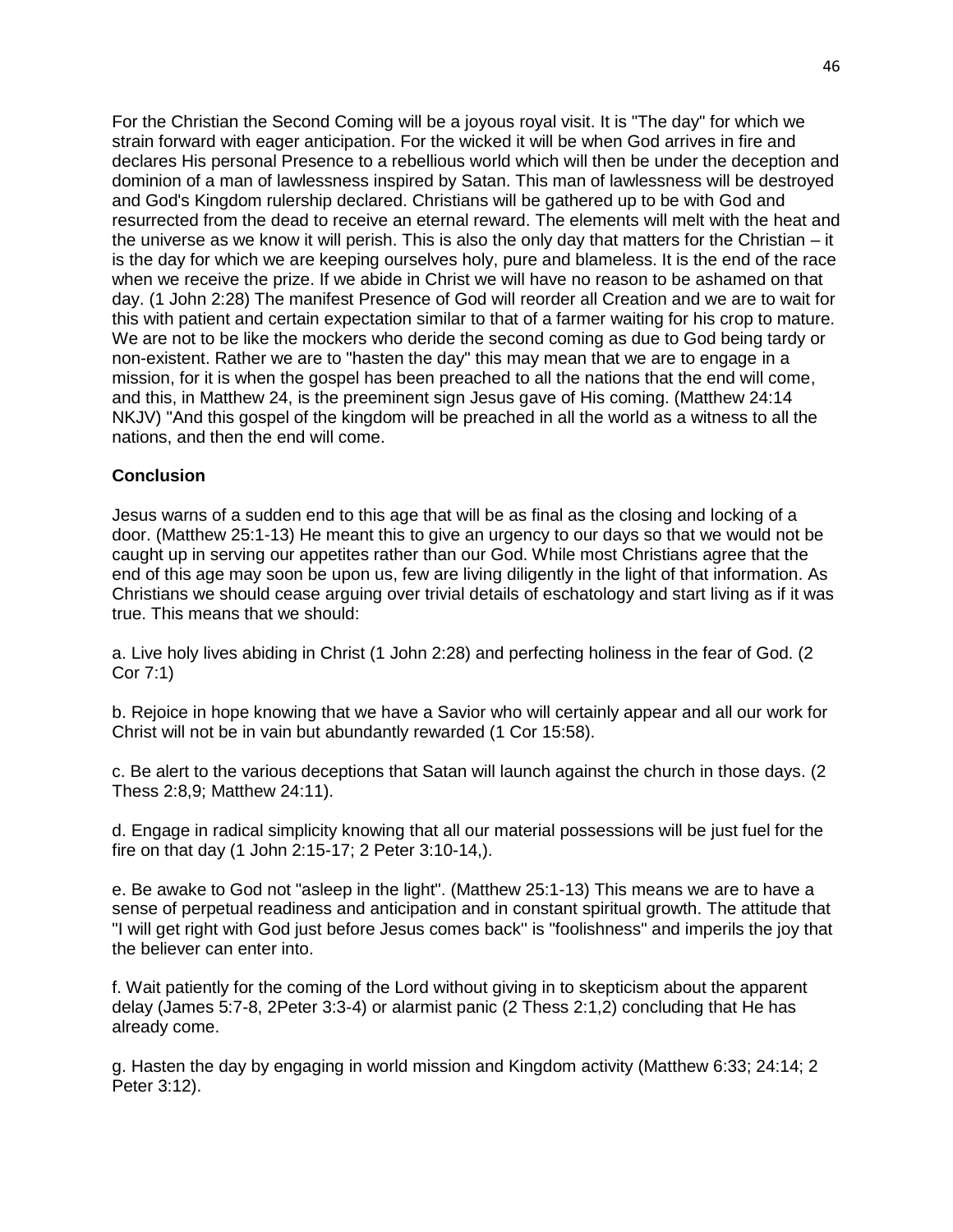# **Who Is "The Inner Man"? And What Is He Like?**

Let's start this journey with three of the most perplexing passages in the whole of Scripture.

(1 John 3:9 NKJV) Whoever has been born of God does not sin, for His seed remains in him; and he cannot sin, because he has been born of God.

(Romans 7:14-25 NKJV) For we know that the law is spiritual, but I am carnal, sold under sin. {15} For what I am doing, I do not understand. For what I will to do, that I do not practice; but what I hate, that I do. {16} If, then, I do what I will not to do, I agree with the law that it is good. {17} But now, it is no longer I who do it, but sin that dwells in me. {18} For I know that in me (that is, in my flesh) nothing good dwells; for to will is present with me, but how to perform what is good I do not find. {19} For the good that I will to do, I do not do; but the evil I will not to do, that I practice. {20} Now if I do what I will not to do, it is no longer I who do it, but sin that dwells in me. {21} I find then a law, that evil is present with me, the one who wills to do good. {22} For I delight in the law of God according to the inward man. {23} But I see another law in my members, warring against the law of my mind, and bringing me into captivity to the law of sin which is in my members. {24} O wretched man that I am! Who will deliver me from this body of death? {25} I thank God; through Jesus Christ our Lord! So then, with the mind I myself serve the law of God, but with the flesh the law of sin.

(Matthew 11:11-13 NKJV) "Assuredly, I say to you, among those born of women there has not risen one greater than John the Baptist; but he who is least in the kingdom of heaven is greater than he. {12} "And from the days of John the Baptist until now the kingdom of heaven suffers violence, and the violent take it by force. {13} "For all the prophets and the law prophesied until John.

# **The Eternal You**

Ah you say...the editor has flipped! How can he possibly string these three passages into anything coherent? Well, let's try! Firstly, we will look at what it means to be "born of God". 1 John 3:9 tells us that when something is "born of God" it receives a nature that does not sin. In fact, the "inner man"/"new nature" is unable to sin. In the spiritual realm the "new man" is a product of God, produced from His "seed" (Gk. "sperma") and bearing His likeness and thus behaving like Him. That which "behaves like God" does not sin. The "new man" is "created in righteousness" and is righteous. It does not sin. This makes sense – that which is exactly like God in nature - will not and cannot sin. The "bit of you" that will inherit a resurrection body and that I will talk to in the Zion above in ten thousand years' time - that part of you, is sinless and always has been. The "real you", the "eternal character", that is you in Christ – is sinless. Let me be clear - I am not talking about sinless perfection. The inclusion of the Romans 7 quote above should give you a clue to that. I am not saying that true Christians do not sin, they do. I am saying that Christ in you does not sin. He didn't sin on earth and He doesn't sin now. The apostle John is no "sinless perfectionist", he knows his charges better than that!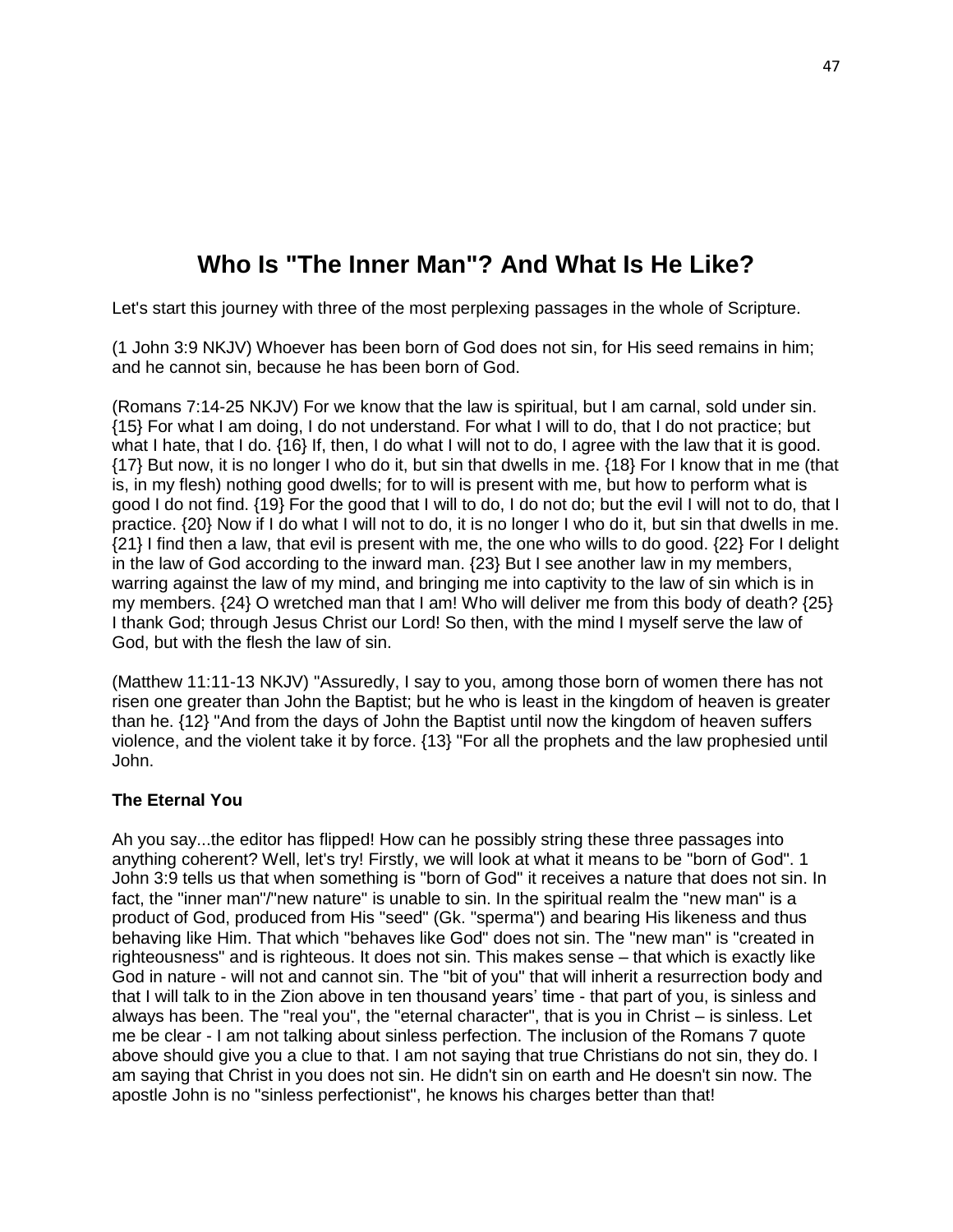(1 John 1:7 NKJV) But if we walk in the light as He is in the light, we have fellowship with one another, and the blood of Jesus Christ His Son cleanses us from all sin."

So we see that John did not believe in "sinless perfection" - the believers still needed the cleansing of the blood of Christ! However, he saw the glory of the "seed of God"- the new nature that was being formed in them.

## **The Mystery**

Though John writes extensively about the incorruptibility of our new natures he admits to having very little idea of what the end product would be like... John says…

(1 John 3:1-3 NKJV)" Behold what manner of love the Father has bestowed on us, that we should be called children of God! Therefore, the world does not know us, because it did not know Him. {2} Beloved, now we are children of God; and it has not yet been revealed what we shall be, but we know that when He is revealed, we shall be like Him, for we shall see Him as He is. {3} And everyone who has this hope in Him purifies himself, just as He is pure."

The apostle John admitted "it has not yet been revealed what we shall be". The full knowledge of who we really are in our "eternal character and destiny" is hidden from us. It is a marvelous and tantalizing mystery that awaits the Second Coming for its full revelation. There is one known amongst all the unknowns and John states it as "when He is revealed, we shall be like Him, for we shall see Him as He is". That is the purifying hope that frees us from the love of this world. John is not alone in his assessment of things. Paul reaches a similar conclusion when he says:

(Colossians 3:1-4 NKJV) "If then you were raised with Christ, seek those things which are above, where Christ is, sitting at the right hand of God. {2} Set your mind on things above, not on things on the earth. {3} For you died, and your life is hidden with Christ in God. {4} When Christ who is our life appears, then you also will appear with Him in glory." Paul says that for now our true selves, our "life " is "hidden" - in Christ with God and that we shall only find out what it will be like when Christ returns and we appear with Him in glory.

# **Giving The Spirit The Whip Hand**

In the Romans 7 quote at the beginning of this article Paul says " Now if I do what I will not to do, it is no longer I who do it, but sin that dwells in me.". He distinguishes between "himself" and his "sin" in what for years appeared to me to be a bit of a "cop-out". How could someone dare to say "It is no longer I who sin but sin that dwells in me." It sounded like a theological excuse for a lack of self-control. But Scripture is not like that - and everything is for a purpose. Paul is revealing to us here the difference between his flesh which was "born of woman" and is passing away with its lusts and the spirit which is "born of God" and abides forever. Paul concludes that "in my flesh is no good thing". The flesh, while not in its intrinsic nature corrupt, has become thoroughly corrupted by sin and become a dwelling place for sin. Our bodies, and our minds are huge data storehouses of multi-megabytes of sin, sinful thoughts, sinful habits, sinful actions and so on. The growing and forming Christ within us is opposed by the worldly treachery of the flesh in a two-way tussle (Galatians 5:16-18) This tussle is the subject of Romans 6-8. Romans 6 boldly states that we are "dead to sin".

(Romans 6:10-12 NKJV) "For the death that He died, He died to sin once for all; but the life that He lives, He lives to God. {11} Likewise you also, reckon yourselves to be dead indeed to sin,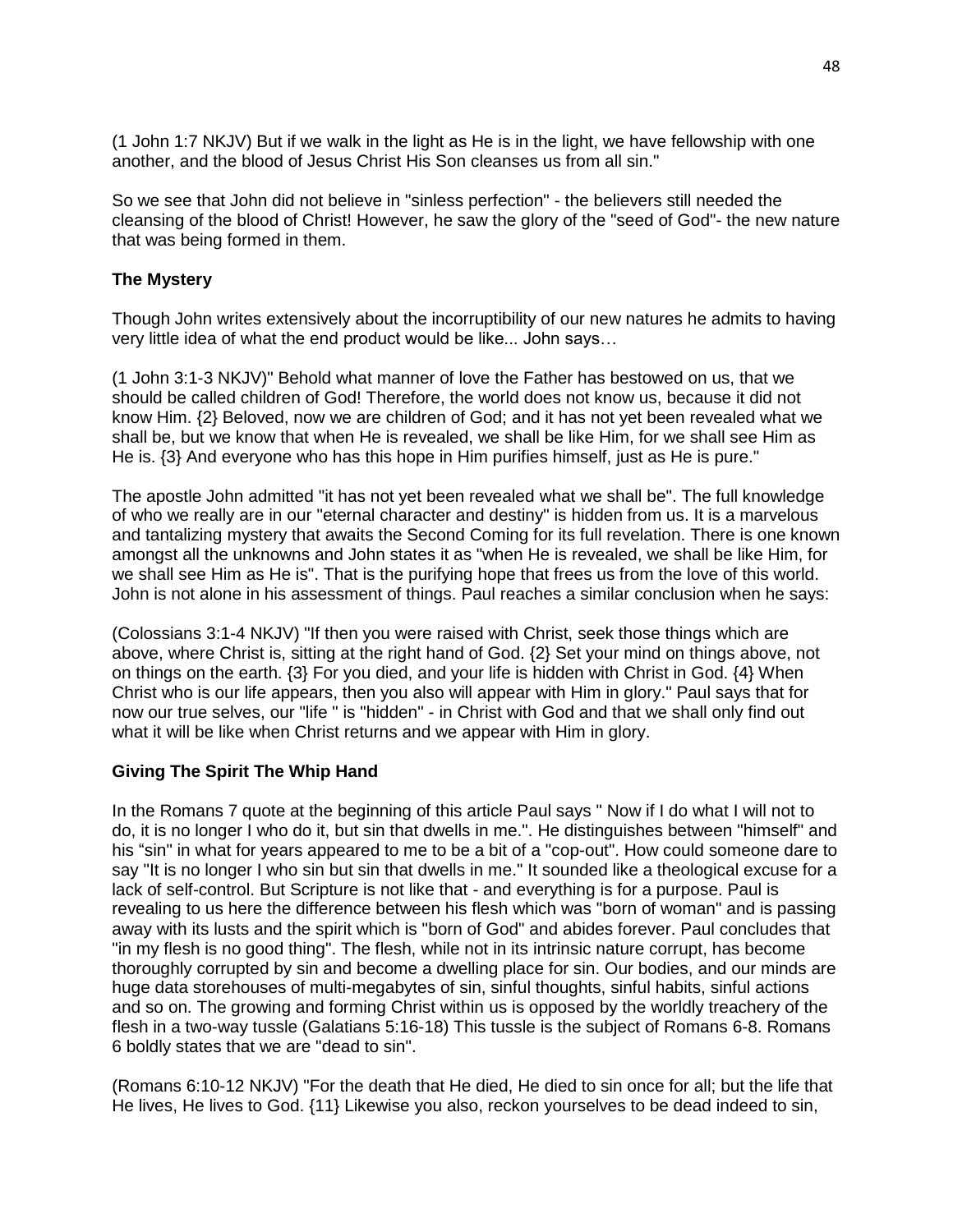but alive to God in Christ Jesus our Lord. {12} Therefore do not let sin reign in your mortal body, that you should obey it in its lusts."

The new nature" in us is "dead to sin". It does not communicate with sin. Just as a person sleeping heavily is said to be "dead to the world" so the new man, who has died and risen with Christ, is "dead to sin" and not influenced by it. We are to reckon this as our true self. We are to write in the ledger of our minds, "The real, eternal me is dead to sin". We are to do our spiritual calculations as if we are dead to the influence of sin and living forever. Therefore, we are not to let sin reign in our mortal body so as to obey its lusts. We are to give the whip hand to the new man. Instead of letting our flesh dominate our spirit we are to enforce the spirit's righteous lifestyle with its outcome – eternal life. When sin tries to tell us that we are its slave and must do its commands we are to look in God's ledger and reckon ourselves dead to sin. We are to call sin a liar! Sin can claim to be our master - but it is not. It was, and we still fear its voice. But we are a "freed slave" we can walk away without fear. We have a new master to obey.

(Romans 6:20-23 NKJV) For when you were slaves of sin, you were free in regard to righteousness. {21} What fruit did you have then in the things of which you are now ashamed? For the end of those things is death. {22} But now having been set free from sin, and having become slaves of God, you have your fruit to holiness, and the end, everlasting life. {23} For the wages of sin is death, but the gift of God is eternal life in Christ Jesus our Lord.

## **Freedom From Condemnation**

Romans 7 analyzes the desperate battle between the mind which wishes to obey God and the "body of death" indwelt by sin, that opposes it and ends with the cry "who will deliver me from this body of death"? Romans 8 supplies the answer (Romans 8:1-2 NKJV) "There is therefore now no condemnation to those who are in Christ Jesus, who do not walk according to the flesh, but according to the Spirit. {2} For the law of the Spirit of life in Christ Jesus has made me free from the law of sin and death." The inner man is not under condemnation at all. Our true selves are free from guilt and free from any participation in the sins of the body. There is no "guilt by association". The new nature is holy even if the flesh is corrupt. (Romans 8:10 NKJV) And if Christ is in you, the body is dead because of sin, but the Spirit is life because of righteousness. Romans 8 then develops the theme of how to maximize our life in Christ.

# **The Role Of Our Thoughts**

The mind is critical to the success of this venture as it is our "contact point' with the Spirit. (Romans 8:5-13 NKJV) For those who live according to the flesh set their minds on the things of the flesh, but those who live according to the Spirit, the things of the Spirit. {6} For to be carnally minded is death, but to be spiritually minded is life and peace. {7} Because the carnal mind is enmity against God; for it is not subject to the law of God, nor indeed can be. {8} So then, those who are in the flesh cannot please God. {9} But you are not in the flesh but in the Spirit, if indeed the Spirit of God dwells in you. Now if anyone does not have the Spirit of Christ, he is not His.  $\{10\}$  And if Christ is in you, the body is dead because of sin, but the Spirit is life because of righteousness. {11} But if the Spirit of Him who raised Jesus from the dead dwells in you, He who raised Christ from the dead will also give life to your mortal bodies through His Spirit who dwells in you. {12} Therefore, brethren, we are debtors; not to the flesh, to live according to the flesh. {13} For if you live according to the flesh you will die; but if by the Spirit you put to death the deeds of the body, you will live.

#### **"Born Of Woman" vs. "Born Of God"**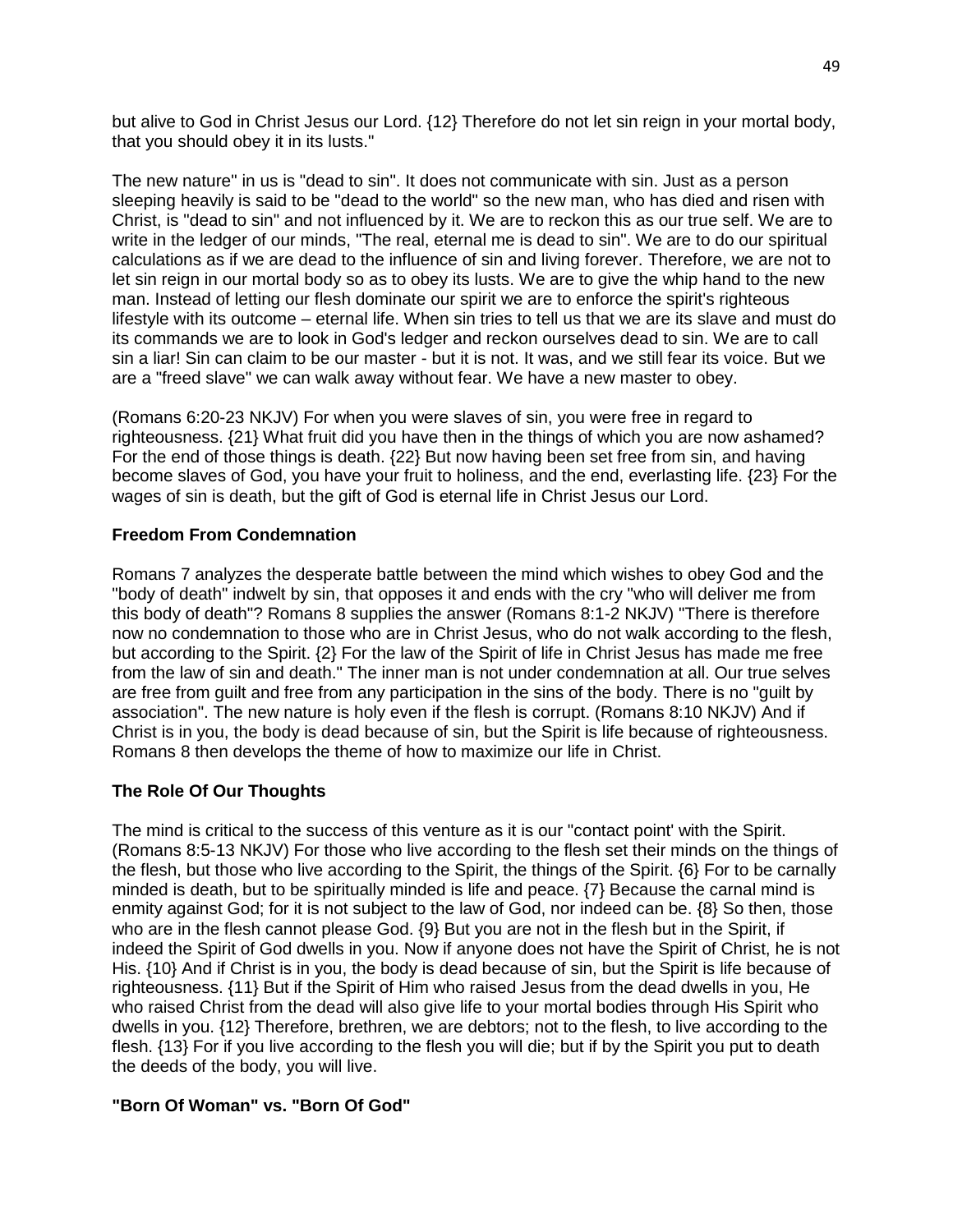This leads us to the third of our opening bible passages – Matthew 11:11-13. John the Baptist who was the greatest of those "born of women" and the last of the prophets. Yet Jesus said that "the least in the Kingdom of God is greater than he..." At first sight the proposition that some of the more annoying Christians we have met could be greater than John the Baptist is, to say the least, astonishing (your editor has a cynical streak). But consider...those "born of women" can have the Spirit upon them, worship God and be prophets but they are not "new creations". There is a huge qualitative difference between a "born again believer" and John the Baptist. The born again believer is "born of God" (not merely "born of women") and has a God-conceived nature that is eternal. They are not necessarily "better than" John the Baptist as viewed from outside. But when viewed from inside or from above they are "greater", inasmuch as the nature conceived within the Christian is far greater and can be said to dwell in the heavenly realms (Ephesians 2:6.7). This nature is Christ in us (Colossians 1:26-29 NKJV). the mystery which has been hidden from ages and from generations, but now has been revealed to His saints. {27} To them God willed to make known what are the riches of the glory of this mystery among the Gentiles: which is Christ in you, the hope of glory. {28} Him we preach, warning every man and teaching every man in all wisdom, that we may present every man perfect in Christ Jesus. {29} To this end I also labor, striving according to His working which works in me mightily.

#### **The Maturing of Christ In Us**

Notice Paul's concerns here - Christ in you is the hope of glory. It is the glorious indwelling nature, born of God, Christ in us, that gives us the hope of being sinless, immortal, imperishable and inheriting a resurrection body fit for "the saints" (hagioi- holy ones). Paul works hard to see that Christ in us is "perfected"(Col 1:28, above). It seems that Jesus Christ grows in us. Paul writes to the backslidden Galatians:

(Galatians 4:19 NKJV) My little children, for whom I labor in birth again until Christ is formed in you. This at first, may seem paradoxical. How can one have Christ and still need Him to be "formed"? Just as Jesus grew in wisdom and stature during his earthly ministry so it seems Christ in us "grows" into a "mature man" through the disciplines of the faith and the word of God. This forming of Christ in us involves ministering to one another and edifying one another.

(Ephesians 4:13-15 NKJV) "till we all come to the unity of the faith and of the knowledge of the Son of God, to a perfect (teleois - mature) man, to the measure of the stature of the fullness of Christ; {14} that we should no longer be children, tossed to and fro and carried about with every wind of doctrine, by the trickery of men, in the cunning craftiness of deceitful plotting, {15} but, speaking the truth in love, may grow up in all things into Him who is the head; Christ".

Particularly important to this is "being filled with the Spirit" and encouraging one another in the Word.(Ephesians 5:18-20 NKJV) And do not be drunk with wine, in which is dissipation; but be filled with the Spirit, {19} speaking to one another in psalms and hymns and spiritual songs, singing and making melody in your heart to the Lord, {20} giving thanks always for all things to God the Father in the name of our Lord Jesus Christ" and (Colossians 3:16-17 NKJV) Let the word of Christ dwell in you richly in all wisdom, teaching and admonishing one another in psalms and hymns and spiritual songs, singing with grace in your hearts to the Lord. {17} And whatever you do in word or deed, do all in the name of the Lord Jesus, giving thanks to God the Father through Him.

Suffering also seems to play a part in this. During His "earthly years", Jesus Christ was "perfected" through suffering. (Hebrews 2:10 NKJV) "For it was fitting for Him, for whom are all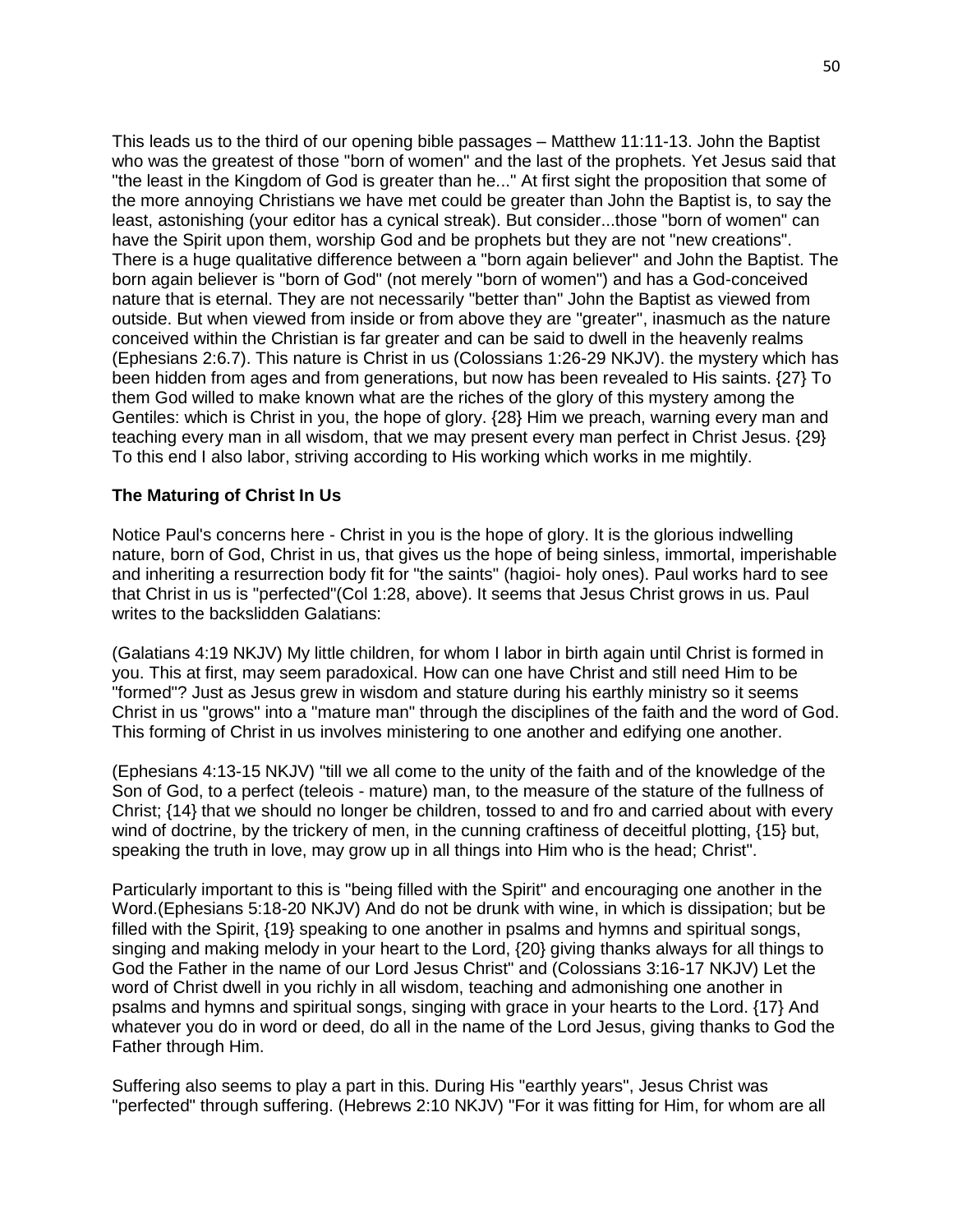things and by whom are all things, in bringing many sons to glory, to make the captain of their salvation perfect through sufferings." and naturally this applies to us as well. (1 Peter 5:10 NKJV) But may the God of all grace, who called us to His eternal glory by Christ Jesus, after you have suffered a while, perfect, establish, strengthen, and settle you.

## **The Old Man Is Dead, Live Like The New Man You Are**

Paul called Christians holy because they were. Their inner nature, born of God, is holy just as God is holy. All that is inconsistent with this holy and new nature must be shed. Paul develops this at some length in both Ephesians and Colossians e.g.

(Colossians 3:1-10 NKJV) If then you were raised with Christ, seek those things which are above, where Christ is, sitting at the right hand of God. {2} Set your mind on things above, not on things on the earth. {3} For you died, and your life is hidden with Christ in God. {4} When Christ who is our life appears, then you also will appear with Him in glory. {5} Therefore put to death your members which are on the earth: fornication, uncleanness, passion, evil desire, and covetousness, which is idolatry. {6} Because of these things the wrath of God is coming upon the sons of disobedience, {7} in which you yourselves once walked when you lived in them. {8} But now you yourselves are to put off all these: anger, wrath, malice, blasphemy, filthy language out of your mouth. {9} Do not lie to one another, since you have put off the old man with his deeds, {10} and have put on the new man who is renewed in knowledge according to the image of Him who created him,".

#### **Enemies Of Your Soul**

Finally, to return to where we began in 1 John.

(1 John 2:15-17 NKJV) "Do not love the world or the things in the world. If anyone loves the world, the love of the Father is not in him. {16} For all that is in the world; the lust of the flesh, the lust of the eyes, and the pride of life; is not of the Father but is of the world. {17} And the world is passing away, and the lust of it; but he who does the will of God abides forever."

John lists here three decisive hindrances to the formation of Christ in us – the love of the world manifested as "the lust of the flesh, the lust of the eyes, and the pride of life;". The lust of the flesh centers us on that part of our nature that is mortal, indwelt by sin and perishing when we die. It's a sweaty word "epithumia" and denotes the inordinate possessive desires in our flesh that war with God and holiness, these include sexual lusts, anger, alcoholism, drug addiction, gluttony and laziness. The "lust of the flesh" sees the world as appetites to be satisfied and things to be consumed.

The lust of the eyes relates to greed, self-gratification, money and material acquisition, getting, grabbing, cheating and coveting. The desire is generated by the material world outside and enters into the soul "through the eye gate." In the midst of Jesus' discourse on God and Mammon there is an "apparent interruption"

(Matthew 6:22-23 NKJV) "The lamp of the body is the eye. If therefore your eye is good, your whole body will be full of light. {23} "But if your eye is bad, your whole body will be full of darkness. If therefore the light that is in you is darkness, how great is that darkness!"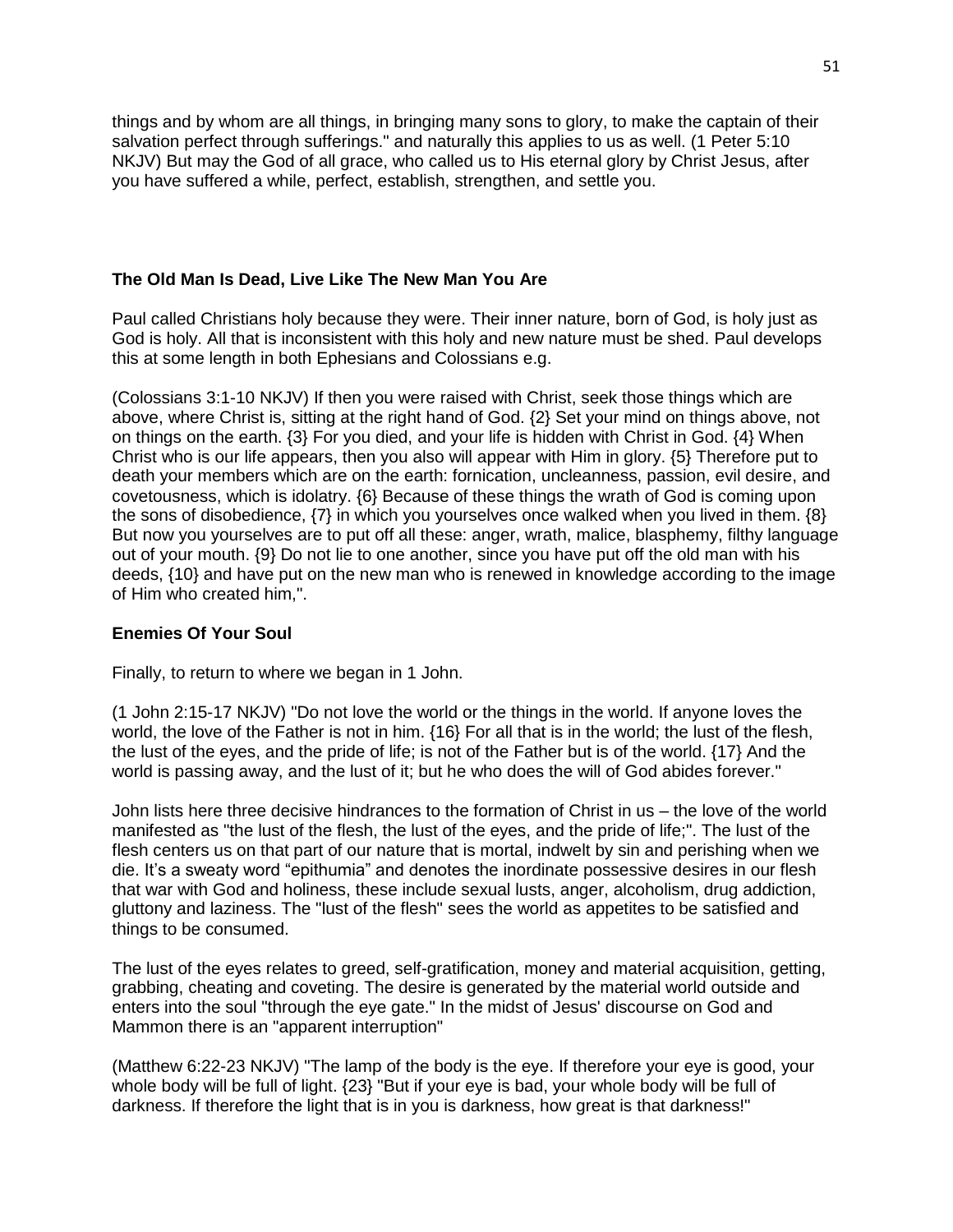The lust of the eyes' is the basis of materialism and is a great danger to the development of Christ in us. It is so directly opposed that Jesus can say categorically that "You cannot serve both God and Mammon" and Paul calls the love of money "the root of all kinds of evil" (1 Tim 6:10).

The last of the enemies of the soul is "the pride of life" - status seeking, selfish ambition, "megastar behavior", concern about the pecking order, opulence, the sins of power and ruthless competition. The Christian caught up in the "pride of life" sees the world as consisting of empires to be built and monuments to be made. Unfortunately, this can easily be channeled into building "Christian empires" and "Christian monuments". All these things are passing away. (see the article on the Kingdom of God in this issue). They will be of absolutely zero value to us after our death. Christ in us is not formed by glorious human achievements.

The epistle of James seems particularly directed at rebuking the "pride of life". Here are a couple of examples:

(James 4:4-7 NKJV) Adulterers and adulteresses! Do you not know that friendship with the world is enmity with God? Whoever therefore wants to be a friend of the world makes himself an enemy of God. {5} Or do you think that the Scripture says in vain, "The Spirit who dwells in us yearns jealously"? {6} But He gives more grace. Therefore He says: "God resists the proud, But gives grace to the humble." {7} Therefore submit to God. Resist the devil and he will flee from you.

(James 1:9-11 NKJV) Let the lowly brother glory in his exaltation, {10} but the rich in his humiliation, because as a flower of the field he will pass away. {11} For no sooner has the sun risen with a burning heat than it withers the grass; its flower falls, and its beautiful appearance perishes. So the rich man also will fade away in his pursuits."

#### **Stand Firm**

The eternal part of us does not benefit from all our consuming, acquiring and achieving. To grow in Christ, you must forsake these three enemies of your soul - the lust of the flesh, the lust of the eyes and the pride of life. You must ask God for a renewed mind (Romans 12:1,2). This renewed mind will have a mindset that is fixed "on things above" (Colossians 3:1-4) which are of the Spirit - not the flesh (Romans 8:5-8). The outcome will be life and peace, a "harvest of righteousness' and the evidence of being a new creation in Christ Jesus.

The epistle of 1 John ends with encouragement and an exhortation – (1 John 5:18-21 NRSV) We know that those who are born of God do not sin, but the one who was born of God protects them, and the evil one does not touch them. {19} We know that we are God's children, and that the whole world lies under the power of the evil one. {20} And we know that the Son of God has come and has given us understanding so that we may know him who is true; and we are in him who is true, in his Son Jesus Christ. He is the true God and eternal life. {21} Little children, keep yourselves from idols." And with that encouragement and exhortation I will finish as well.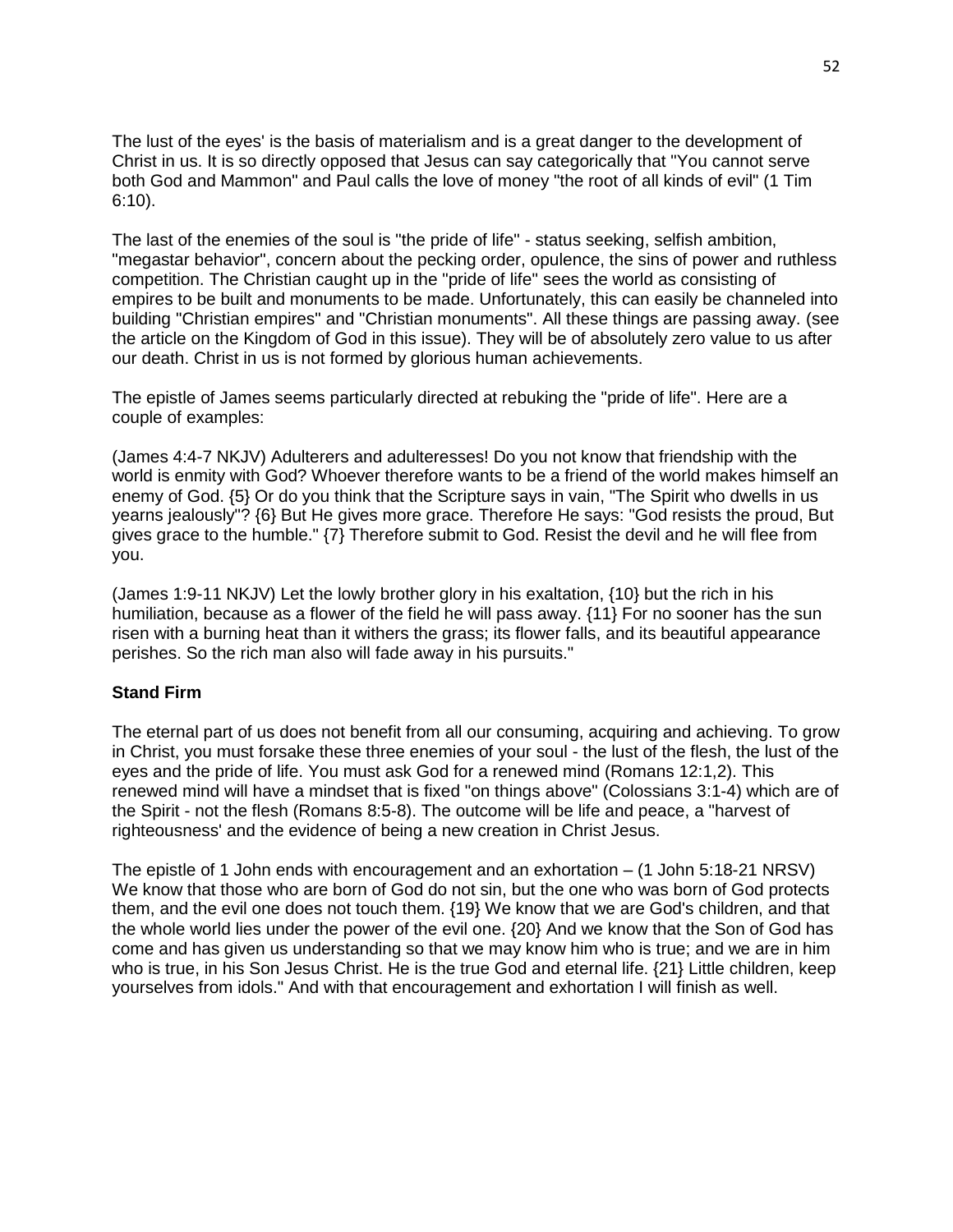# **In The Spirit On The Lord's Day**

(Revelation 1:9-10 NKJV) I, John, both your brother and companion in the tribulation and kingdom and patience of Jesus Christ, was on the island that is called Patmos for the word of God and for the testimony of Jesus Christ. {10} I was in the Spirit on the Lord's Day, and I heard behind me a loud voice, as of a trumpet.

John was "in the Spirit on the Lord's day". This says a couple of things. (1) That a Christian can be "in the Spirit" and (2) that there is a state called "in the Spirit" which is different from normal living and is which involves a deeper level of communion with the spiritual realm and with God. The phrase "in the Spirit" is used three other times in the book of Revelation. Here they are:

(Revelation 4:2 NKJV) Immediately I was in the Spirit; and behold, a throne set in heaven, and One sat on the throne.

(Revelation 17:3 NKJV) So he carried me away in the Spirit into the wilderness. And I saw a woman sitting on a scarlet beast which was full of names of blasphemy, having seven heads and ten horns.

(Revelation 21:10 NKJV) And he carried me away in the Spirit to a great and high mountain, and showed me the great city, the holy Jerusalem, descending out of heaven from God,

"In the Spirit" in Revelation means a state of heightened spiritual perception. It enables the apostle to move among spiritual realities and to behold things that he could not behold under normal physical limitations. It also involves "translation" to heaven, to a wilderness and to a high mountain. In chapter one though, no "translation" is implied. Let's see how else the term is used in Scripture. The first reference is in Ezekiel at the beginning of the chapter on the Valley of Dry Bones.

(Ezekiel 37:1 NKJV) The hand of the LORD came upon me and brought me out in the Spirit of the LORD, and set me down in the midst of the valley; and it was full of bones.

This seems very similar to John's experience. It is the only OT reference to the phrase. In the New Testament we find the phrase used 24 times and in a number of different ways. (numbers taken from occurrences in the NKJV translation, it may be different in other translations) It can mean...

In the Spirit in contrast to in the flesh e.g. Romans 8:9, Gal 3:3 In the Spirit in contrast to in the letter e.g. Rom 2:29 In the spirit and power of Elijah - that is "in the nature of..."e.g. Luke 1:17 In the spirit of your mind e.g. Eph 4:23 From the deepest parts of one's being e.g. John 11:33, Acts 19:21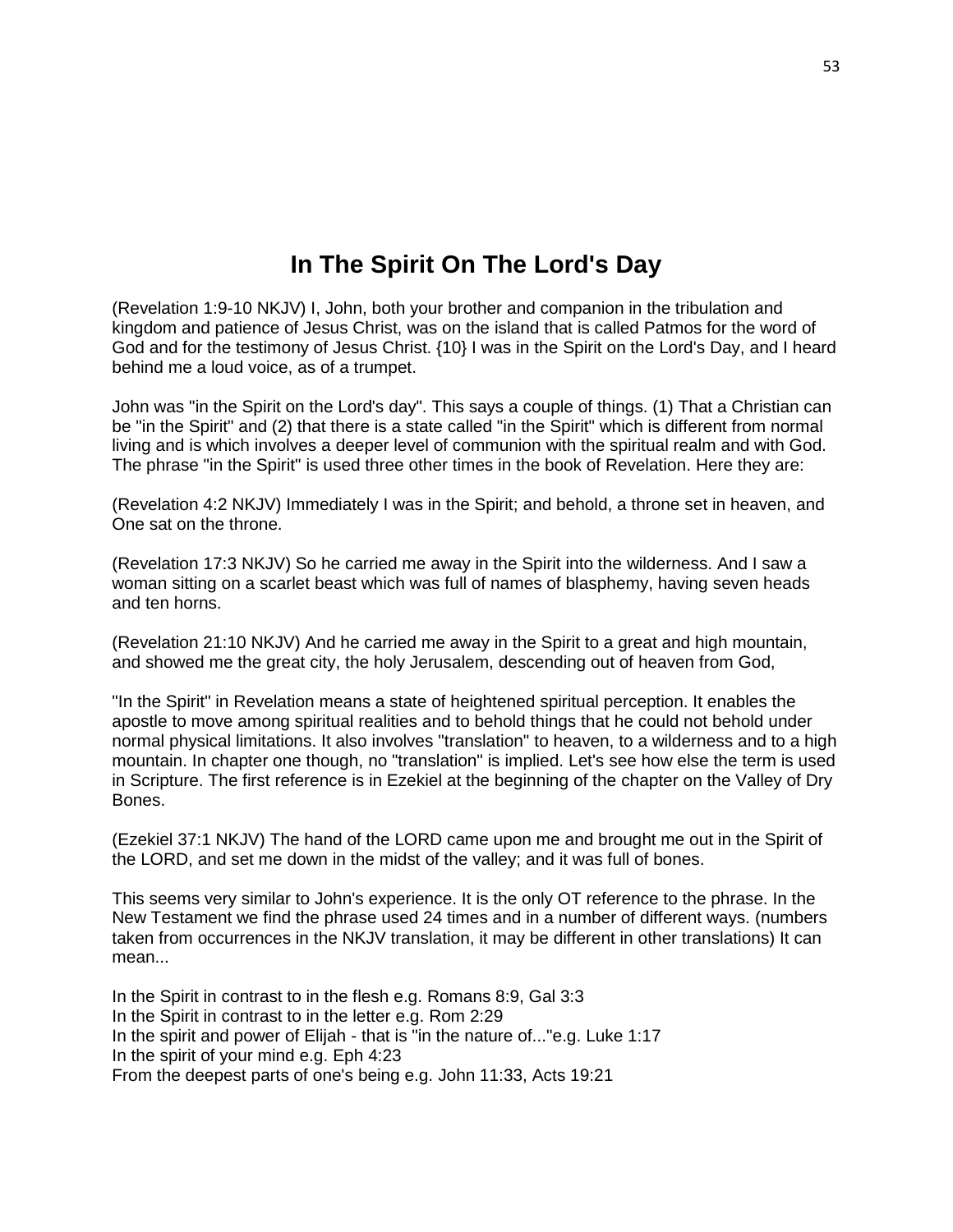In the spirit as "inspired", "under the power of the Spirit" often involving an ecstatic/worshipful state we see this in the following references:

(Matthew 22:43 NKJV) He said to them, "How then does David in the Spirit call Him 'Lord,' saying:

(Luke 10:21 NKJV) In that hour Jesus rejoiced in the Spirit and said, "I thank You, Father, Lord of heaven and earth, that You have hidden these things from the wise and prudent and revealed them to babes. Even so, Father, for so it seemed good in Your sight.

(Acts 20:22 NKJV) "And see, now I go bound in the spirit to Jerusalem, not knowing the things that will happen to me there,

(1 Corinthians 14:2 NKJV) For he who speaks in a tongue does not speak to men but to God, for no one understands him; however, in the spirit he speaks mysteries.

We need then to ascertain whether or not this state is exceptional or is normative for mature Christians. John on Patmos writes as if it was normal for him to be "in the Spirit on the Lord's day". Another reference in Philippians suggests this may be the case.

(Philippians 3:3 NKJV) For we are the circumcision, who worship God in the Spirit, rejoice in Christ Jesus, and have no confidence in the flesh,

Two more verses suggest that our worship is to be impelled by the presence of the Spirit of God.

(Ephesians 2:22 NKJV) in whom you also are being built together for a dwelling place of God in the Spirit.

(Ephesians 6:18 NKJV) praying always with all prayer and supplication in the Spirit, being watchful to this end with all perseverance and supplication for all the saints;

These verses indicate that the Christian is a Holy Spirit-indwelt person and that being indwelt by God should have a profound impact on us from time to time. I am not advocating that we should expect the heavens to be opened to us each Sunday. I am suggesting that we should be more conscious of the indwelling presence of the Holy Spirit and there should be times when we are so thoroughly immersed in Him that we can say of ourselves "I was really in the Spirit then."

I know I try to avoid ecstatic states as much as possible. I am a person who likes to be in control. I like leading, thinking, writing, teaching. I am less than comfortable with feeling, perceiving, experiencing and sensing. My background is in Inorganic Chemistry. I like facts and equations and precise measurements - the stoichiometry of life. I am uncomfortable with the book of Revelation and with the spirituality of John the apostle. Yet I cannot lightly dismiss it. It is there. Along with Daniel, Paul, Zechariah, Moses, Ezekiel and Isaiah. There is an enormous tradition of ecstatic experiences among great men of God.

Being "in the Spirit", as in under the control of the Holy Spirit with an increased spiritual sensitivity, is found in David when he composed the Psalms, Elisha when he prophesied and in many others as they received their words from God. At Pentecost the one hundred and twenty spoke in tongues glorifying God under the inspired influence of the Holy Spirit. This started a tradition of ecstasy that was continued in Caeserea Phillipi (Acts 10:44-47), Ephesus (Acts 19:6)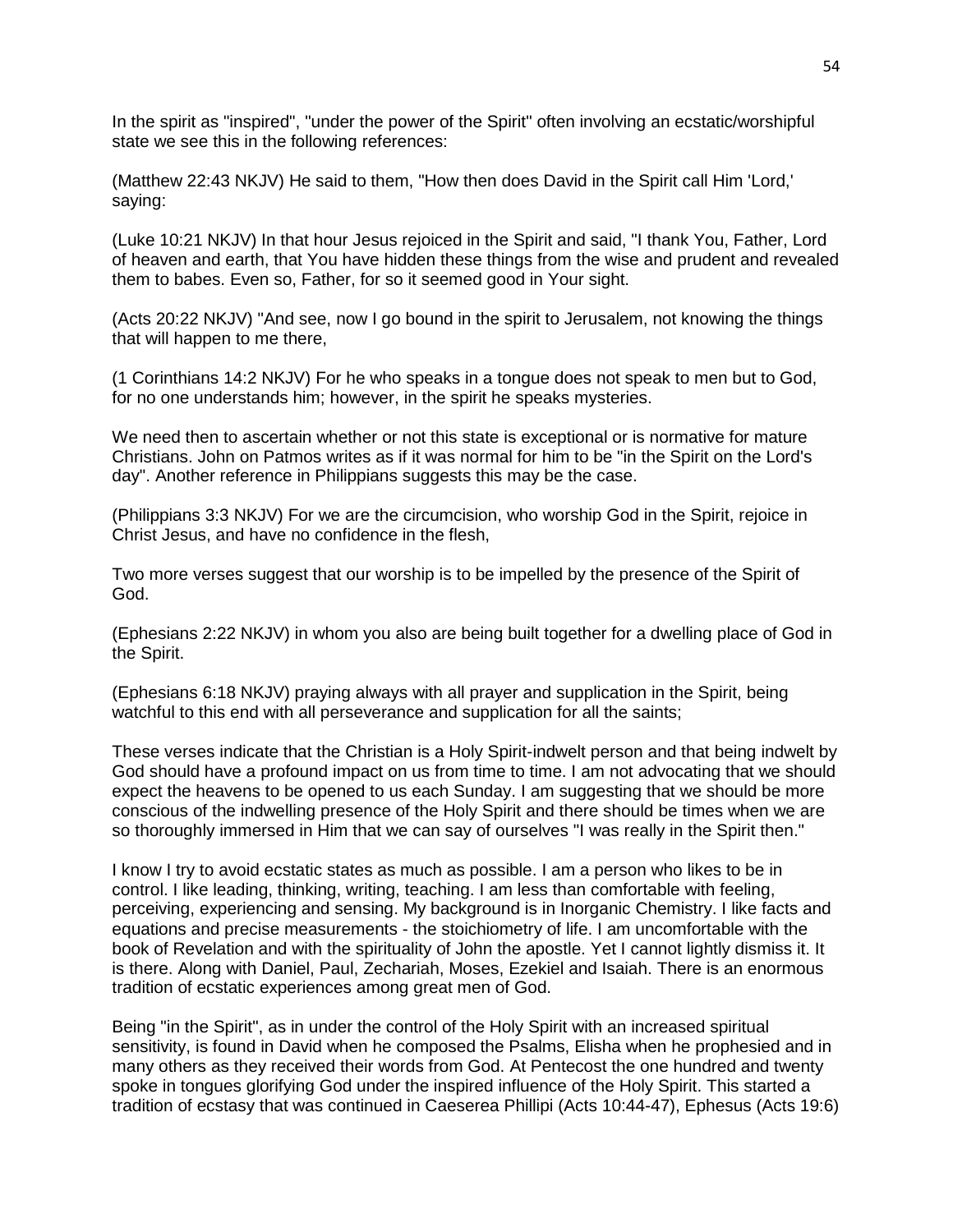and Corinth (1 Cor 14:1-5) amongst others. The New Covenant contains a promise of increased intimacy with God and a veritable flood of "in the Spirit" type experiences to the point where all Christians from the greatest to the least would participate to some extent in them.

(Acts 2:17-18 NKJV) 'And it shall come to pass in the last days, says God, That I will pour out of My Spirit on all flesh; Your sons and your daughters shall prophesy, Your young men shall see visions, Your old men shall dream dreams. {18} And on My menservants and on My maidservants I will pour out My Spirit in those days; And they shall prophesy.

Being "in the Spirit" does not necessarily mean speaking in tongues for it is clear that not all speak in tongues (1 Corinthians 12:30). It may mean that you compose a song to God, or teach with exceptional clarity and power or administer the church with exceptional wisdom. (1 Corinthians 12:28-30 NKJV) And God has appointed these in the church: first apostles, second prophets, third teachers, after that miracles, then gifts of healings, helps, administrations, varieties of tongues. {29} Are all apostles? Are all prophets? Are all teachers? Are all workers of miracles? {30} Do all have gifts of healings? Do all speak with tongues? Do all interpret?

It seems clear to me then that we should ask the Holy Spirit to make our Christian lives such that we can say that we have definitely been "in the Spirit". This may not suit some people but the Holy Spirit is God. To tell God that we don't want His workings in our lives is dangerous stuff indeed. Let's ask God to so move in our lives that we can be found "in the Spirit on the Lord's Day".

#### Prayer

"As we worship this Sunday let it be an "in the Spirit" time for us, Lord Jesus, when You reveal Yourself to us in majesty and glory and love. Amen."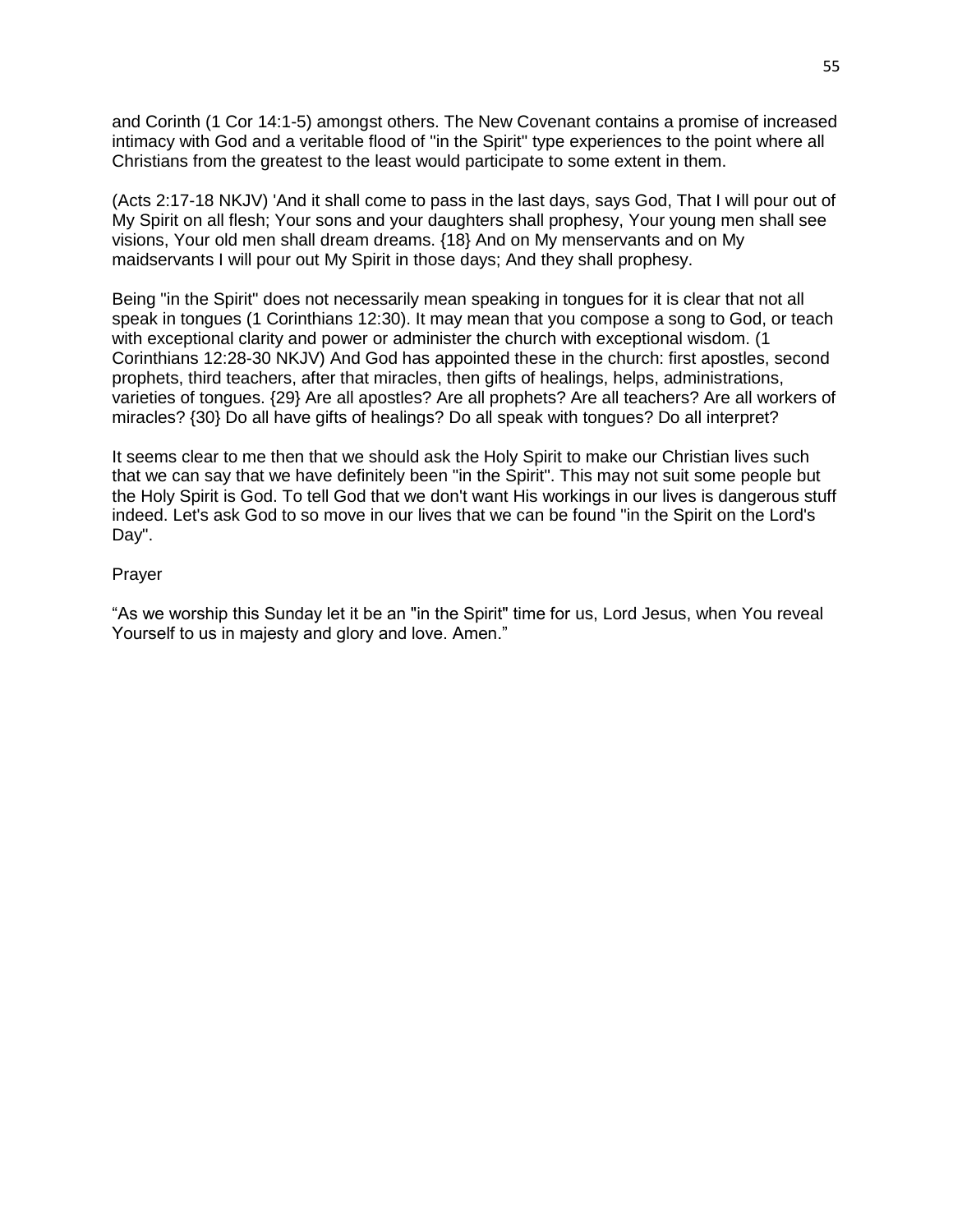# **Bible Study – Angels**

#### **The Spiritual Realm**

"Heaven is a wonderful place, full of glory and grace..." so the song goes. What is it like? What sort of beings dwell there? What is happening there now? Let's look at just a few of many possible Scriptures. As we look at each text, write down the most prominent characteristics of the spiritual realm as described in that particular passage.

\_\_\_\_\_\_\_\_\_\_\_\_\_\_\_\_\_\_\_\_\_\_\_\_\_\_\_\_\_\_\_\_\_\_\_\_\_\_\_\_\_\_\_\_\_\_\_\_\_\_\_\_\_\_\_\_\_\_\_\_\_\_\_\_\_

\_\_\_\_\_\_\_\_\_\_\_\_\_\_\_\_\_\_\_\_\_\_\_\_\_\_\_\_\_\_\_\_\_\_\_\_\_\_\_\_\_\_\_\_\_\_\_\_\_\_\_\_\_\_\_\_\_\_\_\_\_\_\_\_\_

\_\_\_\_\_\_\_\_\_\_\_\_\_\_\_\_\_\_\_\_\_\_\_\_\_\_\_\_\_\_\_\_\_\_\_\_\_\_\_\_\_\_\_\_\_\_\_\_\_\_\_\_\_\_\_\_\_\_\_\_\_\_\_\_\_

\_\_\_\_\_\_\_\_\_\_\_\_\_\_\_\_\_\_\_\_\_\_\_\_\_\_\_\_\_\_\_\_\_\_\_\_\_\_\_\_\_\_\_\_\_\_\_\_\_\_\_\_\_\_\_\_\_\_\_\_\_\_\_\_\_

\_\_\_\_\_\_\_\_\_\_\_\_\_\_\_\_\_\_\_\_\_\_\_\_\_\_\_\_\_\_\_\_\_\_\_\_\_\_\_\_\_\_\_\_\_\_\_\_\_\_\_\_\_\_\_\_\_\_\_\_\_\_\_\_\_

\_\_\_\_\_\_\_\_\_\_\_\_\_\_\_\_\_\_\_\_\_\_\_\_\_\_\_\_\_\_\_\_\_\_\_\_\_\_\_\_\_\_\_\_\_\_\_\_\_\_\_\_\_\_\_\_\_\_\_\_\_\_\_\_\_

\_\_\_\_\_\_\_\_\_\_\_\_\_\_\_\_\_\_\_\_\_\_\_\_\_\_\_\_\_\_\_\_\_\_\_\_\_\_\_\_\_\_\_\_\_\_\_\_\_\_\_\_\_\_\_\_\_\_\_\_\_\_\_\_\_

\_\_\_\_\_\_\_\_\_\_\_\_\_\_\_\_\_\_\_\_\_\_\_\_\_\_\_\_\_\_\_\_\_\_\_\_\_\_\_\_\_\_\_\_\_\_\_\_\_\_\_\_\_\_\_\_\_\_\_\_\_\_\_\_\_

Revelation chapter 4

Hebrews 12:22-24

Isaiah 6: 1-6

Ezekiel 1:1-3:15

What are some things that seem to be in common between these very different passages?

How did reading them make you feel?

What do you think the spiritual realm is like?

Angels

What are they? (Hebrews 1:14, Revelation 22:8,9)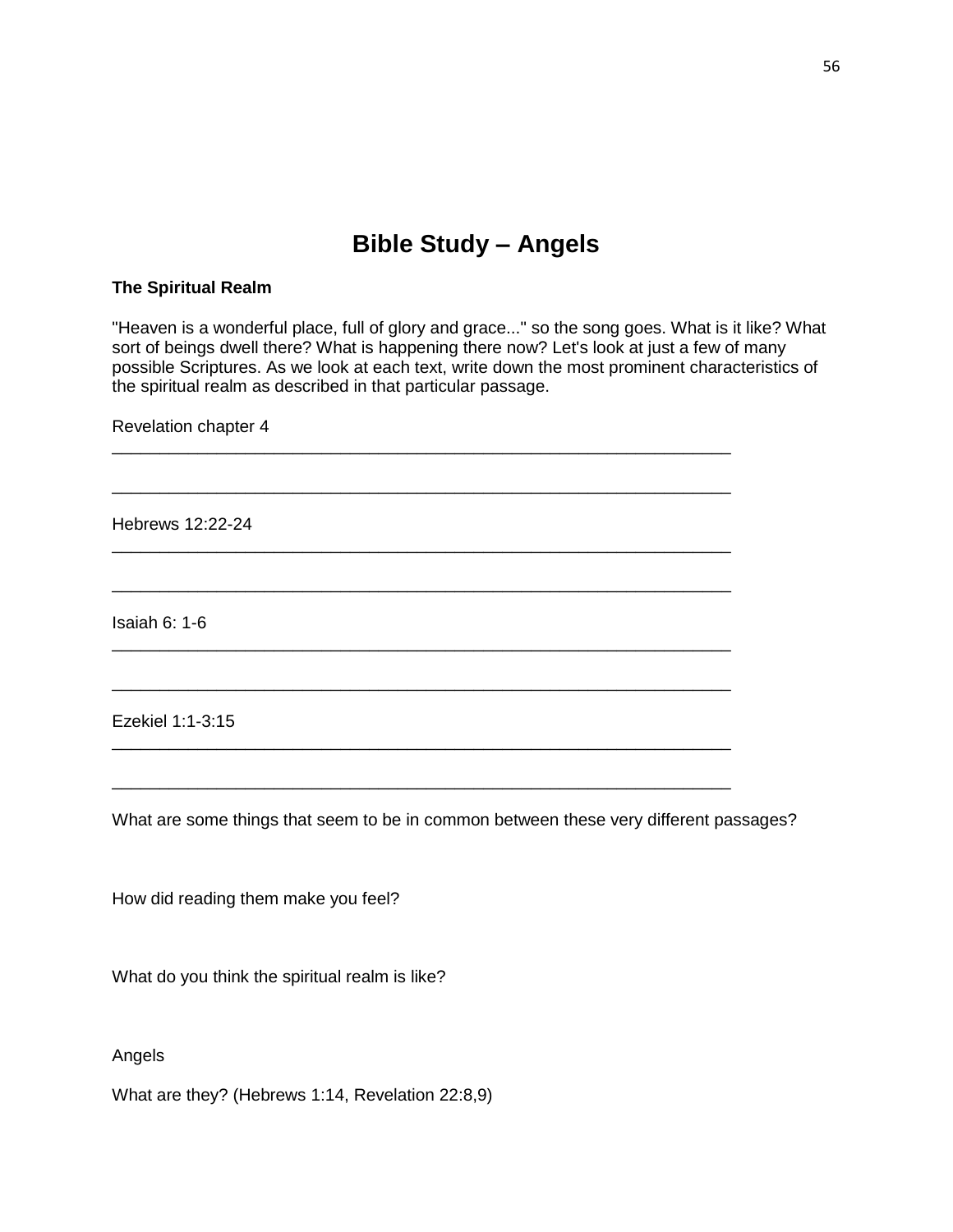How do we relate to them? Psalm 8, 1 Corinthians 6:3

From the references in the first few examples what sorts of angels are there?

What about guardian angels? (Matthew 18:10, Psalm 91:11-13, Daniel 10:13, 20,21)

According to Daniel what is happening in the spiritual realms? (Daniel 10:1-21)

What attitude do angels have toward Jesus? (Revelation 5:8-14, Hebrews 1:4 ff)

What attitude are we to avoid concerning angels? (Colossians 2:16-22, Revelation 22:8,9)

The power of angels (Revelation 7:1; 8:4,5; 9:15; 10:5, Isaiah 37;36)

What are some of the functions of angels?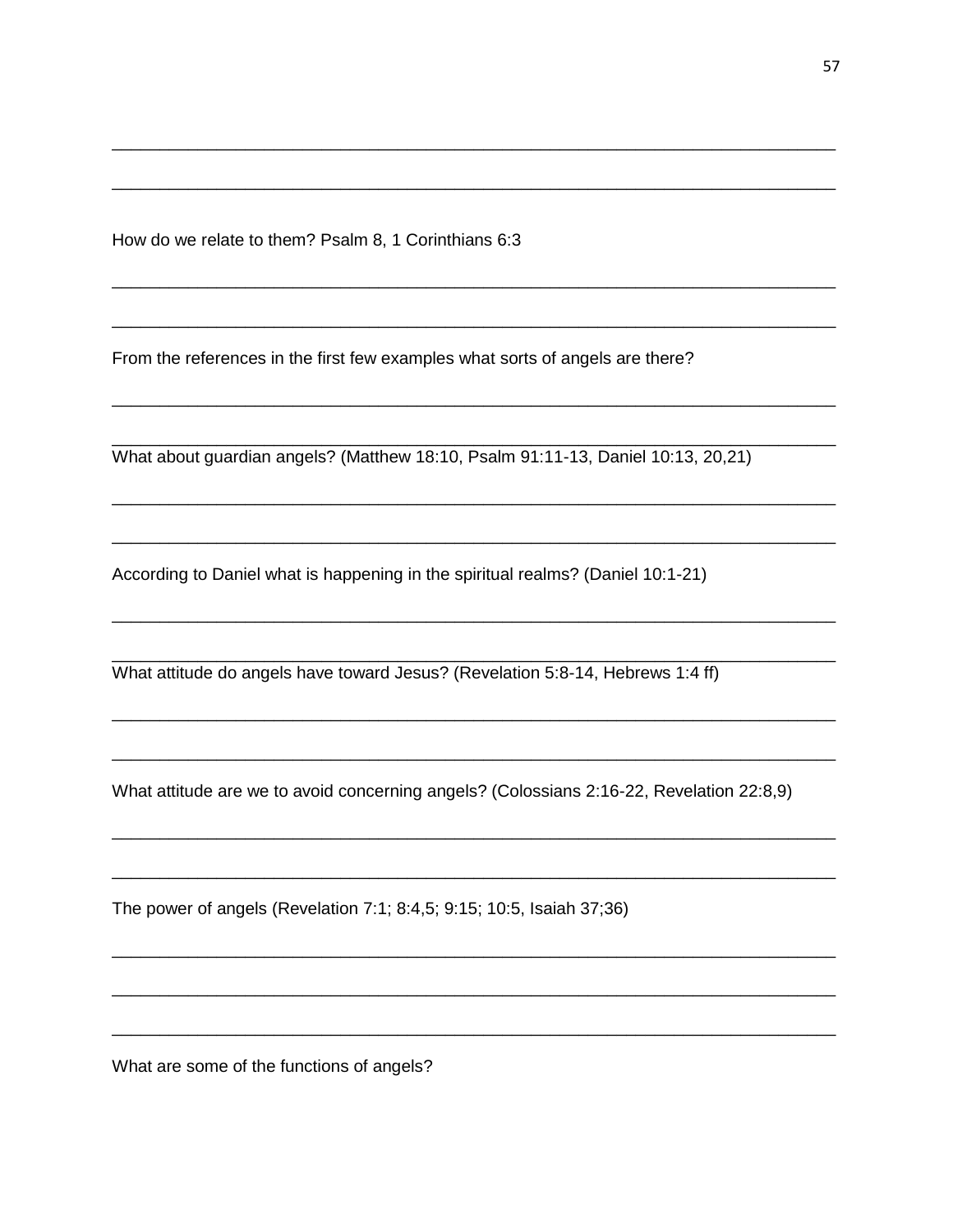| Genesis 24:48       |
|---------------------|
| Genesis 31:11       |
| Exodus 14:19,20     |
| Exodus 23:20-23     |
| Numbers 22:22-25    |
| 2 Samuel 24;16 ff   |
| 1 Kings 19:5ff      |
| Psalm 34: 7         |
| Daniel 5:28         |
| Zechariah 3:1-6     |
| Matthew 28:2        |
| Luke 1:19           |
| Luke 2:23           |
| Luke 22:43          |
| Acts 12:7-11        |
| 1 Corinthians 10:10 |